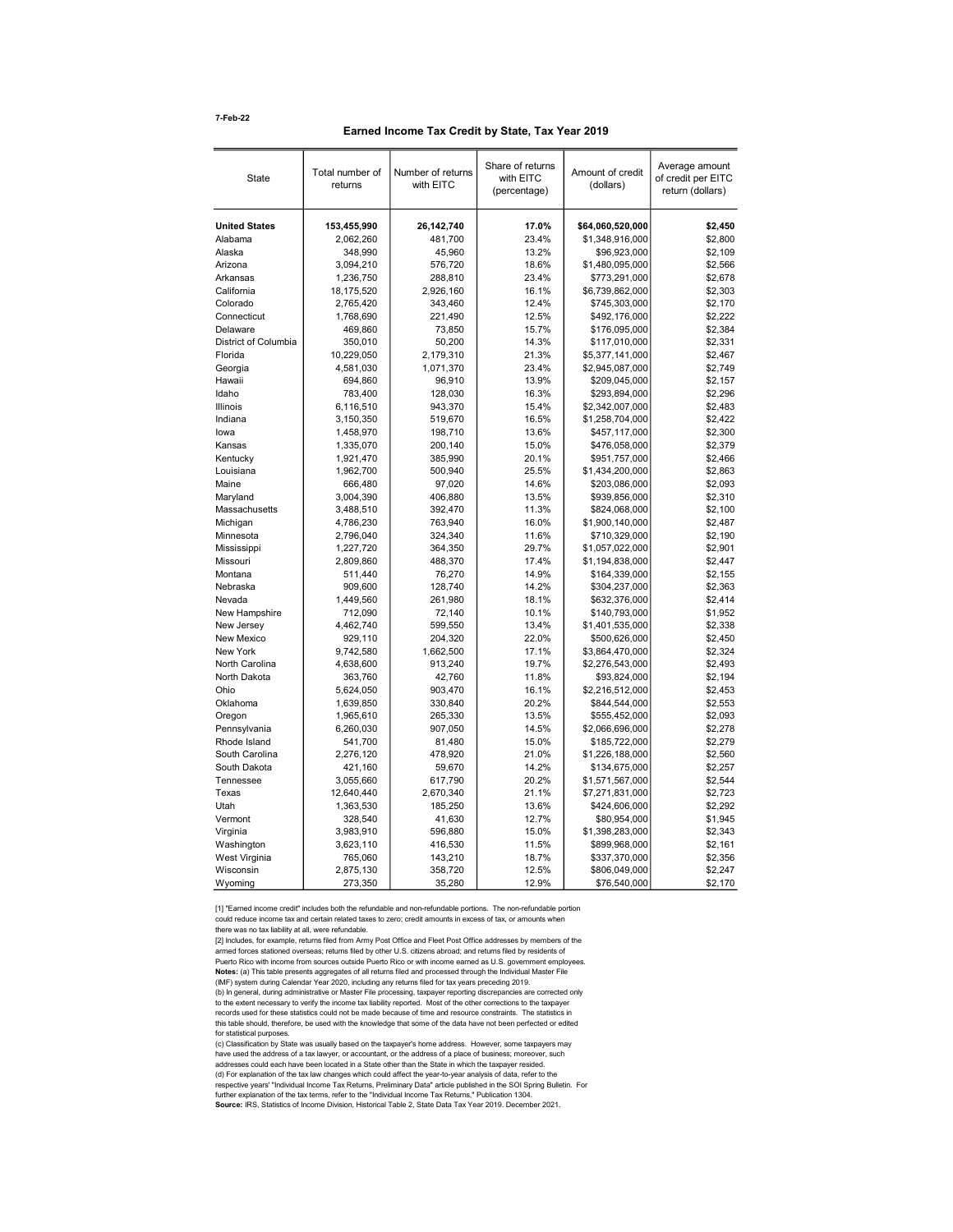## 15-Oct-20

## Earned Income Tax Credit by State, Tax Year 2018

| returns<br>with EITC<br>(dollars)<br>(percentage)<br>return (dollars)          | of credit per EITC |
|--------------------------------------------------------------------------------|--------------------|
| <b>United States</b><br>17.0%<br>\$64,060,520,000<br>153,455,990<br>26,142,740 | \$2,450            |
| Alabama<br>2,062,260<br>481,700<br>23.4%<br>\$1,348,916,000                    | \$2,800            |
| Alaska<br>348,990<br>45,960<br>13.2%<br>\$96,923,000                           | \$2,109            |
| Arizona<br>3,094,210<br>576,720<br>18.6%<br>\$1,480,095,000                    | \$2,566            |
| 23.4%<br>Arkansas<br>1,236,750<br>288,810<br>\$773,291,000                     | \$2,678            |
| California<br>18,175,520<br>2,926,160<br>16.1%<br>\$6,739,862,000              | \$2,303            |
| 12.4%<br>Colorado<br>343,460<br>\$745,303,000<br>2,765,420                     | \$2,170            |
| Connecticut<br>12.5%<br>1,768,690<br>221,490<br>\$492,176,000                  | \$2,222            |
| Delaware<br>469,860<br>73,850<br>15.7%<br>\$176,095,000                        | \$2,384            |
| District of Columbia<br>350,010<br>14.3%<br>\$117,010,000<br>50,200            | \$2,331            |
| Florida<br>10,229,050<br>2,179,310<br>21.3%<br>\$5,377,141,000                 | \$2,467            |
| Georgia<br>4,581,030<br>1,071,370<br>23.4%<br>\$2,945,087,000                  | \$2,749            |
| Hawaii<br>694,860<br>13.9%<br>96,910<br>\$209,045,000                          | \$2,157            |
| Idaho<br>783,400<br>128,030<br>16.3%<br>\$293,894,000                          | \$2,296            |
| Illinois<br>6,116,510<br>943,370<br>15.4%<br>\$2,342,007,000                   | \$2,483            |
| Indiana<br>3,150,350<br>519,670<br>16.5%<br>\$1,258,704,000                    | \$2.422            |
| 13.6%<br>lowa<br>1,458,970<br>198,710<br>\$457,117,000                         | \$2,300            |
| Kansas<br>1,335,070<br>200,140<br>15.0%<br>\$476,058,000                       | \$2,379            |
| 20.1%<br>\$951,757,000<br>Kentucky<br>1,921,470<br>385,990                     | \$2,466            |
| Louisiana<br>1,962,700<br>25.5%<br>\$1,434,200,000<br>500,940                  | \$2,863            |
| Maine<br>666,480<br>97,020<br>14.6%<br>\$203,086,000                           | \$2,093            |
| Maryland<br>3,004,390<br>406,880<br>13.5%<br>\$939,856,000                     | \$2,310            |
| 11.3%<br>\$824,068,000<br>Massachusetts<br>3,488,510<br>392,470                | \$2,100            |
| Michigan<br>4,786,230<br>763,940<br>16.0%<br>\$1,900,140,000                   | \$2,487            |
| 11.6%<br>Minnesota<br>2,796,040<br>324,340<br>\$710,329,000                    | \$2,190            |
| 29.7%<br>\$1,057,022,000<br>Mississippi<br>1,227,720<br>364,350                | \$2,901            |
| 488,370<br>17.4%<br>\$1,194,838,000<br>Missouri<br>2,809,860                   | \$2,447            |
| 14.9%<br>Montana<br>511,440<br>76,270<br>\$164,339,000                         | \$2,155            |
| Nebraska<br>909,600<br>128,740<br>14.2%<br>\$304,237,000                       | \$2,363            |
| 18.1%<br>\$632,376,000<br>Nevada<br>1,449,560<br>261,980                       | \$2,414            |
| New Hampshire<br>712,090<br>72,140<br>10.1%<br>\$140,793,000                   | \$1,952            |
| 13.4%<br>New Jersey<br>4,462,740<br>599,550<br>\$1,401,535,000                 | \$2,338            |
| 22.0%<br>New Mexico<br>929,110<br>204,320<br>\$500,626,000                     | \$2,450            |
| 17.1%<br>New York<br>9.742.580<br>1,662,500<br>\$3,864,470,000                 | \$2.324            |
| North Carolina<br>4,638,600<br>913,240<br>19.7%<br>\$2,276,543,000             | \$2,493            |
| North Dakota<br>363,760<br>42,760<br>11.8%<br>\$93,824,000                     | \$2,194            |
| Ohio<br>5,624,050<br>903,470<br>16.1%<br>\$2,216,512,000                       | \$2,453            |
| 1,639,850<br>330,840<br>20.2%<br>\$844,544,000<br>Oklahoma                     | \$2,553            |
| Oregon<br>1,965,610<br>265,330<br>13.5%<br>\$555,452,000                       | \$2,093            |
| Pennsylvania<br>907,050<br>14.5%<br>\$2,066,696,000<br>6,260,030               | \$2,278            |
| Rhode Island<br>541,700<br>81,480<br>15.0%<br>\$185,722,000                    | \$2,279            |
| South Carolina<br>478,920<br>21.0%<br>\$1,226,188,000<br>2,276,120             | \$2,560            |
| South Dakota<br>421,160<br>59,670<br>14.2%<br>\$134,675,000                    | \$2,257            |
| Tennessee<br>617,790<br>20.2%<br>\$1,571,567,000<br>3,055,660                  | \$2,544            |
| Texas<br>12,640,440<br>2,670,340<br>21.1%<br>\$7,271,831,000                   | \$2,723            |
| Utah<br>1,363,530<br>185,250<br>13.6%<br>\$424,606,000                         | \$2,292            |
| Vermont<br>328,540<br>41,630<br>12.7%<br>\$80,954,000                          | \$1,945            |
| 15.0%<br>Virginia<br>3,983,910<br>596,880<br>\$1,398,283,000                   | \$2,343            |
| Washington<br>3,623,110<br>416,530<br>11.5%<br>\$899,968,000                   | \$2,161            |
| West Virginia<br>18.7%<br>765,060<br>143,210<br>\$337,370,000                  | \$2,356            |
| Wisconsin<br>12.5%<br>\$806,049,000<br>2,875,130<br>358,720                    | \$2,247            |
| Wyoming<br>273,350<br>35,280<br>12.9%<br>\$76,540,000                          | \$2,170            |

[1] "Earned income credit" includes both the refundable and non-refundable portions. The non-refundable portion could reduce income tax and certain related taxes to zero; credit amounts in excess of tax, or amounts when

there was no tax liability at all, were refundable.

[2] Includes, for example, returns fiied from Army Post Office and Fleet Post Office addresses by members of the<br>armed forces stationed overseas; returns fiied by other U.S. citizens abroad; and returns fiied by residents (IMF) system during Calendar Year 2019, including any returns filed for tax years preceding 2018. (b) In general, during administrative or Master File processing, taxpayer reporting discrepancies are corrected only to the extent necessary to verify the income tax liability reported. Most of the other corrections to the taxpayer<br>records used for these statistics could not be made because of time and resource constraints. The statistic this table should, therefore, be used with the knowledge that some of the data have not been perfected or edited for statistical purposes.

(c) Classification by State was usually based on the taxpayer's home address. However, some taxpayers may<br>have used the address of a tax lawyer, or accountant, or the address of a place of business; moreover, such<br>address (d) For explanation of the tax law changes which could affect the year-to-year analysis of data, refer to the<br>respective years' "Individual Income Tax Returns, Preliminary Data" article published in the SOI Spring Bulletin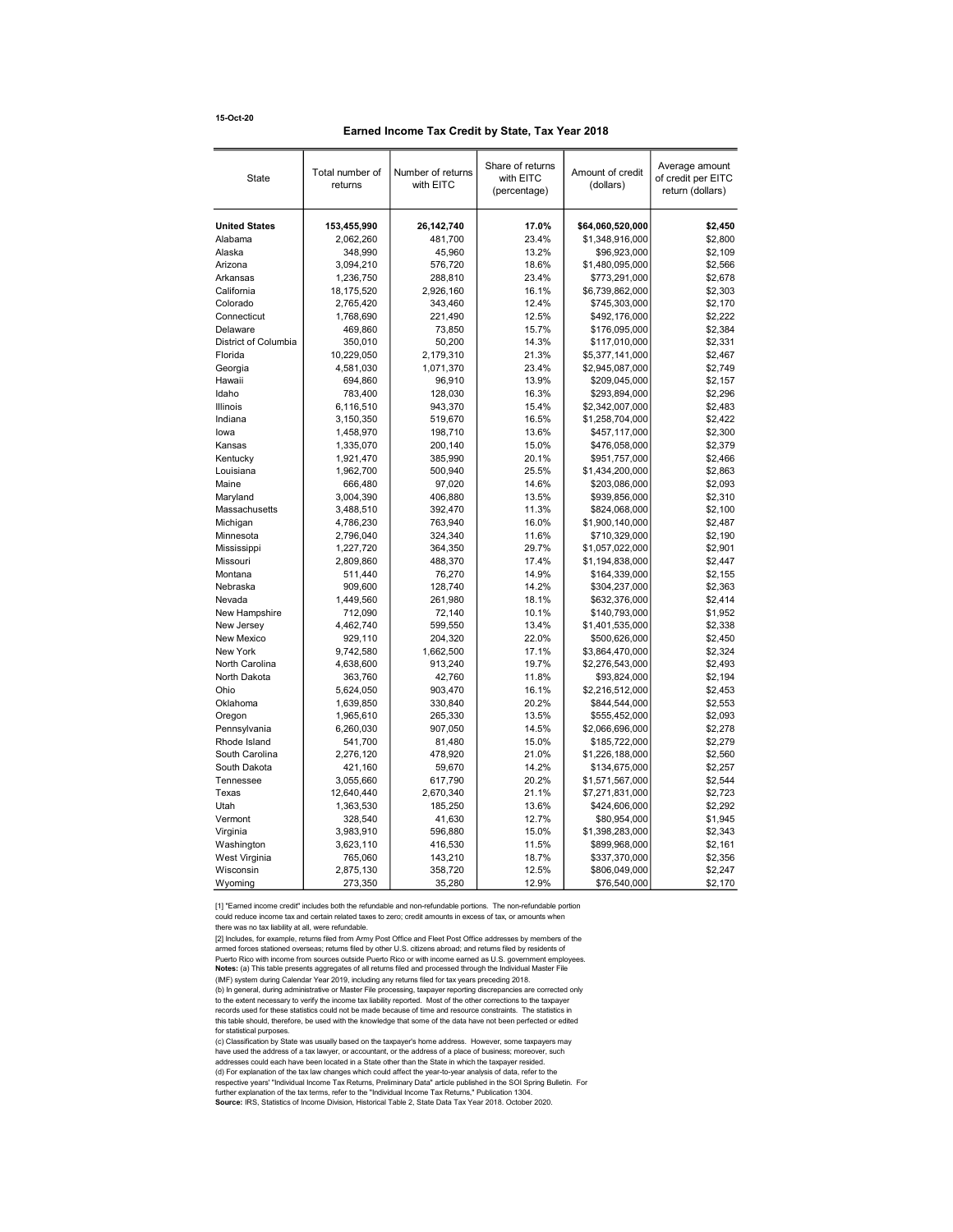## 25-Nov-19

#### Earned Income Tax Credit by State, Tax Year 2017

|                      | Total       | Number of    | Share of     | Amount of    | Average    |
|----------------------|-------------|--------------|--------------|--------------|------------|
|                      | number of   | returns with | returns with | credit       | credit per |
| <b>State</b>         | returns     | EITC [1]     | <b>EITC</b>  | (millions of | return     |
|                      | (thousands) | (thousands)  | (percentage) | dollars)     | (dollars)  |
|                      |             |              |              |              |            |
| <b>United States</b> | 152,456     | 26,838       | 17.6%        | 65,334       | 2,434      |
| Alabama              | 2,060       | 495          | 24.0%        | 1,378        | 2,783      |
| Alaska               | 349         | 48           | 13.9%        | 102          | 2,117      |
| Arizona              | 3,023       | 588          | 19.4%        | 1,505        | 2,561      |
| Arkansas             | 1,233       | 296          | 24.0%        | 783          | 2.646      |
| California           | 18,099      | 3,043        | 16.8%        | 6,995        | 2,299      |
| Colorado             | 2,714       | 357          | 13.2%        | 772          | 2,162      |
| Connecticut          | 1,766       | 225          | 12.7%        | 493          | 2,193      |
| Delaware             | 464         | 75           | 16.1%        | 177          | 2,361      |
| District of Columbia | 348         | 52           | 15.1%        | 121          | 2,304      |
| Florida              | 10,181      | 2,216        | 21.8%        | 5,431        | 2,451      |
| Georgia              | 4,543       | 1,086        | 23.9%        | 2,973        | 2,739      |
| Hawaii               | 693         | 101          | 14.5%        | 216          | 2,143      |
| Idaho                | 764         | 132          | 17.3%        | 303          | 2,291      |
| <b>Illinois</b>      | 6,129       | 979          | 16.0%        | 2,419        | 2,472      |
| Indiana              | 3,135       | 532          | 17.0%        | 1,281        | 2,406      |
| lowa                 | 1,458       | 204          | 14.0%        | 465          | 2,276      |
| Kansas               | 1,333       | 207          | 15.5%        | 488          | 2,360      |
| Kentucky             | 1,920       | 393          | 20.5%        | 957          | 2,431      |
| Louisiana            | 1,970       | 512          | 26.0%        | 1,447        | 2,829      |
| Maine                | 660         | 101          | 15.3%        | 208          | 2,069      |
| Maryland             | 2,986       | 415          | 13.9%        | 955          | 2,301      |
| Massachusetts        | 3,457       | 400          | 11.6%        | 836          | 2,086      |
| Michigan             | 4,763       | 785          | 16.5%        | 1,944        | 2,478      |
| Minnesota            | 2,772       | 334          | 12.1%        | 728          | 2,177      |
| Mississippi          | 1,235       | 374          | 30.2%        | 1,073        | 2,872      |
| Missouri             | 2,812       | 502          | 17.9%        | 1,216        | 2,422      |
| Montana              | 506         | 79           | 15.6%        | 168          | 2,130      |
| Nebraska             | 906         | 132          | 14.6%        | 311          | 2,346      |
| Nevada               | 1,418       | 265          | 18.7%        | 637          | 2,406      |
| New Hampshire        | 707         | 75           | 10.6%        | 146          | 1,952      |
| New Jersey           | 4,438       | 614          | 13.8%        | 1,419        | 2,313      |
| New Mexico           | 922         | 211          | 22.8%        | 516          | 2,451      |
| New York             | 9,695       | 1,724        | 17.8%        | 3,995        | 2,317      |
| North Carolina       | 4,578       | 933          | 20.4%        | 2,311        | 2,478      |
| North Dakota         | 363         | 44           | 12.2%        | 95           | 2,134      |
| Ohio                 | 5,621       | 931          | 16.6%        | 2,262        | 2,429      |
| Oklahoma             | 1,630       | 340          | 20.8%        | 859          | 2,529      |
| Oregon               | 1,939       | 276          | 14.2%        | 577          | 2,091      |
| Pennsylvania         | 6,237       | 931          | 14.9%        | 2.096        | 2.253      |
| Rhode Island         | 537         | 83           | 15.5%        | 189          | 2,274      |
| South Carolina       | 2,241       | 488          | 21.8%        | 1,244        | 2,548      |
| South Dakota         | 419         | 61           | 14.6%        | 137          | 2,225      |
| Tennessee            | 3,036       | 634          | 20.9%        | 1,600        | 2,526      |
| Texas                | 12,521      | 2,707        | 21.6%        | 7,328        | 2,707      |
| Utah                 | 1,326       | 190          | 14.4%        | 437          | 2,295      |
| Vermont              | 328         | 44           | 13.3%        | 84           | 1,932      |
| Virginia             | 3,961       | 610          | 15.4%        | 1,417        | 2,323      |
| Washington           | 3,568       | 435          | 12.2%        | 935          | 2,151      |
| West Virginia        | 767         | 150          | 19.6%        | 351          | 2,340      |
| Wisconsin            | 2,867       | 373          | 13.0%        | 830          | 2,227      |
| Wyoming              | 271         | 37           | 13.7%        | 79           | 2,129      |
| Other areas [2]      | 786         | 21           | 2.6%         | 44           | 2,114      |

[1] "Earned income credit" includes both the refundable and non-refundable portions. The non-refundable portion could reduce income tax and certain related taxes to zero; credit amounts in excess of tax, or amounts when there was no tax liability at all, were refundable.

[2] Includes, for example, returns filed from Army Post Office and Fleet Post Office addresses by members of the armed forces stationed overseas; returns filed by other U.S. citizens abroad; and returns filed by residents of Puerto Rico with income from sources outside Puerto Rico or with income earned as U.S. government employees. Notes: (a) This table presents aggregates of all returns filed and processed through the Individual Master File (IMF) system during Calendar Year 2018, including any returns filed for tax years preceding 2017.

(b) In general, during administrative or Master File processing, taxpayer reporting discrepancies are corrected only<br>to the extent necessary to verify the income tax liability reported. Most of the other corrections to the records used for these statistics could not be made because of time and resource constraints. The statistics in this table should, therefore, be used with the knowledge that some of the data have not been perfected or edited for statistical purposes.

(c) Classification by State was usually based on the taxpayer's home address. However, some taxpayers may have used the address of a tax lawyer, or accountant, or the address of a place of business; moreover, such addresses could each have been located in a State other than the State in which the taxpayer resided. (d) For explanation of the tax law changes which could affect the year-to-year analysis of data, refer to the respective years' "Individual Income Tax Returns, Preliminary Data" article published in the SOI Spring Bulletin. For further explanation of the tax terms, refer to the "Individual Income Tax Returns," Publication 1304. Source: IRS, Statistics of Income Division, Historical Table 2, State Data Tax Year 2017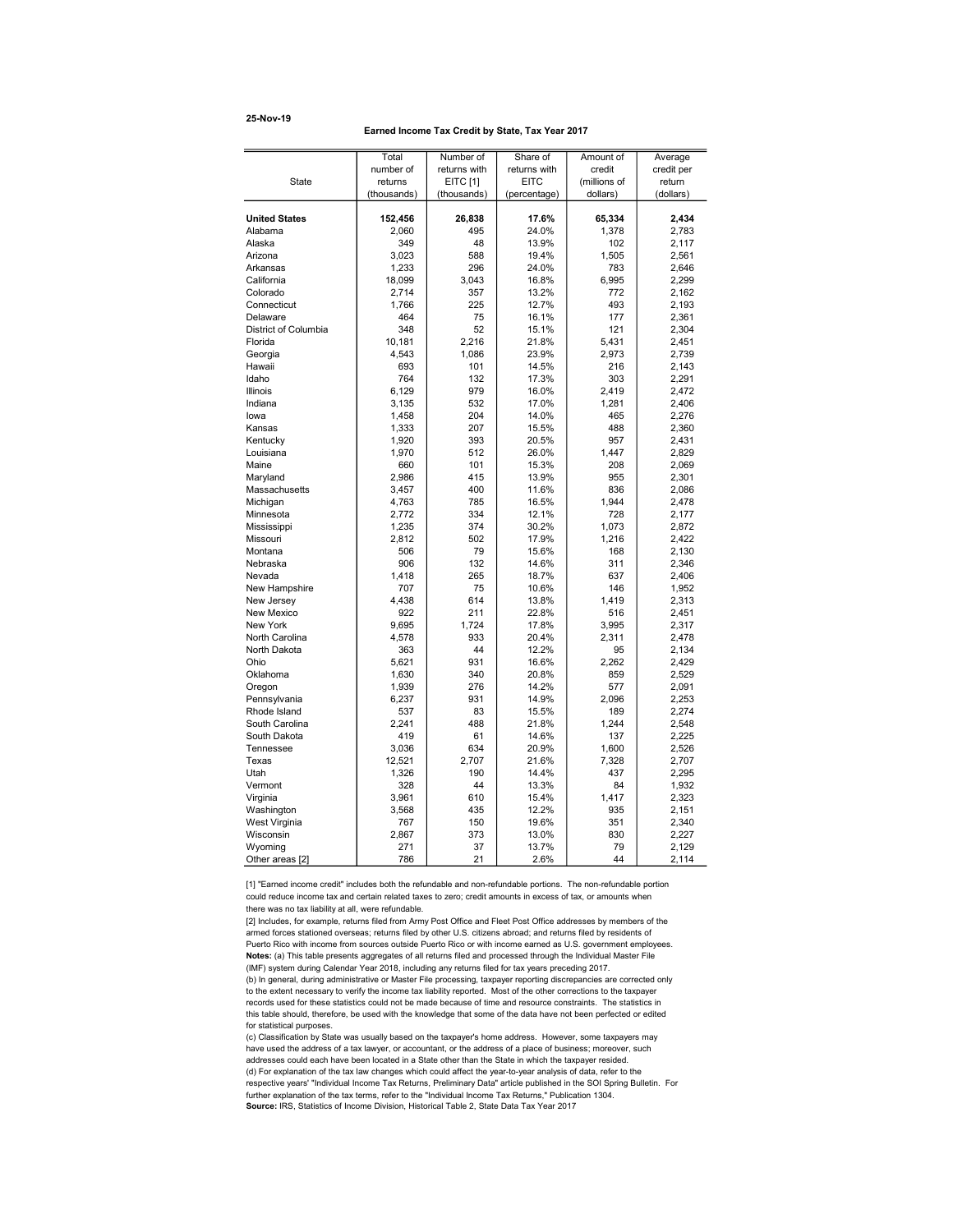## 28-Sep-18

#### Earned Income Tax Credit by State, Tax Year 2016

|                      | Total       | Number of    | Share of     | Amount of    | Average    |
|----------------------|-------------|--------------|--------------|--------------|------------|
|                      | number of   | returns with | returns with | credit       | credit per |
| State                | returns     | EITC [1]     | <b>EITC</b>  | (millions of | return     |
|                      | (thousands) | (thousands)  | (percentage) | dollars)     | (dollars)  |
|                      |             |              |              |              |            |
| <b>United States</b> | 149,853     | 27,320       | 18.2%        | 66,144       | 2,421      |
| Alabama              | 2,044       | 505          | 24.7%        | 1,392        | 2,756      |
| Alaska               | 348         | 50           | 14.2%        | 104          | 2,094      |
| Arizona              | 2,944       | 599          | 20.4%        | 1,525        | 2,544      |
| Arkansas             | 1,222       | 301          | 24.6%        | 790          | 2,624      |
| California           | 17,817      | 3,110        | 17.5%        | 7,196        | 2,314      |
| Colorado             | 2,649       | 368          | 13.9%        | 793          | 2,152      |
| Connecticut          | 1,754       | 228          | 13.0%        | 495          | 2,173      |
| Delaware             | 456         | 76           | 16.6%        | 178          | 2,347      |
| District of Columbia | 343         | 54           | 15.7%        | 123          | 2,275      |
| Florida              | 9,668       | 2,190        | 22.7%        | 5,350        | 2,443      |
| Georgia              | 4,435       | 1,102        | 24.8%        | 2,998        | 2,721      |
| Hawaii               | 685         | 104          | 15.2%        | 223          | 2,140      |
| Idaho                | 740         | 136          | 18.4%        | 312          | 2.294      |
| <b>Illinois</b>      | 6.100       | 1,007        | 16.5%        | 2.484        | 2,466      |
| Indiana              | 3,102       | 547          | 17.6%        | 1,310        | 2,394      |
| lowa                 | 1,448       | 209          | 14.4%        | 471          | 2,251      |
| Kansas               | 1,324       | 212          | 16.0%        | 498          | 2.346      |
| Kentucky             | 1,906       | 403          | 21.1%        | 968          | 2,405      |
| Louisiana            | 1,968       | 520          | 26.4%        | 1,454        | 2,795      |
| Maine                | 651         | 103          | 15.8%        | 212          | 2,056      |
| Maryland             | 2,951       | 423          | 14.3%        | 969          | 2,288      |
| Massachusetts        | 3,410       | 408          | 12.0%        | 845          | 2,068      |
| Michigan             | 4,719       | 804          | 17.0%        | 1,968        | 2,446      |
| Minnesota            | 2,737       | 344          | 12.6%        | 744          | 2,167      |
| Mississippi          | 1,230       | 380          | 30.9%        | 1,080        | 2,842      |
| Missouri             | 2,781       | 513          | 18.4%        | 1,235        | 2,408      |
| Montana              | 501         | 81           | 16.2%        | 172          | 2,118      |
| Nebraska             | 898         | 135          | 15.0%        | 314          | 2,326      |
| Nevada               | 1,378       | 265          | 19.2%        | 636          | 2,402      |
| New Hampshire        | 699         | 77           | 11.1%        | 151          | 1,947      |
| New Jersey           | 4,385       | 619          | 14.1%        | 1,420        | 2,296      |
| New Mexico           | 908         | 216          | 23.8%        | 527          | 2,445      |
| New York             | 9,589       | 1,773        | 18.5%        | 4,092        | 2,309      |
| North Carolina       | 4,512       | 947          | 21.0%        | 2,327        | 2,457      |
| North Dakota         | 360         | 44           | 12.3%        | 94           | 2,126      |
| Ohio                 | 5,573       | 952          | 17.1%        | 2,292        | 2,407      |
| Oklahoma             | 1,616       | 346          | 21.4%        | 872          | 2,517      |
|                      |             | 285          | 15.0%        | 595          |            |
| Oregon               | 1,899       | 950          | 15.3%        | 2.119        | 2,089      |
| Pennsylvania         | 6,189       | 85           |              |              | 2,230      |
| Rhode Island         | 529         | 498          | 16.0%        | 191          | 2,254      |
| South Carolina       | 2,204       |              | 22.6%        | 1,261        | 2,530      |
| South Dakota         | 416         | 63           | 15.2%        | 140          | 2,215      |
| Tennessee            | 2,991       | 649          | 21.7%        | 1,631        | 2,514      |
| Texas                | 12,116      | 2,722        | 22.5%        | 7,317        | 2,688      |
| Utah                 | 1,289       | 196          | 15.2%        | 451          | 2,305      |
| Vermont              | 326         | 45           | 13.7%        | 86           | 1,926      |
| Virginia             | 3,910       | 622          | 15.9%        | 1,432        | 2,303      |
| Washington           | 3.489       | 452          | 13.0%        | 966          | 2,136      |
| West Virginia        | 767         | 156          | 20.4%        | 363          | 2,320      |
| Wisconsin            | 2,843       | 384          | 13.5%        | 851          | 2,214      |
| Wyoming              | 269         | 38           | 14.3%        | 81           | 2,112      |
| Other areas [2]      | 765         | 22           | 2.9%         | 48           | 2,158      |

[1] "Earned income credit" includes both the refundable and non-refundable portions. The non-refundable portion could reduce income tax and certain related taxes to zero; credit amounts in excess of tax, or amounts when there was no tax liability at all, were refundable.

[2] Includes, for example, returns filed from Army Post Office and Fleet Post Office addresses by members of the armed forces stationed overseas; returns filed by other U.S. citizens abroad; and returns filed by residents of Puerto Rico with income from sources outside Puerto Rico or with income earned as U.S. government employees. NOTES: (a) This table presents aggregates of all returns filed and processed through the Individual Master File (IMF) system during Calendar Year 2016, including any returns filed for tax years preceding 2015. (b) In general, during administrative or Master File processing, taxpayer reporting discrepancies are corrected only<br>to the extent necessary to verify the income tax liability reported. Most of the other corrections to the records used for these statistics could not be made because of time and resource constraints. The statistics in

this table should, therefore, be used with the knowledge that some of the data have not been perfected or edited for statistical purposes. (c) Classification by State was usually based on the taxpayer's home address. However, some taxpayers may

have used the address of a tax lawyer, or accountant, or the address of a place of business; moreover, such addresses could each have been located in a State other than the State in which the taxpayer resided. (d) For explanation of the tax law changes which could affect the year-to-year analysis of data, refer to the respective years' "Individual Income Tax Returns, Preliminary Data" article published in the SOI Spring Bulletin. For further explanation of the tax terms, refer to the "Individual Income Tax Returns," Publication 1304. SOURCE: IRS, Statistics of Income Division, Historical Table 2, State Data Tax Year 2016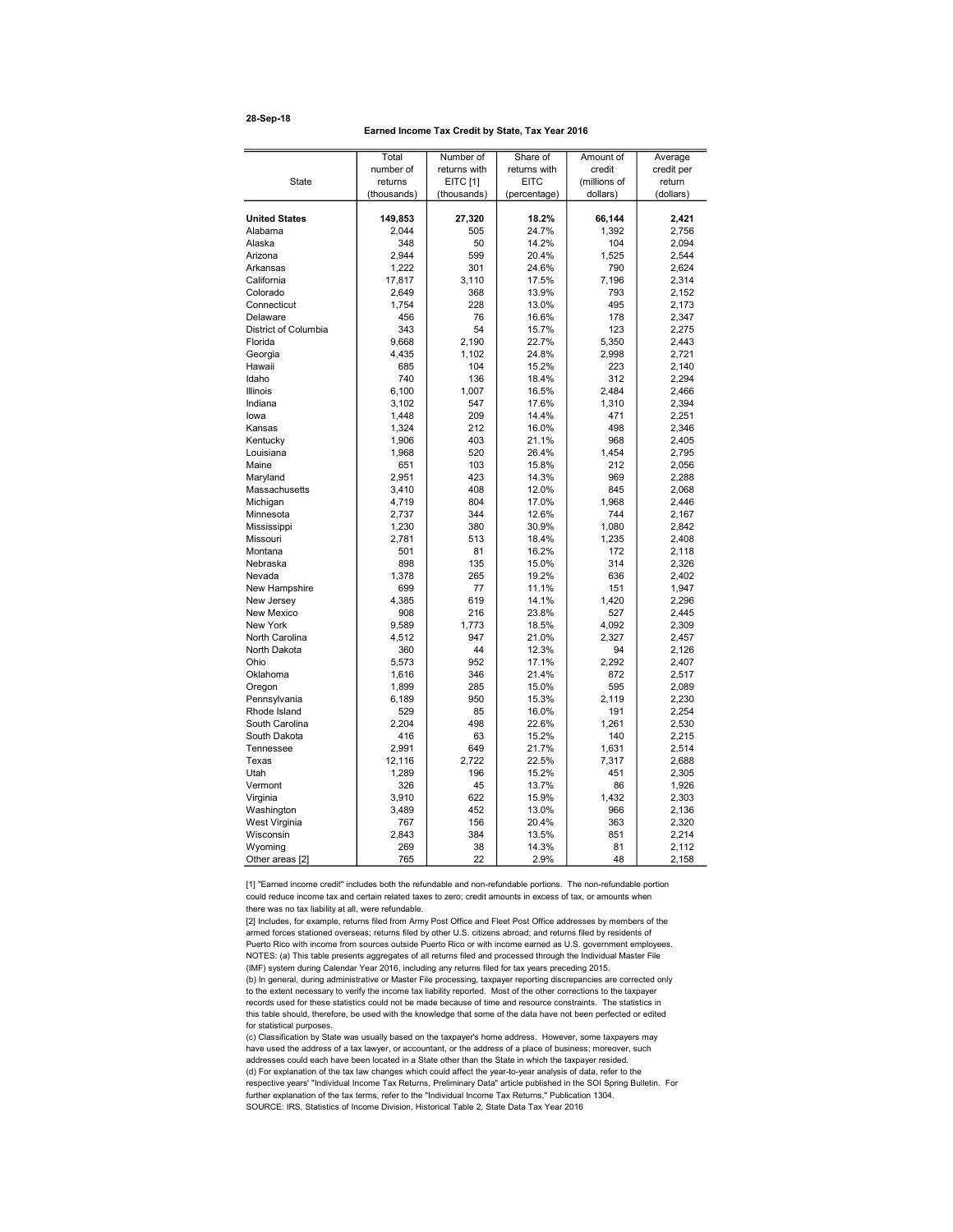## 12-Oct-17

#### Earned Income Tax Credit by State, Tax Year 2015

|                      | Total       | Number of    |              | Amount of    | Average    |
|----------------------|-------------|--------------|--------------|--------------|------------|
|                      | number of   | returns with | Percent of   | credit       | credit per |
| State                | returns     | EITC [1]     | returns with | (millions of | return     |
|                      | (thousands) | (thousands)  | <b>EITC</b>  | dollars)     | (dollars)  |
|                      |             |              |              |              |            |
| <b>United States</b> | 149,727     | 27,996       | 18.7%        | 68,062       | 2,431      |
| Alabama              | 2,054       | 521          | 25.4%        | 1,445        | 2,770      |
| Alaska               | 362         | 48           | 13.2%        | 99           | 2.065      |
| Arizona              | 2,905       | 608          | 20.9%        | 1,558        | 2,561      |
| Arkansas             | 1,229       | 309          | 25.1%        | 807          | 2,612      |
| California           | 17,760      | 3,263        | 18.4%        | 7,656        | 2,346      |
| Colorado             | 2,617       | 377          | 14.4%        | 815          | 2,163      |
| Connecticut          | 1,761       | 231          | 13.1%        | 501          | 2,170      |
| Delaware             | 453         | 77           | 17.0%        | 181          | 2,350      |
| District of Columbia | 345         | 56           | 16.2%        | 127          | 2,278      |
| Florida              | 9,627       | 2,218        | 23.0%        | 5,455        | 2,460      |
| Georgia              | 4,443       | 1,133        | 25.5%        | 3,098        | 2,735      |
| Hawaii               | 689         | 111          | 16.1%        | 239          | 2,163      |
| Idaho                | 722         | 139          | 19.2%        | 319          | 2,303      |
| Illinois             | 6,162       | 1,039        | 16.9%        | 2,574        | 2,477      |
| Indiana              | 3,105       | 564          | 18.2%        | 1,351        | 2,398      |
| lowa                 | 1,454       | 215          | 14.8%        | 483          | 2,248      |
| Kansas               | 1,339       | 217          | 16.2%        | 512          | 2,357      |
| Kentucky             | 1,910       | 413          | 21.6%        | 990          | 2,399      |
| Louisiana            | 1,994       | 531          | 26.6%        | 1,486        | 2,798      |
| Maine                | 646         | 105          | 16.3%        | 217          | 2,062      |
|                      | 2.964       | 438          | 14.8%        | 1.012        |            |
| Maryland             | 3,397       | 422          | 12.4%        | 871          | 2,310      |
| Massachusetts        |             | 827          |              |              | 2,066      |
| Michigan             | 4,718       | 350          | 17.5%        | 2,020        | 2,442      |
| Minnesota            | 2,725       |              | 12.9%        | 760          | 2,170      |
| Mississippi          | 1,245       | 394          | 31.6%        | 1,128        | 2,866      |
| Missouri             | 2.788       | 527          | 18.9%        | 1,270        | 2,410      |
| Montana              | 499         | 82           | 16.5%        | 174          | 2,121      |
| Nebraska             | 899         | 138          | 15.4%        | 322          | 2,327      |
| Nevada               | 1,351       | 264          | 19.6%        | 640          | 2,422      |
| New Hampshire        | 693         | 80           | 11.5%        | 156          | 1,957      |
| New Jersey           | 4,386       | 631          | 14.4%        | 1,453        | 2,303      |
| New Mexico           | 917         | 220          | 24.0%        | 538          | 2,441      |
| New York             | 9,615       | 1,831        | 19.0%        | 4,258        | 2,326      |
| North Carolina       | 4,457       | 970          | 21.8%        | 2,396        | 2,470      |
| North Dakota         | 369         | 44           | 12.0%        | 94           | 2,109      |
| Ohio                 | 5,592       | 975          | 17.4%        | 2,354        | 2,414      |
| Oklahoma             | 1,642       | 351          | 21.4%        | 877          | 2,501      |
| Oregon               | 1,874       | 295          | 15.7%        | 617          | 2,092      |
| Pennsylvania         | 6,201       | 962          | 15.5%        | 2,150        | 2,236      |
| Rhode Island         | 528         | 87           | 16.4%        | 196          | 2,262      |
| South Carolina       | 2.170       | 508          | 23.4%        | 1.290        | 2,540      |
| South Dakota         | 415         | 64           | 15.3%        | 141          | 2,217      |
| Tennessee            | 2,970       | 669          | 22.5%        | 1,690        | 2,529      |
| Texas                | 12,152      | 2,733        | 22.5%        | 7,349        | 2,689      |
| Utah                 | 1,264       | 201          | 15.9%        | 469          | 2,329      |
| Vermont              | 326         | 46           | 14.1%        | 88           | 1,925      |
| Virginia             | 3,912       | 638          | 16.3%        | 1,473        | 2,308      |
| Washington           | 3,433       | 463          | 13.5%        | 996          | 2,151      |
| West Virginia        | 781         | 160          | 20.4%        | 364          | 2,282      |
| Wisconsin            | 2,841       | 393          | 13.9%        | 873          | 2,220      |
| Wyoming              | 279         | 38           | 13.7%        | 80           | 2,110      |
| Other areas [2]      | 751         | 22           | 2.9%         | 48           | 2,201      |

[1] "Earned income credit" includes both the refundable and non-refundable portions. The non-refundable portion could reduce income tax and certain related taxes to zero; credit amounts in excess of tax, or amounts when there was no tax liability at all, were refundable.

[2] Includes, for example, returns filed from Army Post Office and Fleet Post Office addresses by members of the armed forces stationed overseas; returns filed by other U.S. citizens abroad; and returns filed by residents of Puerto Rico with income from sources outside Puerto Rico or with income earned as U.S. government employees. NOTES: (a) This table presents aggregates of all returns filed and processed through the Individual Master File (IMF) system during Calendar Year 2015, including any returns filed for tax years preceding 2014. (b) In general, during administrative or Master File processing, taxpayer reporting discrepancies are corrected only<br>to the extent necessary to verify the income tax liability reported. Most of the other corrections to the

records used for these statistics could not be made because of time and resource constraints. The statistics in this table should, therefore, be used with the knowledge that some of the data have not been perfected or edited for statistical purposes. (c) Classification by State was usually based on the taxpayer's home address. However, some taxpayers may

have used the address of a tax lawyer, or accountant, or the address of a place of business; moreover, such addresses could each have been located in a State other than the State in which the taxpayer resided. (d) For explanation of the tax law changes which could affect the year-to-year analysis of data, refer to the respective years' "Individual Income Tax Returns, Preliminary Data" article published in the SOI Spring Bulletin. For further explanation of the tax terms, refer to the "Individual Income Tax Returns," Publication 1304. SOURCE: IRS, Statistics of Income Division, Historical Table 2, September 2017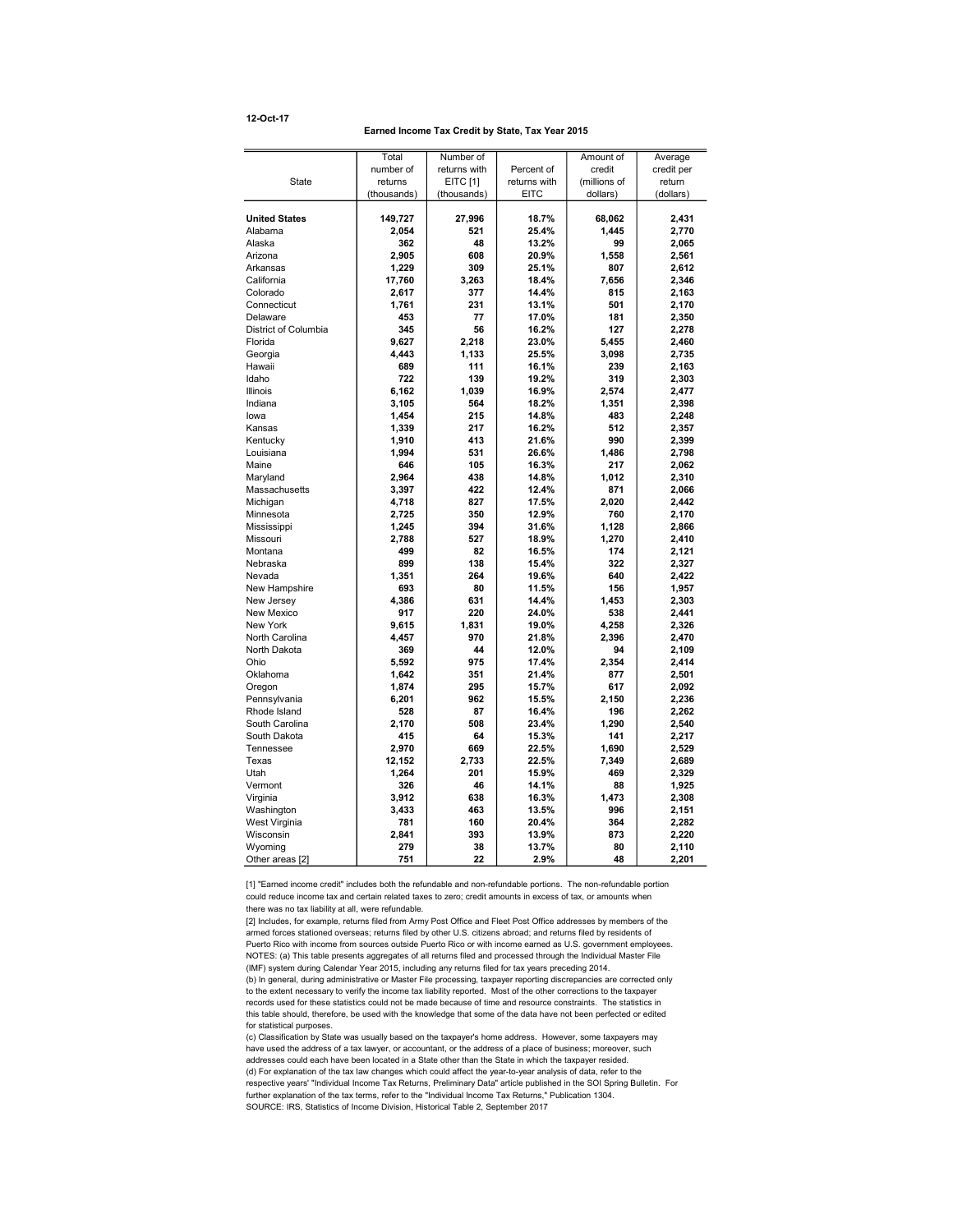# 4-May-17

#### Earned Income Tax Credit by State, Tax Year 2014

|                                  | Total          | Number of       |                | Amount of    | Average        |
|----------------------------------|----------------|-----------------|----------------|--------------|----------------|
|                                  | number of      | returns with    | Percent of     | credit       | credit per     |
| <b>State</b>                     | returns        | <b>EITC [1]</b> | returns with   | (millions of | return         |
|                                  | (thousands)    | (thousands)     | <b>EITC</b>    | dollars)     | (dollars)      |
|                                  |                |                 |                |              |                |
| <b>United States</b>             | 147,767        | 28,233          | 19.1%          | 67,720       | 2,399          |
| Alabama                          | 2,047          | 529             | 25.8%          | 1.445        | 2,731          |
| Alaska                           | 361            | 49              | 13.5%          | 99           | 2,028          |
| Arizona                          | 2,846          | 603             | 21.2%          | 1,523        | 2,525          |
| Arkansas                         | 1,223          | 310             | 25.4%          | 795          | 2,560          |
| California                       | 17,411         | 3,313           | 19.0%          | 7,748        | 2,339          |
| Colorado                         | 2,553          | 377             | 14.8%          | 810          | 2,146          |
| Connecticut                      | 1,749          | 232             | 13.2%          | 497          | 2,147          |
| Delaware<br>District of Columbia | 444            | 77              | 17.4%          | 178          | 2,307          |
|                                  | 337            | 57              | 16.8%          | 130          | 2,295          |
| Florida                          | 9,399          | 2,219           | 23.6%          | 5,404        | 2,436          |
| Georgia                          | 4,378          | 1,139           | 26.0%          | 3,064        | 2,691          |
| Hawaii                           | 682            | 114             | 16.7%          | 247          | 2,163          |
| Idaho                            | 702            | 140             | 19.9%          | 317          | 2,273          |
| <b>Illinois</b>                  | 6,131          | 1,056           | 17.2%          | 2,582        | 2,446          |
| Indiana                          | 3,079          | 571             | 18.6%          | 1,349        | 2,361          |
| lowa                             | 1,446          | 217             | 15.0%          | 477          | 2,201          |
| Kansas                           | 1,336          | 221             | 16.6%          | 511          | 2,312          |
| Kentucky                         | 1,892          | 419             | 22.1%          | 986          | 2,354          |
| Louisiana                        | 2,008          | 533             | 26.6%          | 1,461        | 2,741          |
| Maine                            | 638            | 107             | 16.7%          | 217          | 2,033          |
| Maryland                         | 2,936          | 446             | 15.2%          | 1,017        | 2,283          |
| Massachusetts                    | 3,344          | 427             | 12.8%          | 874          | 2,045          |
| Michigan                         | 4,685          | 845<br>357      | 18.0%<br>13.3% | 2.031<br>761 | 2,404          |
| Minnesota                        | 2,688          | 400             | 32.1%          |              | 2,130          |
| Mississippi                      | 1,243<br>2,767 | 535             | 19.3%          | 1,128        | 2,823          |
| Missouri<br>Montana              |                | 83              | 16.9%          | 1,266        | 2,365          |
| Nebraska                         | 492<br>889     | 140             | 15.7%          | 173<br>319   | 2,077          |
| Nevada                           | 1,322          | 261             | 19.7%          | 623          | 2,286<br>2,390 |
| New Hampshire                    | 685            | 82              | 11.9%          | 158          | 1,928          |
| New Jersey                       | 4,343          | 634             | 14.6%          | 1,444        | 2,278          |
| New Mexico                       | 912            | 220             | 24.2%          | 529          | 2,401          |
| New York                         | 9,524          | 1,857           | 19.5%          | 4,273        | 2,301          |
| North Carolina                   | 4,381          | 975             | 22.2%          | 2,382        | 2,444          |
| North Dakota                     | 371            | 44              | 11.9%          | 91           | 2,060          |
| Ohio                             | 5.560          | 986             | 17.7%          | 2.339        | 2,372          |
| Oklahoma                         | 1,640          | 348             | 21.2%          | 854          | 2,453          |
| Oregon                           | 1,827          | 298             | 16.3%          | 617          | 2,072          |
| Pennsylvania                     | 6,169          | 970             | 15.7%          | 2,134        | 2,201          |
| Rhode Island                     | 522            | 88              | 16.9%          | 197          | 2,241          |
| South Carolina                   | 2,124          | 513             | 24.2%          | 1,283        | 2,499          |
| South Dakota                     | 411            | 65              | 15.7%          | 140          | 2,173          |
| Tennessee                        | 2,928          | 675             | 23.0%          | 1,684        | 2,495          |
| Texas                            | 11,992         | 2,720           | 22.7%          | 7,189        | 2,642          |
| Utah                             | 1,222          | 204             | 16.7%          | 471          | 2,305          |
| Vermont                          | 323            | 46              | 14.4%          | 88           | 1,893          |
| Virginia                         | 3,872          | 641             | 16.6%          | 1,458        | 2,273          |
| Washington                       | 3.343          | 467             | 14.0%          | 994          | 2,130          |
| West Virginia                    | 783            | 161             | 20.6%          | 358          | 2,219          |
| Wisconsin                        | 2,811          | 401             | 14.3%          | 873          | 2,176          |
| Wyoming                          | 280            | 38              | 13.4%          | 77           | 2,064          |
| Other areas [2]                  | 718            | 24              | 3.3%           | 53           | 2,208          |
|                                  |                |                 |                |              |                |

[1] "Earned income credit" includes both the refundable and non-refundable portions. The non-refundable portion could reduce income tax and certain related taxes to zero; credit amounts in excess of tax, or amounts when there was no tax liability at all, were refundable.

[2] Includes, for example, returns filed from Army Post Office and Fleet Post Office addresses by members of the armed forces stationed overseas; returns filed by other U.S. citizens abroad; and returns filed by residents of Puerto Rico with income from sources outside Puerto Rico or with income earned as U.S. government employees. NOTES: (a) This table presents aggregates of all returns filed and processed through the Individual Master File (IMF) system during Calendar Year 2015, including any returns filed for tax years preceding 2014.

(b) In general, during administrative or Master File processing, taxpayer reporting discrepancies are corrected only to the extent necessary to verify the income tax liability reported. Most of the other corrections to the taxpayer records used for these statistics could not be made because of time and resource constraints. The statistics in this table should, therefore, be used with the knowledge that some of the data have not been perfected or edited for statistical purposes.

(c) Classification by State was usually based on the taxpayer's home address. However, some taxpayers may have used the address of a tax lawyer, or accountant, or the address of a place of business; moreover, such addresses could each have been located in a State other than the State in which the taxpayer resided. (d) For explanation of the tax law changes which could affect the year-to-year analysis of data, refer to the respective years' "Individual Income Tax Returns, Preliminary Data" article published in the SOI Spring Bulletin. For further explanation of the tax terms, refer to the "Individual Income Tax Returns," Publication 1304. SOURCE: IRS, Statistics of Income Division, Individual Master File System, September 2016, and Tax Policy Center calculations.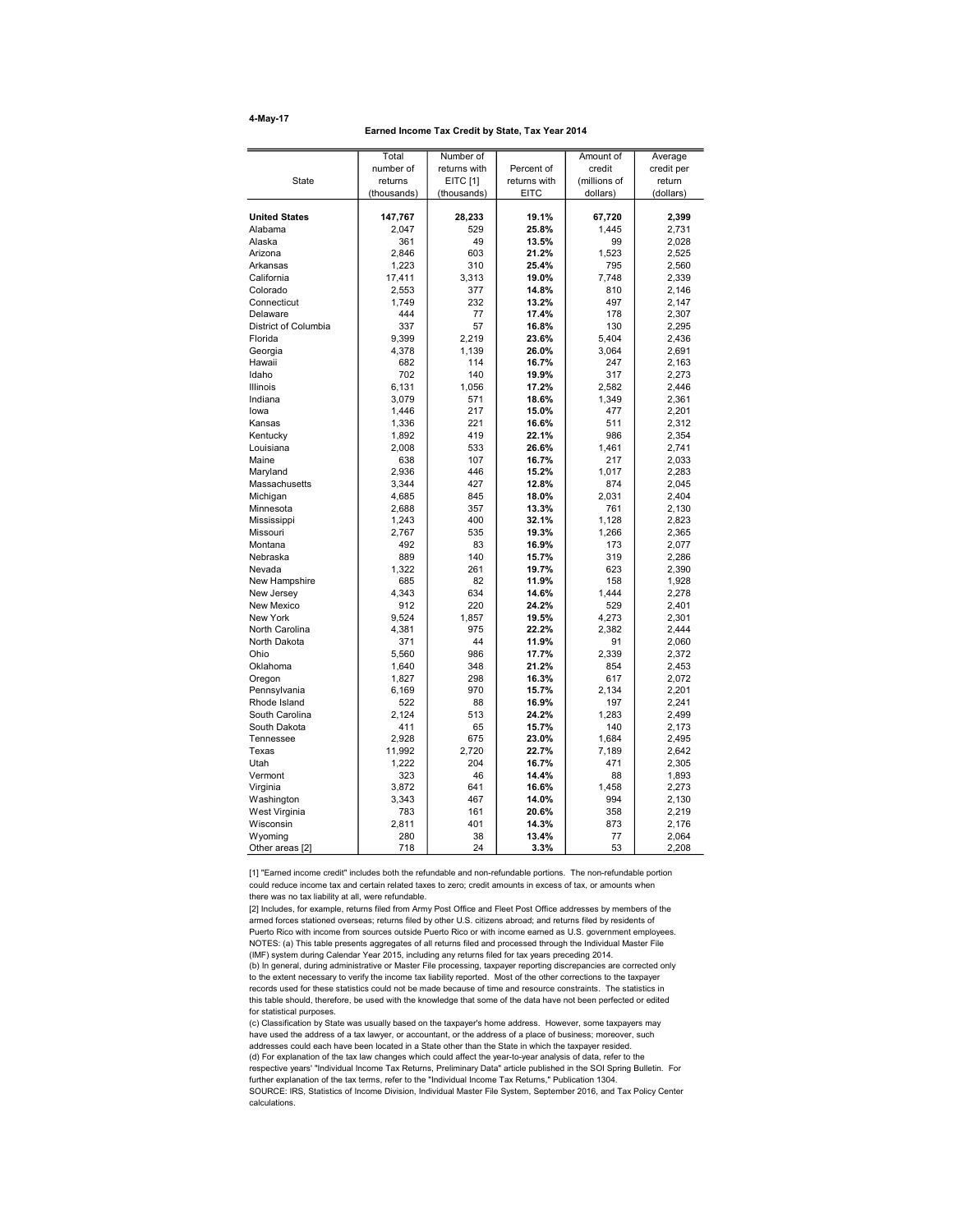# 29-Jan-16

Earned Income Tax Credit by State, Tax Year 2013

|                      | Total        | Number of    |              | Amount of    | Average    |
|----------------------|--------------|--------------|--------------|--------------|------------|
|                      | number of    | returns with | Percent of   | credit       | credit per |
| <b>State</b>         | returns      | EITC [1]     | returns with | (millions of | return     |
|                      | (thousands)  | (thousands)  | <b>EITC</b>  | dollars)     | (dollars)  |
|                      |              |              |              |              |            |
| <b>United States</b> | 146,543      | 28,487       | 19.4%        | 67,277       | 2,362      |
| Alabama              | 2,049        | 536          | 26.2%        | 1,438        | 2,682      |
| Alaska               | 359          | 52           | 14.4%        | 104          | 2,006      |
| Arizona              | 2.814        | 600          | 21.3%        | 1.489        | 2,481      |
| Arkansas             | 1,220        | 315          | 25.8%        | 789          | 2,508      |
| California           | 17,172       | 3,315        | 19.3%        | 7,670        | 2,314      |
| Colorado             | 2,503        | 383          | 15.3%        | 813          | 2,124      |
| Connecticut          | 1,750        | 232          | 13.3%        | 489          | 2,107      |
| Delaware             | 440          | 77           | 17.4%        | 174          | 2,273      |
| District of Columbia | 331          | 57           | 17.1%        | 128          | 2,266      |
| Florida              | 9,316        | 2,234        | 24.0%        | 5,353        | 2,396      |
| Georgia              | 4,359        | 1,148        | 26.3%        | 3,029        | 2,639      |
| Hawaii               | 675          | 116          | 17.2%        | 247          | 2,131      |
| Idaho                | 692          | 142          | 20.5%        | 319          | 2.247      |
| Illinois             | 6,101        | 1,059        | 17.4%        | 2,539        | 2,397      |
| Indiana              | 3,048        | 576          | 18.9%        | 1,334        | 2,318      |
| lowa                 | 1,435        | 220          | 15.3%        | 474          | 2,154      |
| Kansas               | 1,326        | 223          | 16.9%        | 508          | 2,272      |
| Kentucky             | 1,886        | 423          | 22.4%        | 980          | 2,316      |
| Louisiana            | 2,004        | 541          | 27.0%        | 1,454        | 2,688      |
| Maine                | 636          | 107          | 16.8%        | 214          | 2,002      |
| Maryland             | 2,942        | 441          | 15.0%        | 991          | 2,248      |
| Massachusetts        | 3,301        | 427          | 12.9%        | 861          | 2,016      |
| Michigan             | 4,657        | 856          | 18.4%        | 2,010        | 2,348      |
| Minnesota            | 2,653        | 361          | 13.6%        | 753          | 2,085      |
| Mississippi          | 1,246        | 404          | 32.4%        | 1,118        | 2,770      |
| Missouri             | 2,743        | 543          | 19.8%        | 1,267        | 2,335      |
| Montana              | 488          | 85           | 17.5%        | 175          | 2,055      |
| Nebraska             | 880          | 142          | 16.1%        | 317          | 2,240      |
| Nevada               | 1,308        | 262          | 20.0%        | 606          | 2,316      |
| New Hampshire        | 682          | 84           | 12.3%        | 159          | 1,895      |
| New Jersey           | 4,327        | 630          | 14.6%        | 1,415        | 2,246      |
| New Mexico           | 906          | 224          | 24.7%        | 528          | 2,363      |
| New York             | 9,443        | 1,859        | 19.7%        | 4,226        | 2,273      |
| North Carolina       | 4,336        | 973          | 22.4%        | 2,350        | 2,415      |
| North Dakota         | 362          | 45           | 12.4%        | 91           | 2.027      |
| Ohio                 | 5,537        | 998          | 18.0%        | 2,326        | 2,331      |
| Oklahoma             | 1,631        | 355          | 21.8%        | 854          | 2,405      |
| Oregon               | 1,794        | 298          | 16.6%        | 614          | 2,058      |
| Pennsylvania         | 6,154        | 973          | 15.8%        | 2,103        | 2,160      |
| Rhode Island         | 518          | 88           | 17.0%        | 197          | 2,228      |
| South Carolina       | 2,106        | 514          | 24.4%        | 1,266        | 2,461      |
| South Dakota         | 413          | 69           | 16.7%        | 146          | 2,114      |
| Tennessee            | 2,908        | 682          | 23.4%        | 1,672        | 2,452      |
| Texas                | 11,889       | 2,813        | 23.7%        | 7,314        | 2,600      |
| Utah                 |              | 207          | 17.3%        | 474          | 2,289      |
| Vermont              | 1,196<br>321 | 47           | 14.7%        | 88           | 1,867      |
|                      | 3,835        | 640          | 16.7%        | 1.441        | 2,250      |
| Virginia             |              | 474          |              |              |            |
| Washington           | 3,293        |              | 14.4%        | 997          | 2,104      |
| West Virginia        | 784          | 162          | 20.7%        | 355          | 2,190      |
| Wisconsin            | 2,798        | 406          | 14.5%        | 867          | 2,135      |
| Wyoming              | 284          | 42           | 14.7%        | 84           | 2,007      |
| Other areas [2]      | 695          | 27           | 3.9%         | 64           | 2,351      |

[1] "Earned income credit" includes both the refundable and non-refundable portions. The non-refundable portion could reduce income tax and certain related taxes to zero; credit amounts in excess of tax, or amounts when there was no tax liability at all, were refundable.

[2] Includes, for example, returns filed from Army Post Office and Fleet Post Office addresses by members of the armed forces stationed overseas; returns filed by other U.S. citizens abroad; and returns filed by residents of Puerto Rico with income from sources outside Puerto Rico or with income earned as U.S. government employees. NOTES: (a) This table presents aggregates of all returns filed and processed through the Individual Master File (IMF) system during Calendar Year 2014, including any returns filed for tax years preceding 2013.

(b) In general, during administrative or Master File processing, taxpayer reporting discrepancies are corrected only to the extent necessary to verify the income tax liability reported. Most of the other corrections to the taxpayer records used for these statistics could not be made because of time and resource constraints. The statistics in this table should, therefore, be used with the knowledge that some of the data have not been perfected or edited for statistical purposes.

(c) Classification by State was usually based on the taxpayer's home address. However, some taxpayers may have used the address of a tax lawyer, or accountant, or the address of a place of business; moreover, such addresses could each have been located in a State other than the State in which the taxpayer resided. (d) For explanation of the tax law changes which could affect the year-to-year analysis of data, refer to the respective years' "Individual Income Tax Returns, Preliminary Data" article published in the SOI Spring Bulletin. For further explanation of the tax terms, refer to the "Individual Income Tax Returns," Publication 1304. SOURCE: IRS, Statistics of Income Division, Individual Master File System, September 2015, and Tax Policy Center calculations.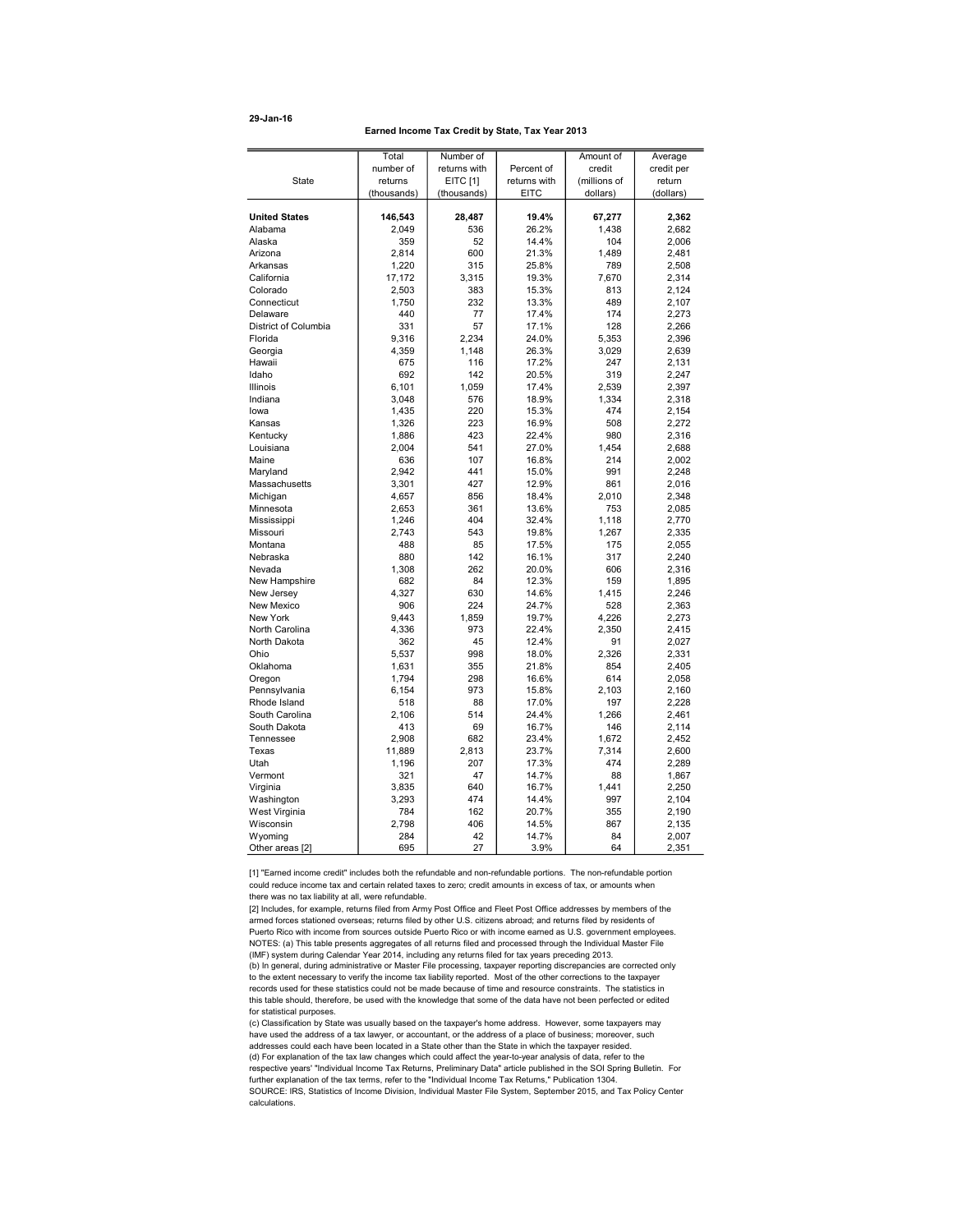# 29-Jan-16

#### Earned Income Tax Credit by State, Tax Year 2012

| Total<br>Number of<br>Average<br>Amount of<br>Percent of<br>number of<br>returns with<br>credit<br>credit per<br>State<br><b>EITC</b> [1]<br>returns with<br>(millions of<br>return<br>returns<br><b>EITC</b><br>dollars)<br>(thousands)<br>(thousands)<br>(dollars)<br><b>United States</b><br>145,025<br>27,788<br>19.2%<br>64,222<br>2,311<br>1,418<br>Alabama<br>2,051<br>537<br>26.2%<br>2,638<br>Alaska<br>52<br>14.3%<br>102<br>363<br>1,967<br>21.1%<br>1,410<br>Arizona<br>2,761<br>583<br>2,420<br>Arkansas<br>1,219<br>312<br>25.6%<br>764<br>2,448<br>California<br>16,909<br>3,210<br>19.0%<br>7,290<br>2,271 |  |
|----------------------------------------------------------------------------------------------------------------------------------------------------------------------------------------------------------------------------------------------------------------------------------------------------------------------------------------------------------------------------------------------------------------------------------------------------------------------------------------------------------------------------------------------------------------------------------------------------------------------------|--|
|                                                                                                                                                                                                                                                                                                                                                                                                                                                                                                                                                                                                                            |  |
|                                                                                                                                                                                                                                                                                                                                                                                                                                                                                                                                                                                                                            |  |
|                                                                                                                                                                                                                                                                                                                                                                                                                                                                                                                                                                                                                            |  |
|                                                                                                                                                                                                                                                                                                                                                                                                                                                                                                                                                                                                                            |  |
|                                                                                                                                                                                                                                                                                                                                                                                                                                                                                                                                                                                                                            |  |
|                                                                                                                                                                                                                                                                                                                                                                                                                                                                                                                                                                                                                            |  |
|                                                                                                                                                                                                                                                                                                                                                                                                                                                                                                                                                                                                                            |  |
|                                                                                                                                                                                                                                                                                                                                                                                                                                                                                                                                                                                                                            |  |
|                                                                                                                                                                                                                                                                                                                                                                                                                                                                                                                                                                                                                            |  |
|                                                                                                                                                                                                                                                                                                                                                                                                                                                                                                                                                                                                                            |  |
|                                                                                                                                                                                                                                                                                                                                                                                                                                                                                                                                                                                                                            |  |
| Colorado<br>2,450<br>373<br>15.2%<br>775<br>2,080                                                                                                                                                                                                                                                                                                                                                                                                                                                                                                                                                                          |  |
| 222<br>Connecticut<br>12.7%<br>453<br>1,741<br>2,043                                                                                                                                                                                                                                                                                                                                                                                                                                                                                                                                                                       |  |
| Delaware<br>434<br>75<br>17.2%<br>166<br>2,221                                                                                                                                                                                                                                                                                                                                                                                                                                                                                                                                                                             |  |
| District of Columbia<br>123<br>328<br>55<br>16.9%<br>2,218                                                                                                                                                                                                                                                                                                                                                                                                                                                                                                                                                                 |  |
| Florida<br>9.226<br>2.160<br>23.4%<br>5,100<br>2,361                                                                                                                                                                                                                                                                                                                                                                                                                                                                                                                                                                       |  |
| Georgia<br>4,335<br>1,124<br>25.9%<br>2,901<br>2,580                                                                                                                                                                                                                                                                                                                                                                                                                                                                                                                                                                       |  |
| Hawaii<br>17.2%<br>240<br>665<br>115<br>2,099                                                                                                                                                                                                                                                                                                                                                                                                                                                                                                                                                                              |  |
| Idaho<br>140<br>679<br>20.6%<br>308<br>2,201                                                                                                                                                                                                                                                                                                                                                                                                                                                                                                                                                                               |  |
| Illinois<br>1,048<br>17.3%<br>2,452<br>6,077<br>2,338                                                                                                                                                                                                                                                                                                                                                                                                                                                                                                                                                                      |  |
| Indiana<br>3,030<br>564<br>18.6%<br>1,273<br>2,258                                                                                                                                                                                                                                                                                                                                                                                                                                                                                                                                                                         |  |
| 217<br>15.2%<br>452<br>lowa<br>1,427<br>2,087                                                                                                                                                                                                                                                                                                                                                                                                                                                                                                                                                                              |  |
| 221<br>16.7%<br>487<br>Kansas<br>1,324<br>2,203                                                                                                                                                                                                                                                                                                                                                                                                                                                                                                                                                                            |  |
| 415<br>22.1%<br>Kentucky<br>941<br>2,266<br>1.879                                                                                                                                                                                                                                                                                                                                                                                                                                                                                                                                                                          |  |
| 542<br>Louisiana<br>2,012<br>26.9%<br>1,422<br>2,625                                                                                                                                                                                                                                                                                                                                                                                                                                                                                                                                                                       |  |
| Maine<br>106<br>16.7%<br>206<br>631<br>1,947                                                                                                                                                                                                                                                                                                                                                                                                                                                                                                                                                                               |  |
| 425<br>Maryland<br>14.9%<br>931<br>2,189<br>2,861                                                                                                                                                                                                                                                                                                                                                                                                                                                                                                                                                                          |  |
| 414<br>Massachusetts<br>12.7%<br>810<br>3,264<br>1,958                                                                                                                                                                                                                                                                                                                                                                                                                                                                                                                                                                     |  |
| Michigan<br>4,631<br>846<br>18.3%<br>1.943<br>2,296                                                                                                                                                                                                                                                                                                                                                                                                                                                                                                                                                                        |  |
| 355<br>718<br>Minnesota<br>2,620<br>13.5%<br>2,025                                                                                                                                                                                                                                                                                                                                                                                                                                                                                                                                                                         |  |
| Mississippi<br>1,250<br>406<br>32.4%<br>1,097<br>2,704                                                                                                                                                                                                                                                                                                                                                                                                                                                                                                                                                                     |  |
| Missouri<br>2,728<br>537<br>19.7%<br>1,222<br>2,278                                                                                                                                                                                                                                                                                                                                                                                                                                                                                                                                                                        |  |
| 17.5%<br>170<br>Montana<br>485<br>85<br>1,998                                                                                                                                                                                                                                                                                                                                                                                                                                                                                                                                                                              |  |
| Nebraska<br>872<br>139<br>16.0%<br>303<br>2,177                                                                                                                                                                                                                                                                                                                                                                                                                                                                                                                                                                            |  |
| 244<br>Nevada<br>1,289<br>18.9%<br>554<br>2,267                                                                                                                                                                                                                                                                                                                                                                                                                                                                                                                                                                            |  |
| New Hampshire<br>680<br>83<br>12.2%<br>154<br>1,850                                                                                                                                                                                                                                                                                                                                                                                                                                                                                                                                                                        |  |
| 4,308<br>599<br>13.9%<br>1,302<br>New Jersey<br>2,173                                                                                                                                                                                                                                                                                                                                                                                                                                                                                                                                                                      |  |
| 222<br>New Mexico<br>905<br>24.6%<br>511<br>2,301                                                                                                                                                                                                                                                                                                                                                                                                                                                                                                                                                                          |  |
| 1.797<br>New York<br>9,364<br>19.2%<br>3,989<br>2,220                                                                                                                                                                                                                                                                                                                                                                                                                                                                                                                                                                      |  |
| North Carolina<br>4,288<br>950<br>22.2%<br>2,249<br>2,367                                                                                                                                                                                                                                                                                                                                                                                                                                                                                                                                                                  |  |
| North Dakota<br>44<br>12.6%<br>354<br>88<br>1,977                                                                                                                                                                                                                                                                                                                                                                                                                                                                                                                                                                          |  |
| Ohio<br>5,508<br>982<br>17.8%<br>2,236<br>2,276                                                                                                                                                                                                                                                                                                                                                                                                                                                                                                                                                                            |  |
| Oklahoma<br>350<br>21.6%<br>822<br>1,618<br>2,346                                                                                                                                                                                                                                                                                                                                                                                                                                                                                                                                                                          |  |
| Oregon<br>1,769<br>293<br>16.5%<br>586<br>2,004                                                                                                                                                                                                                                                                                                                                                                                                                                                                                                                                                                            |  |
| 942<br>Pennsylvania<br>6,134<br>15.4%<br>1.976<br>2,098                                                                                                                                                                                                                                                                                                                                                                                                                                                                                                                                                                    |  |
| Rhode Island<br>513<br>84<br>16.4%<br>181<br>2,158                                                                                                                                                                                                                                                                                                                                                                                                                                                                                                                                                                         |  |
| South Carolina<br>2.077<br>507<br>24.4%<br>1.223<br>2,411                                                                                                                                                                                                                                                                                                                                                                                                                                                                                                                                                                  |  |
| South Dakota<br>415<br>67<br>16.2%<br>139<br>2,071                                                                                                                                                                                                                                                                                                                                                                                                                                                                                                                                                                         |  |
| Tennessee<br>2,882<br>673<br>23.4%<br>1,612<br>2,396                                                                                                                                                                                                                                                                                                                                                                                                                                                                                                                                                                       |  |
| 2,702<br>Texas<br>11,573<br>23.3%<br>6,924<br>2,562                                                                                                                                                                                                                                                                                                                                                                                                                                                                                                                                                                        |  |
| Utah<br>1,174<br>203<br>17.3%<br>456<br>2,253                                                                                                                                                                                                                                                                                                                                                                                                                                                                                                                                                                              |  |
| 47<br>14.7%<br>Vermont<br>321<br>86<br>1,813                                                                                                                                                                                                                                                                                                                                                                                                                                                                                                                                                                               |  |
| Virginia<br>3,811<br>624<br>16.4%<br>1,374<br>2,202                                                                                                                                                                                                                                                                                                                                                                                                                                                                                                                                                                        |  |
| 3,244<br>464<br>14.3%<br>Washington<br>957<br>2,061                                                                                                                                                                                                                                                                                                                                                                                                                                                                                                                                                                        |  |
| 160<br>341<br>West Virginia<br>788<br>20.3%<br>2,134                                                                                                                                                                                                                                                                                                                                                                                                                                                                                                                                                                       |  |
| 400<br>834<br>Wisconsin<br>2,778<br>14.4%<br>2,082                                                                                                                                                                                                                                                                                                                                                                                                                                                                                                                                                                         |  |
| 302<br>41<br>82<br>1,973<br>Wyoming<br>13.7%                                                                                                                                                                                                                                                                                                                                                                                                                                                                                                                                                                               |  |
| 674<br>30<br>4.4%<br>67<br>Other areas [2]<br>2,273                                                                                                                                                                                                                                                                                                                                                                                                                                                                                                                                                                        |  |

[1] "Earned income credit" includes both the refundable and non-refundable portions. The non-refundable portion could reduce income tax and certain related taxes to zero; credit amounts in excess of tax, or amounts when there was no tax liability at all, were refundable.

[2] Includes, for example, returns filed from Army Post Office and Fleet Post Office addresses by members of the armed forces stationed overseas; returns filed by other U.S. citizens abroad; and returns filed by residents of Puerto Rico with income from sources outside Puerto Rico or with income earned as U.S. government employees. NOTES: (a) This table presents aggregates of all returns filed and processed through the Individual Master File (IMF) system during Calendar Year 2013, including any returns filed for tax years preceding 2012.

(b) In general, during administrative or Master File processing, taxpayer reporting discrepancies are corrected only to the extent necessary to verify the income tax liability reported. Most of the other corrections to the taxpayer records used for these statistics could not be made because of time and resource constraints. The statistics in this table should, therefore, be used with the knowledge that some of the data have not been perfected or edited for statistical purposes.

(c) Classification by State was usually based on the taxpayer's home address. However, some taxpayers may have used the address of a tax lawyer, or accountant, or the address of a place of business; moreover, such addresses could each have been located in a State other than the State in which the taxpayer resided. (d) For explanation of the tax law changes which could affect the year-to-year analysis of data, refer to the respective years' "Individual Income Tax Returns, Preliminary Data" article published in the SOI Spring Bulletin. For further explanation of the tax terms, refer to the "Individual Income Tax Returns," Publication 1304. SOURCE: IRS, Statistics of Income Division, Individual Master File System, December 2013, and Tax Policy Center calculations.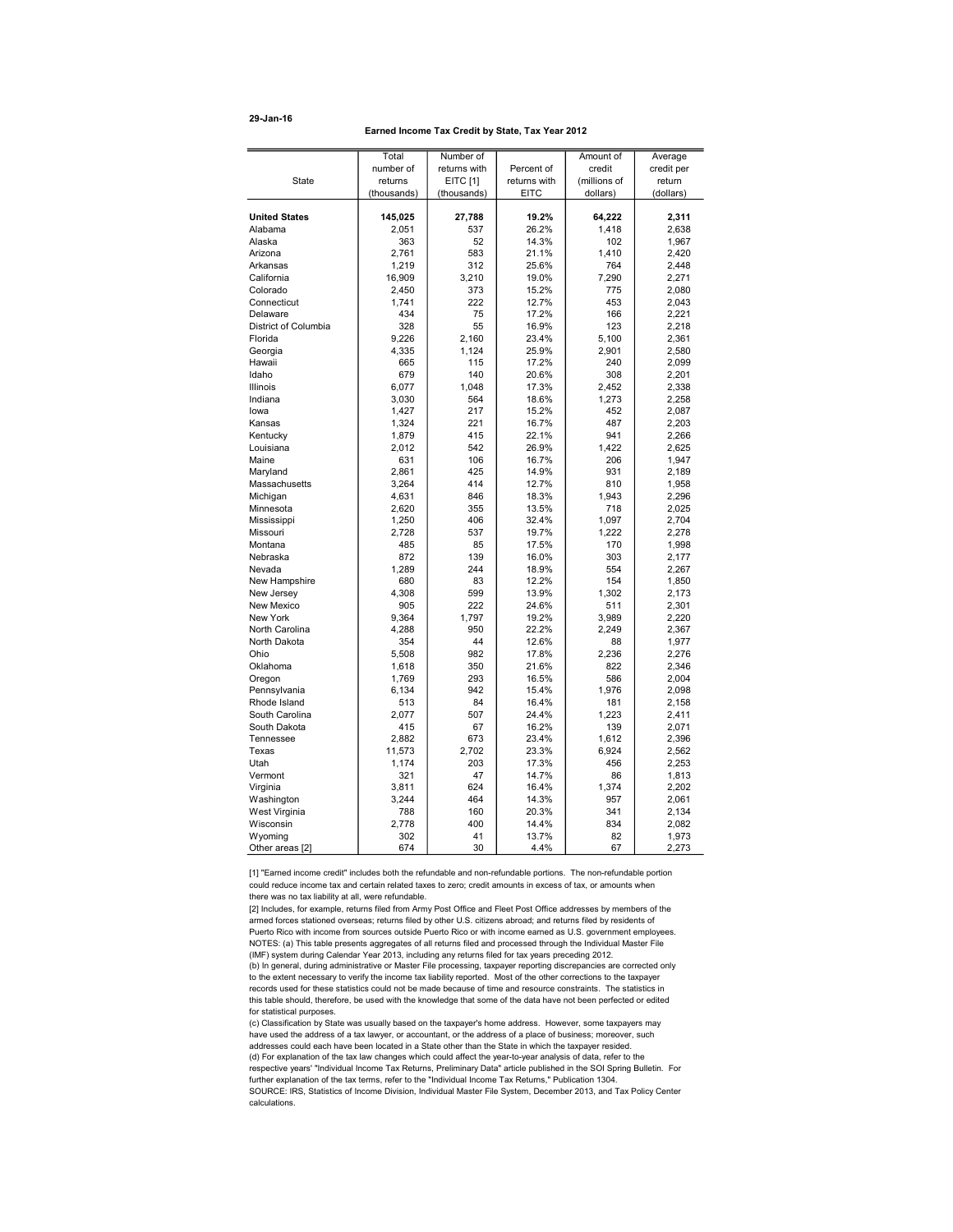# 29-Jan-16

Earned Income Tax Credit by State, Tax Year 2011

|                      | Total       | Number of    |              | Amount of    | Average        |
|----------------------|-------------|--------------|--------------|--------------|----------------|
|                      | number of   | returns with | Percent of   | credit       | credit per     |
| <b>State</b>         | returns     | EITC [1]     | returns with | (millions of | return         |
|                      | (thousands) | (thousands)  | <b>EITC</b>  | dollars)     | (dollars)      |
|                      |             |              |              |              |                |
| <b>United States</b> | 146,456     | 27,956       | 19.1%        | 62,953       | 2,252          |
| Alabama              | 2,092       | 550          | 26.3%        | 1.414        | 2,570          |
| Alaska               | 371         | 51           | 13.8%        | 98           | 1,922          |
| Arizona              | 2.790       | 591          | 21.2%        | 1.381        | 2,337          |
| Arkansas             | 1,234       | 319          | 25.8%        | 760          | 2,386          |
| California           | 17,062      | 3,274        | 19.2%        | 7,251        | 2,215          |
| Colorado             | 2.421       | 373          | 15.4%        | 757          | 2,031          |
| Connecticut          | 1,747       | 218          | 12.5%        | 432          | 1,982          |
| Delaware             | 434         | 74           | 17.0%        | 159          | 2,158          |
| District of Columbia | 330         | 57           | 17.3%        | 128          | 2,245          |
| Florida              | 9,696       | 2,127        | 21.9%        | 4,841        | 2,276          |
| Georgia              | 4,672       | 1,141        | 24.4%        | 2,833        | 2,483          |
| Hawaii               | 662         | 115          | 17.3%        | 236          | 2,054          |
| Idaho                | 671         | 140          | 20.9%        | 302          | 2,153          |
| Illinois             | 6,122       | 1,063        | 17.4%        | 2,418        | 2,275          |
| Indiana              | 3,018       | 564          | 18.7%        | 1,242        | 2,202          |
| lowa                 | 1,421       | 216          | 15.2%        | 437          | 2,025          |
| Kansas               | 1,325       | 224          | 16.9%        | 479          | 2,139          |
| Kentucky             | 1,877       | 416          | 22.2%        | 925          | 2,223          |
| Louisiana            | 2,023       | 553          | 27.3%        | 1,415        | 2,560          |
| Maine                | 633         | 106          | 16.7%        | 200          | 1,887          |
| Maryland             | 2,838       | 422          | 14.9%        | 903          | 2,139          |
| Massachusetts        | 3,258       | 409          | 12.5%        | 783          | 1,914          |
| Michigan             | 4,677       | 861          | 18.4%        | 1.912        | 2,220          |
| Minnesota            | 2,602       | 356          | 13.7%        | 696          | 1,955          |
| Mississippi          | 1,287       | 422          | 32.8%        | 1,107        | 2,623          |
| Missouri             | 2,729       | 540          | 19.8%        | 1,197        | 2,217          |
| Montana              | 481         | 87           | 18.0%        | 169          | 1,954          |
| Nebraska             | 868         | 140          | 16.1%        | 296          | 2,108          |
| Nevada               | 1,298       | 244          | 18.8%        | 540          | 2,217          |
| New Hampshire        | 678         | 83           | 12.2%        | 150          | 1,816          |
| New Jersey           | 4,326       | 599          | 13.9%        | 1,274        | 2,127          |
| New Mexico           | 914         | 223          | 24.4%        | 503          | 2,255          |
| <b>New York</b>      | 9,388       | 1,790        | 19.1%        | 3,888        | 2,172          |
| North Carolina       | 4,295       | 954          | 22.2%        | 2.201        | 2,307          |
| North Dakota         | 344         | 45           | 13.1%        | 87           | 1,937          |
| Ohio                 | 5,509       | 990          | 18.0%        | 2,183        | 2,206          |
| Oklahoma             | 1,617       | 358          | 22.2%        | 821          | 2,291          |
| Oregon               | 1,758       | 291          | 16.6%        | 570          | 1,959          |
| Pennsylvania         | 6,183       | 946          | 15.3%        | 1,930        | 2,041          |
| Rhode Island         | 513         | 83           | 16.3%        | 176          | 2,106          |
| South Carolina       | 2,091       | 513          | 24.5%        | 1,207        | 2,354          |
| South Dakota         | 411         | 66           | 16.2%        | 134          | 2.021          |
| Tennessee            | 2,903       | 682          | 23.5%        | 1,588        | 2,330          |
| Texas                | 11,417      | 2,715        | 23.8%        | 6,841        |                |
| Utah                 | 1,160       | 204          | 17.6%        | 452          | 2,520<br>2,219 |
|                      |             |              |              |              |                |
| Vermont              | 321         | 47           | 14.7%        | 83           | 1,764          |
| Virginia             | 3,802       | 623          | 16.4%        | 1,334        | 2,141          |
| Washington           | 3,217       | 460          | 14.3%        | 923          | 2,008          |
| West Virginia        | 792         | 162          | 20.4%        | 336          | 2,076          |
| Wisconsin            | 2,773       | 400          | 14.4%        | 812          | 2,031          |
| Wyoming              | 295         | 39           | 13.3%        | 75           | 1,899          |
| Other areas [2]      | 1.110       | 33           | 3.0%         | 74           | 2,236          |

[1] "Earned income credit" includes both the refundable and non-refundable portions. The non-refundable portion could reduce income tax and certain related taxes to zero; credit amounts in excess of tax, or amounts when there was no tax liability at all, were refundable.

[2] Includes, for example, returns filed from Army Post Office and Fleet Post Office addresses by members of the armed forces stationed overseas; returns filed by other U.S. citizens abroad; and returns filed by residents of Puerto Rico with income from sources outside Puerto Rico or with income earned as U.S. government employees. NOTES: (a) This table presents aggregates of all returns filed and processed through the Individual Master File (IMF) system during Calendar Year 2012, including any returns filed for tax years preceding 2011.

(b) In general, during administrative or Master File processing, taxpayer reporting discrepancies are corrected only to the extent necessary to verify the income tax liability reported. Most of the other corrections to the taxpayer records used for these statistics could not be made because of time and resource constraints. The statistics in this table should, therefore, be used with the knowledge that some of the data have not been perfected or edited for statistical purposes.

(c) Classification by State was usually based on the taxpayer's home address. However, some taxpayers may have used the address of a tax lawyer, or accountant, or the address of a place of business; moreover, such addresses could each have been located in a State other than the State in which the taxpayer resided. (d) For explanation of the tax law changes which could affect the year-to-year analysis of data, refer to the respective years' "Individual Income Tax Returns, Preliminary Data" article published in the SOI Spring Bulletin. For further explanation of the tax terms, refer to the "Individual Income Tax Returns," Publication 1304. SOURCE: IRS, Statistics of Income Division, Individual Master File System, December 2012, and Tax Policy Center calculations.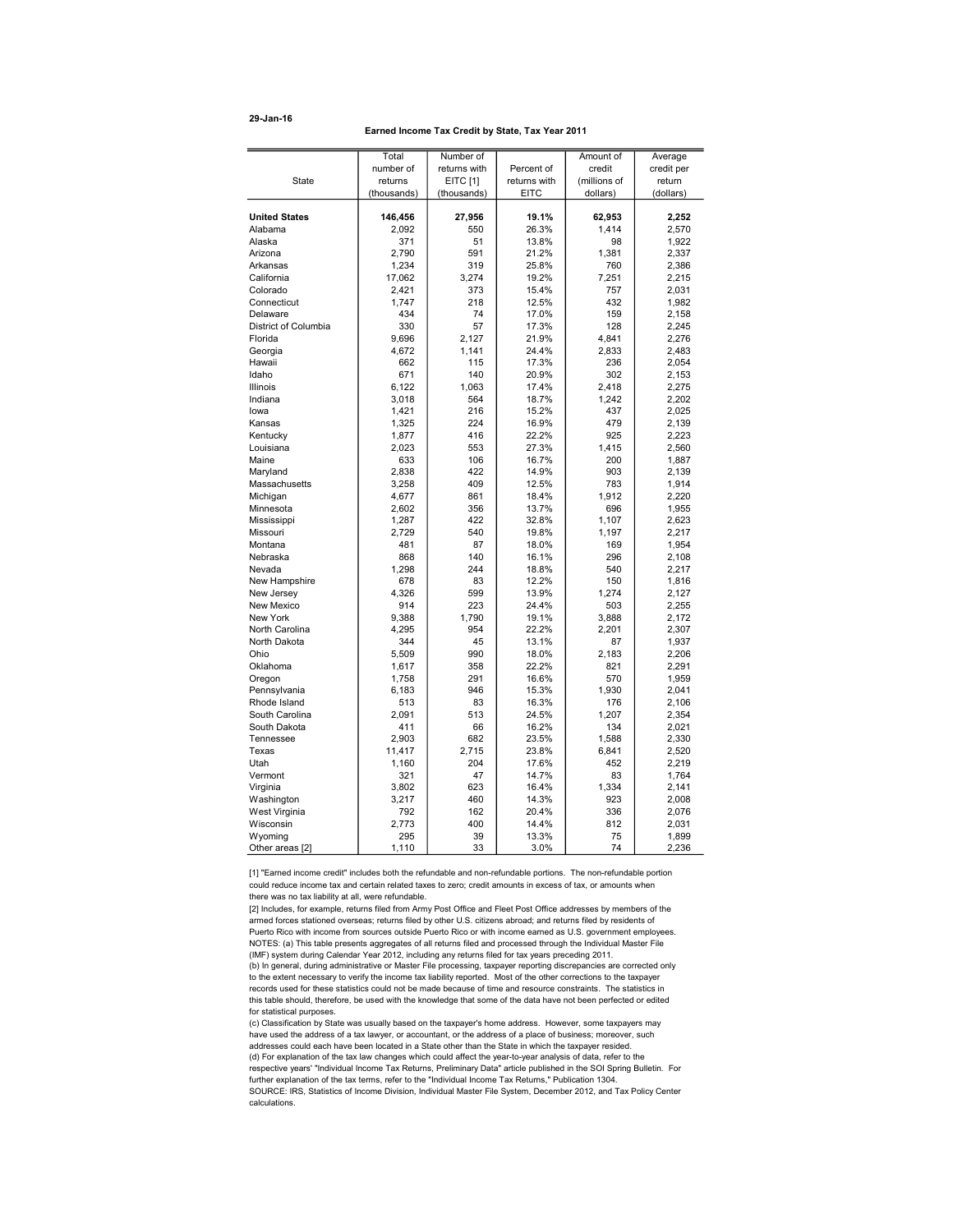# 28-Nov-12

Earned Income Tax Credit by State, Tax Year 2010

|                      | Total       | Number of    |              | Amount of    | Average    |
|----------------------|-------------|--------------|--------------|--------------|------------|
|                      | number of   | returns with | Percent of   | credit       | credit per |
| <b>State</b>         | returns     | EITC [1]     | returns with | (millions of | return     |
|                      | (thousands) | (thousands)  | <b>EITC</b>  | dollars)     | (dollars)  |
|                      |             |              |              |              |            |
| <b>United States</b> | 144,002     | 27,524       | 19.1%        | 60,594       | 2,202      |
| Alabama              | 2,102       | 549          | 26.1%        | 1,380        | 2,513      |
| Alaska               | 374         | 49           | 13.1%        | 91           | 1,858      |
| Arizona              | 2.719       | 571          | 21.0%        | 1.295        | 2.268      |
| Arkansas             | 1,224       | 318          | 26.0%        | 741          | 2,329      |
| California           | 16,684      | 3,166        | 19.0%        | 6,858        | 2,166      |
| Colorado             | 2,370       | 363          | 15.3%        | 718          | 1,981      |
| Connecticut          | 1,728       | 209          | 12.1%        | 405          | 1,934      |
| Delaware             | 428         | 73           | 17.0%        | 152          | 2,085      |
| District of Columbia | 323         | 54           | 16.8%        | 112          | 2,080      |
| Florida              | 9,631       | 2,113        | 21.9%        | 4,679        | 2,214      |
| Georgia              | 4,590       | 1,142        | 24.9%        | 2,764        | 2,421      |
| Hawaii               | 653         | 112          | 17.1%        | 223          | 1,991      |
| Idaho                | 663         | 139          | 21.0%        | 295          | 2.116      |
| <b>Illinois</b>      | 6,044       | 1,043        | 17.3%        | 2,315        | 2,220      |
| Indiana              | 2,982       | 553          | 18.6%        | 1,184        | 2,139      |
| lowa                 | 1,400       | 214          | 15.3%        | 424          | 1,980      |
| Kansas               | 1,307       | 221          | 16.9%        | 461          | 2,084      |
| Kentucky             | 1,856       | 412          | 22.2%        | 895          | 2,170      |
| Louisiana            | 1,991       | 550          | 27.6%        | 1,378        | 2,505      |
| Maine                | 625         | 105          | 16.8%        | 194          | 1,855      |
| Maryland             | 2,787       | 412          | 14.8%        | 860          | 2,085      |
| Massachusetts        | 3,203       | 395          | 12.3%        | 741          | 1,873      |
| Michigan             | 4,607       | 847          | 18.4%        | 1,823        | 2,152      |
| Minnesota            | 2,561       | 350          | 13.6%        | 666          | 1,906      |
| Mississippi          | 1,283       | 422          | 32.8%        | 1,079        | 2,559      |
| Missouri             | 2,689       | 534          | 19.9%        | 1,155        | 2,164      |
| Montana              | 475         | 87           | 18.3%        | 167          | 1,924      |
| Nebraska             | 854         | 138          | 16.1%        | 283          | 2,056      |
| Nevada               | 1,264       | 238          | 18.8%        | 520          | 2,184      |
| New Hampshire        | 664         | 81           | 12.2%        | 145          | 1,784      |
|                      |             |              |              |              |            |
| New Jersey           | 4,286       | 581          | 13.6%        | 1,217        | 2,095      |
| New Mexico           | 913         | 224          | 24.5%        | 491          | 2,195      |
| New York             | 9,272       | 1,754        | 18.9%        | 3,739        | 2,131      |
| North Carolina       | 4,203       | 932          | 22.2%        | 2,099        | 2,253      |
| North Dakota         | 330         | 45           | 13.6%        | 85           | 1,897      |
| Ohio                 | 5,437       | 979          | 18.0%        | 2,102        | 2,147      |
| Oklahoma             | 1,590       | 360          | 22.6%        | 805          | 2,238      |
| Oregon               | 1,743       | 287          | 16.5%        | 549          | 1,915      |
| Pennsylvania         | 6,130       | 930          | 15.2%        | 1,858        | 1,998      |
| Rhode Island         | 509         | 81           | 15.9%        | 169          | 2,083      |
| South Carolina       | 2,052       | 506          | 24.7%        | 1,167        | 2,306      |
| South Dakota         | 394         | 67           | 17.0%        | 133          | 1,996      |
| Tennessee            | 2,847       | 677          | 23.8%        | 1,543        | 2,278      |
| Texas                | 10,996      | 2,704        | 24.6%        | 6,693        | 2,476      |
| Utah                 | 1,135       | 201          | 17.7%        | 435          | 2,163      |
| Vermont              | 318         | 47           | 14.7%        | 82           | 1,740      |
| Virginia             | 3,729       | 614          | 16.5%        | 1,286        | 2,096      |
| Washington           | 3,169       | 449          | 14.2%        | 879          | 1,960      |
| West Virginia        | 783         | 163          | 20.9%        | 333          | 2,039      |
| Wisconsin            | 2,742       | 390          | 14.2%        | 776          | 1,989      |
| Wyoming              | 276         | 40           | 14.4%        | 74           | 1,861      |
| Other areas [2]      | 1,067       | 35           | 3.2%         | 77           | 2,230      |

[1] "Earned income credit" includes both the refundable and non-refundable portions. The non-refundable portion could reduce income tax and certain related taxes to zero; credit amounts in excess of tax, or amounts when there was no tax liability at all, were refundable.

[2] Includes, for example, returns filed from Army Post Office and Fleet Post Office addresses by members of the armed forces stationed overseas; returns filed by other U.S. citizens abroad; and returns filed by residents of Puerto Rico with income from sources outside Puerto Rico or with income earned as U.S. government employees. NOTES: (a) This table presents aggregates of all returns filed and processed through the Individual Master File (IMF) system during Calendar Year 2011, including any returns filed for tax years preceding 2010.

(b) In general, during administrative or Master File processing, taxpayer reporting discrepancies are corrected only<br>to the extent necessary to verify the income tax liability reported. Most of the other corrections to th records used for these statistics could not be made because of time and resource constraints. The statistics in this table should, therefore, be used with the knowledge that some of the data have not been perfected or edited for statistical purposes.

(c) Classification by State was usually based on the taxpayer's home address. However, some taxpayers may have used the address of a tax lawyer, or accountant, or the address of a place of business; moreover, such addresses could each have been located in a State other than the State in which the taxpayer resided. (d) For explanation of the tax law changes which could affect the year-to-year analysis of data, refer to the respective years' "Individual Income Tax Returns, Preliminary Data" article published in the SOI Spring Bulletin. For further explanation of the tax terms, refer to the "Individual Income Tax Returns," Publication 1304. SOURCE: IRS, Statistics of Income Division, Individual Master File System, November 2012, and Tax Policy Center calculations.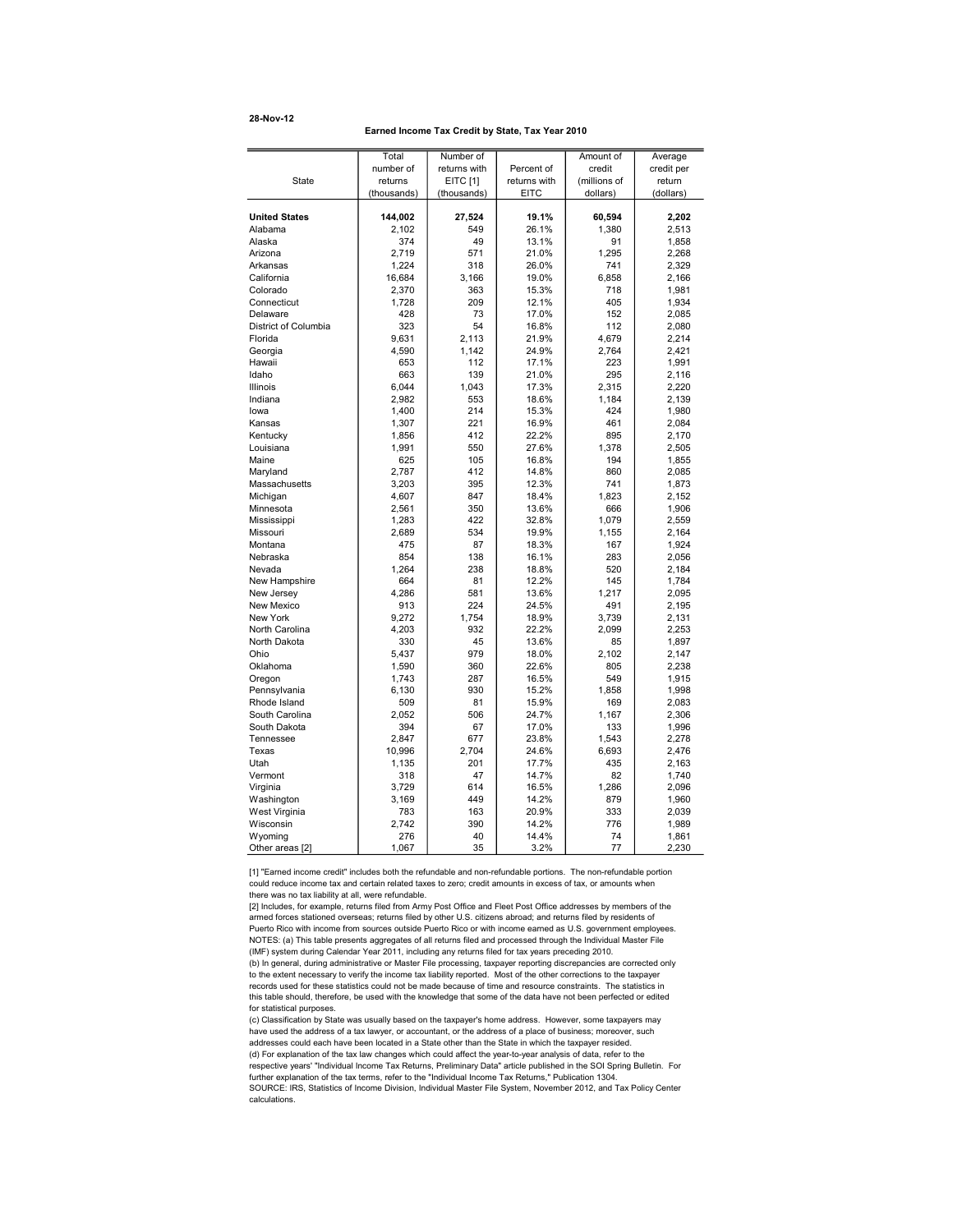## 19-Aug-11

## Earned Income Tax Credit by State, Tax Year 2009\*

|                      | Total       | Number of       |              | Amount of    | Average    |
|----------------------|-------------|-----------------|--------------|--------------|------------|
|                      | number of   | returns with    | Percent of   | credit       | credit per |
| <b>State</b>         | returns     | <b>EITC</b> [1] | returns with | (millions of | return     |
|                      | (thousands) | (thousands)     | <b>EITC</b>  | dollars)     | (dollars)  |
|                      |             |                 |              |              |            |
| <b>United States</b> | 141,459     | 27,195          | 19.2%        | 59,697       | 2,195      |
| Alabama              | 2,049       | 556             | 27.2%        | 1,395        | 2,507      |
| Alaska               | 358         | 50              | 14.0%        | 94           | 1,887      |
| Arizona              | 2,671       | 554             | 20.7%        | 1.247        | 2,252      |
| Arkansas             | 1,212       | 321             | 26.5%        | 746          | 2,326      |
| California           | 16,384      | 3.065           | 18.7%        | 6.641        | 2,167      |
| Colorado             | 2,332       | 354             | 15.2%        | 704          | 1,985      |
| Connecticut          | 1,712       | 208             | 12.2%        | 402          | 1,927      |
| Delaware             | 420         | 71              | 16.9%        | 148          | 2,080      |
| District of Columbia | 312         | 53              | 17.0%        | 108          | 2,039      |
| Florida              | 8,911       | 2,044           | 22.9%        | 4,523        | 2,213      |
| Georgia              | 4,448       | 1,105           | 24.8%        | 2,689        | 2,435      |
| Hawaii               | 649         | 108             | 16.7%        | 213          | 1,963      |
| Idaho                | 658         | 139             | 21.1%        | 293          | 2,110      |
| Illinois             | 6,008       | 1,035           | 17.2%        | 2,286        | 2,208      |
| Indiana              | 2,951       | 555             | 18.8%        | 1,180        | 2,124      |
| lowa                 | 1,392       | 217             | 15.6%        | 430          | 1,981      |
| Kansas               | 1,310       | 220             | 16.8%        | 457          | 2,080      |
| Kentucky             | 1,841       | 416             | 22.6%        | 894          | 2,150      |
| Louisiana            | 1,960       | 550             | 28.1%        | 1,383        | 2,513      |
| Maine                | 625         | 105             | 16.9%        | 196          | 1,857      |
| Maryland             | 2,751       | 406             | 14.8%        | 842          | 2,075      |
| Massachusetts        | 3,172       | 390             | 12.3%        | 731          | 1,873      |
| Michigan             | 4,535       | 834             | 18.4%        | 1,798        | 2,156      |
| Minnesota            | 2,542       | 347             | 13.7%        | 662          | 1,907      |
| Mississippi          | 1,241       | 419             | 33.8%        | 1,074        | 2,562      |
| Missouri             | 2,684       | 533             | 19.9%        | 1,147        | 2,150      |
| Montana              | 472         | 88              | 18.7%        | 171          | 1,938      |
| Nebraska             | 846         | 137             | 16.2%        | 281          | 2,046      |
| Nevada               | 1.244       | 225             | 18.1%        | 477          | 2,123      |
| New Hampshire        | 659         | 80              | 12.2%        | 143          | 1,785      |
| New Jersey           | 4.237       | 576             | 13.6%        | 1.199        | 2,082      |
| New Mexico           | 912         | 226             | 24.8%        | 496          | 2,191      |
| New York             | 9,117       | 1,725           | 18.9%        | 3,647        | 2,114      |
| North Carolina       | 4,145       | 933             | 22.5%        | 2,095        | 2,245      |
| North Dakota         | 323         | 46              | 14.1%        | 87           | 1,915      |
| Ohio                 | 5,410       | 979             | 18.1%        | 2,084        | 2,129      |
| Oklahoma             | 1,586       | 363             | 22.9%        | 808          | 2,224      |
| Oregon               | 1,733       | 288             | 16.6%        | 553          | 1,923      |
| Pennsylvania         | 6,059       | 934             | 15.4%        | 1,865        | 1,998      |
| Rhode Island         | 502         | 81              | 16.2%        | 168          |            |
| South Carolina       | 2,024       | 508             | 25.1%        | 1,165        | 2,075      |
|                      |             | 67              | 17.4%        |              | 2,292      |
| South Dakota         | 385         |                 |              | 135          | 2,007      |
| Tennessee            | 2,795       | 676             | 24.2%        | 1,524        | 2,254      |
| Texas                | 10,785      | 2,676           | 24.8%        | 6,604        | 2,468      |
| Utah                 | 1,125       | 196             | 17.4%        | 420          | 2,146      |
| Vermont              | 316         | 46              | 14.7%        | 81           | 1,754      |
| Virginia             | 3,686       | 606             | 16.4%        | 1,264        | 2,087      |
| Washington           | 3,145       | 448             | 14.2%        | 880          | 1,964      |
| West Virginia        | 778         | 166             | 21.4%        | 338          | 2,029      |
| Wisconsin            | 2,728       | 394             | 14.4%        | 780          | 1,982      |
| Wyoming              | 269         | 39              | 14.6%        | 74           | 1,877      |
| Other areas [2]      | 1,054       | 34              | 3.2%         | 76           | 2,230      |

\* - Data for Tax Year 2009 includes returns that were filed by individuals only to receive the economic stimulus payment and who had no other reason to file. This may affect the data for various items shown in the table such as the total number of returns filed.

[1] "Earned income credit" includes both the refundable and non-refundable portions. The non-refundable portion could reduce income tax and certain related taxes to zero. The earned income credit amounts in excess of total tax liability, or amounts when there was no tax liability at all, were refundable.

[2] Includes, for example, returns filed from Army Post Office and Fleet Post Office addresses by members of the armed forces stationed overseas; returns filed by other U.S. citizens abroad; and returns filed by residents of Puerto Rico with income from sources outside Puerto Rico or with income earned as U.S. government employees. NOTES: (a) This table presents aggregates of all returns filed and processed through the Individual Master File (IMF) system during Calendar Year 2010, including any returns filed for tax years preceding 2009. (b) In general, during administrative or Master File processing, taxpayer reporting discrepancies are corrected only to the extent necessary to verify the income tax liability reported. Most of the other corrections to the taxpayer records used for these statistics could not be made because of time and resource constraints. The statistics in this table should, therefore, be used with the knowledge that some of the data have not been perfected or edited for statistical purposes.

(c) Classification by State was usually based on the taxpayer's home address. However, some taxpayers may have used the address of a tax lawyer, or accountant, or the address of a place of business; moreover, such addresses could each have been located in a State other than the State in which the taxpayer resided. (d) For explanation of the tax law changes which could affect the year-to-year analysis of data, refer to the respective years' "Individual Income Tax Returns, Preliminary Data" article published in the SOI Spring Bulletin. For further explanation of the tax terms, refer to the "Individual Income Tax Returns," Publication 1304. SOURCE: IRS, Statistics of Income Division, Individual Master File System, December 2010, and Tax Policy Center calculations.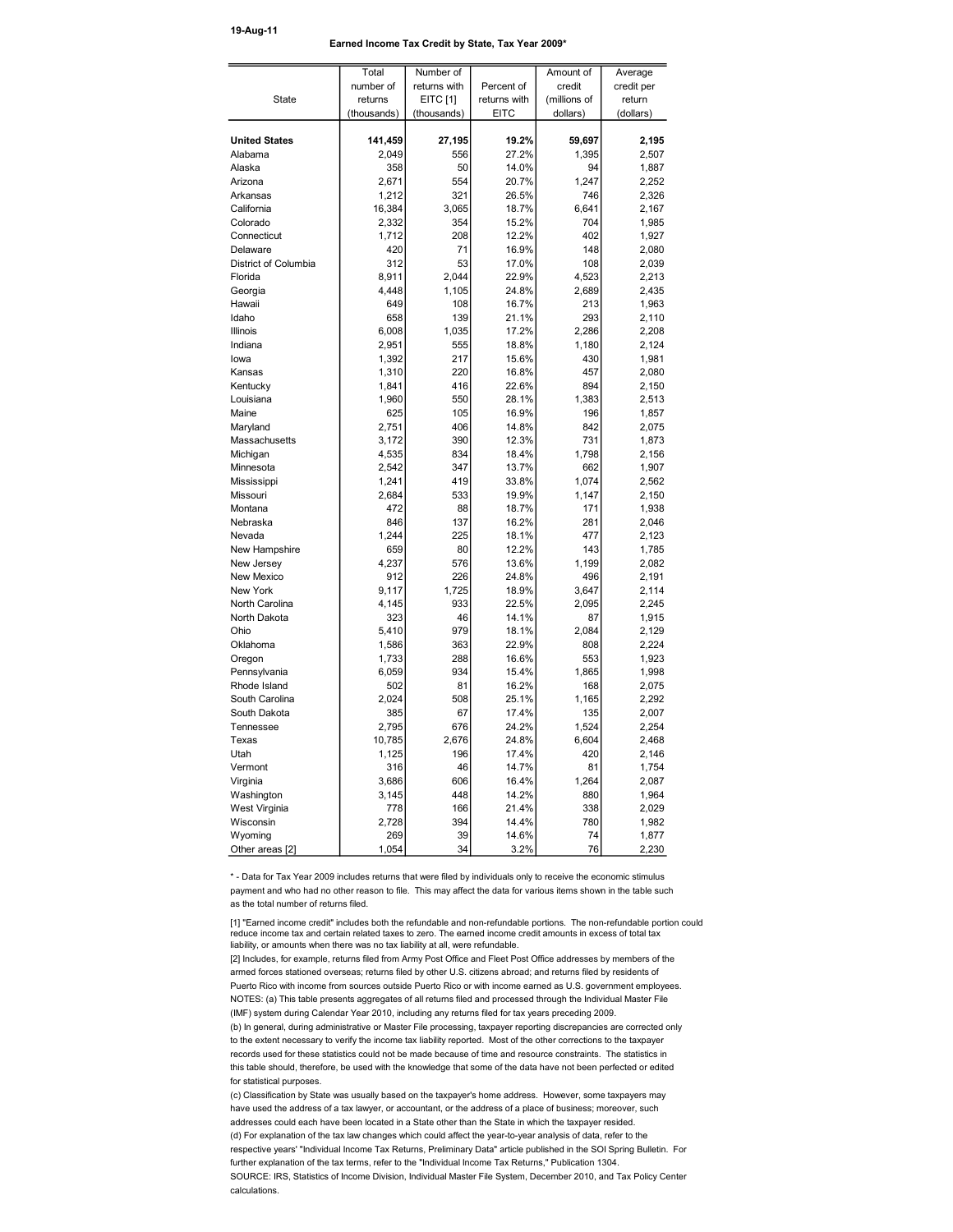#### 8-Dec-10

Earned Income Tax Credit by State, Tax Year 2008\*

|                      | Total       | Number of    |              | Amount of    | Average    |
|----------------------|-------------|--------------|--------------|--------------|------------|
|                      | number of   | returns with | Percent of   | credit       | credit per |
| State                | returns     | EITC [1]     | returns with | (millions of | return     |
|                      |             |              | <b>EITC</b>  | dollars)     |            |
|                      | (thousands) | (thousands)  |              |              | (dollars)  |
| <b>United States</b> | 143.490     | 24,780       | 17.3%        | 50,720       | 2,047      |
| Alabama              | 2,076       | 524          | 25.2%        | 1,237        | 2,360      |
| Alaska               | 360         | 38           | 10.7%        | 62           | 1,606      |
| Arizona              | 2,714       | 487          | 17.9%        | 1,001        | 2,056      |
| Arkansas             | 1,224       | 302          | 24.7%        | 656          | 2,171      |
| California           | 16,478      | 2,730        | 16.6%        | 5,481        | 2,008      |
| Colorado             | 2,341       | 308          | 13.2%        | 564          | 1,829      |
| Connecticut          | 1,742       | 191          | 10.9%        | 346          | 1,816      |
| Delaware             | 425         | 66           | 15.5%        | 128          | 1,938      |
| District of Columbia | 303         | 50           | 16.6%        | 94           | 1,876      |
| Florida              | 8,875       | 1,853        | 20.9%        | 3,825        | 2,064      |
| Georgia              | 4,255       | 1,023        | 24.0%        | 2,339        | 2,287      |
| Hawaii               | 656         | 97           | 14.8%        | 173          | 1,778      |
| Idaho                | 667         | 120          | 18.0%        | 233          | 1,937      |
| <b>Illinois</b>      | 6,112       | 954          | 15.6%        | 1,979        | 2,074      |
| Indiana              | 3,019       | 505          | 16.7%        | 998          | 1,979      |
| lowa                 | 1,415       | 194          | 13.7%        | 358          | 1,846      |
| Kansas               | 1,329       | 196          | 14.7%        | 373          | 1,906      |
| Kentucky             | 1,869       | 386          | 20.7%        | 768          | 1,990      |
| Louisiana            | 1,984       | 517          | 26.1%        | 1,223        | 2,367      |
| Maine                | 634         | 95           | 15.0%        | 167          | 1,755      |
| Maryland             | 2,776       | 375          | 13.5%        | 722          | 1,924      |
| Massachusetts        | 3,198       | 353          | 11.0%        | 622          | 1,763      |
| Michigan             | 4,626       | 758          | 16.4%        | 1,527        | 2,013      |
| Minnesota            | 2,570       | 308          | 12.0%        | 548          | 1,778      |
| Mississippi          | 1,255       | 399          | 31.8%        | 963          | 2,417      |
| Missouri             | 2,739       | 490          | 17.9%        | 980          | 2,000      |
| Montana              | 477         | 78           | 16.4%        | 142          | 1,809      |
| Nebraska             | 858         | 123          | 14.3%        | 233          | 1,899      |
| Nevada               | 1,272       | 196          | 15.4%        | 374          | 1,907      |
| New Hampshire        | 669         | 71           | 10.6%        | 119          | 1,683      |
| New Jersey           | 4,305       | 536          | 12.4%        | 1.049        | 1,959      |
| New Mexico           | 923         | 210          | 22.8%        | 427          | 2,028      |
| New York             | 9,204       | 1,622        | 17.6%        | 3,241        | 1,998      |
| North Carolina       | 4,180       | 865          | 20.7%        | 1.819        | 2,104      |
| North Dakota         | 323         | 41           | 12.6%        | 73           | 1,797      |
| Ohio                 | 5,563       | 896          | 16.1%        | 1,780        | 1,986      |
| Oklahoma             | 1,605       | 330          | 20.5%        | 674          | 2,044      |
| Oregon               | 1,754       | 258          | 14.7%        | 463          | 1,793      |
| Pennsylvania         | 6,130       | 857          | 14.0%        | 1,612        | 1,881      |
| Rhode Island         | 511         | 76           | 14.9%        | 148          | 1,955      |
| South Carolina       | 2,047       | 478          | 23.3%        | 1,026        | 2,146      |
| South Dakota         | 390         | 60           | 15.4%        | 112          | 1,867      |
| Tennessee            | 2,843       | 627          | 22.0%        | 1,307        | 2,087      |
| Texas                | 10,792      | 2,417        | 22.4%        | 5,517        | 2,283      |
| Utah                 | 1,145       | 164          | 14.3%        | 321          | 1,954      |
| Vermont              | 320         | 42           | 13.2%        | 69           | 1,629      |
| Virginia             | 3,728       | 553          | 14.8%        | 1,077        | 1,948      |
| Washington           | 3,186       | 399          | 12.5%        | 725          | 1,817      |
| West Virginia        | 786         | 153          | 19.4%        | 287          | 1,881      |
| Wisconsin            | 2,768       | 348          | 12.6%        | 643          | 1,849      |
| Wyoming              | 274         | 34           | 12.3%        | 59           | 1,758      |
| Other areas [2]      | 1,794       | 29           | 1.6%         | 55           | 1,909      |

\* - Data for Tax Year 2008 includes returns that were filed by individuals only to receive the economic stimulus payment and who had no other reason to file. This may affect the data for various items shown in the table such as the total number of returns filed.

[1] "Earned income credit" includes both the refundable and non-refundable portions. The non-refundable portion could reduce income tax and certain related taxes to zero; credit amounts in excess of tax, or amounts when there was no tax liability at all, were refundable.

[2] Includes, for example, returns filed from Army Post Office and Fleet Post Office addresses by members of the rmed forces stationed overseas; returns filed by other U.S. citizens abroad; and returns filed by residents of Puerto Rico with income from sources outside Puerto Rico or with income earned as U.S. government employees. NOTES: (a) This table presents aggregates of all returns filed and processed through the Individual Master File (IMF) system during Calendar Year 2009, including any returns filed for tax years preceding 2008. (b) In general, during administrative or Master File processing, taxpayer reporting discrepancies are corrected only to the extent necessary to verify the income tax liability reported. Most of the other corrections to the taxpayer records used for these statistics could not be made because of time and resource constraints. The statistics in this table should, therefore, be used with the knowledge that some of the data have not been perfected or edited for statistical purposes.

(c) Classification by State was usually based on the taxpayer's home address. However, some taxpayers may have used the address of a tax lawyer, or accountant, or the address of a place of business; moreover, such addresses could each have been located in a State other than the State in which the taxpayer resided. (d) For explanation of the tax law changes which could affect the year-to-year analysis of data, refer to the respective years' "Individual Income Tax Returns, Preliminary Data" article published in the SOI Spring Bulletin. For further explanation of the tax terms, refer to the "Individual Income Tax Returns," Publication 1304. SOURCE: IRS, Statistics of Income Division, Individual Master File System, May 2010, and Tax Policy Center calculations.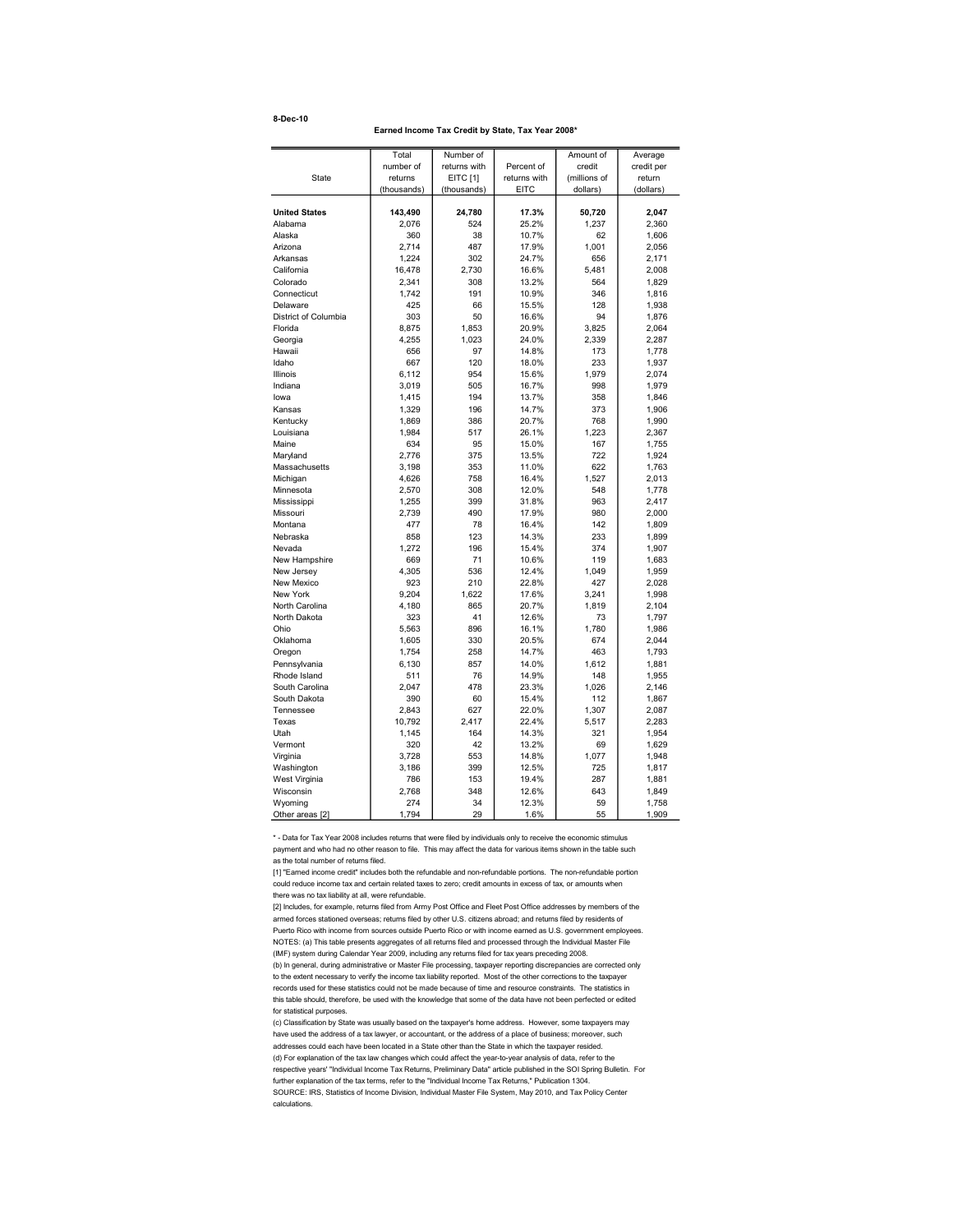#### 10-Jun-09

Earned Income Tax Credit by State, Tax Year 2007\*

|                      | Total       | Number of       |                | Amount of      | Average    |
|----------------------|-------------|-----------------|----------------|----------------|------------|
|                      | number of   | returns with    | Percent of     | credit         | credit per |
| <b>State</b>         | returns     | <b>EITC</b> [1] | returns with   | (millions of   | return     |
|                      | (thousands) | (thousands)     | <b>EITC</b>    | dollars)       | (dollars)  |
|                      |             |                 |                |                |            |
| <b>United States</b> | 154,708     | 24,616          | 15.9%          | 48,712         | 1,979      |
| Alabama              | 2,354       | 532             | 22.6%          | 1.221          | 2,298      |
| Alaska               | 371         | 43              | 11.6%          | 70             | 1,629      |
| Arizona              | 2,899       | 468             | 16.1%          | 924            | 1,975      |
| Arkansas             | 1,393       | 304             | 21.8%          | 638            | 2,101      |
| California           | 17,601      | 2,729           | 15.5%          | 5,311          | 1,946      |
| Colorado             | 2,455       | 301             | 12.3%          | 530            | 1,761      |
| Connecticut          | 1,868       | 190             | 10.2%          | 333            | 1,758      |
| Delaware             | 455         | 65              | 14.2%          | 122            | 1,883      |
| District of Columbia | 316         | 51              | 16.0%          | 92             | 1,807      |
| Florida              | 9,688       | 1,811           | 18.7%          | 3,580          | 1,977      |
| Georgia              | 4,560       | 1,006           | 22.1%          | 2,220          | 2,206      |
| Hawaii               | 694         | 96              | 13.8%          | 165            | 1,715      |
| Idaho                | 722         | 116             | 16.0%          | 215            | 1,857      |
| <b>Illinois</b>      | 6,559       | 947             | 14.4%          | 1,895          | 2,001      |
| Indiana              | 3,243       | 492             | 15.2%          | 934            | 1,897      |
| lowa                 | 1,539       | 195             | 12.6%          | 342            | 1,757      |
| Kansas               | 1,401       | 196             | 14.0%          | 358            | 1,831      |
| Kentucky             | 2,137       | 384             | 18.0%          | 735            | 1,912      |
| Louisiana            | 2,146       | 526             | 24.5%          | 1,216          | 2,312      |
| Maine                | 730         | 96              | 13.2%          | 163            | 1,699      |
| Maryland             | 2,943       | 373             | 12.7%          | 693            | 1,860      |
| Massachusetts        | 3,462       | 349             | 10.1%          | 593            | 1,701      |
| Michigan             | 5,022       | 751             | 14.9%          | 1,457          | 1,940      |
| Minnesota            | 2,734       | 305             | 11.1%          | 523            | 1,719      |
| Mississippi          | 1,441       | 402             | 27.9%          | 945            | 2,350      |
| Missouri             | 3,011       | 490             | 16.3%          | 942            | 1,924      |
| Montana              | 514         | 78              | 15.2%          | 137            | 1,764      |
| Nebraska             | 918         | 123             | 13.4%          | 225            | 1,824      |
| Nevada               | 1,348       | 192             | 14.3%          | 351            | 1,826      |
| New Hampshire        | 724         | 71              | 9.8%           | 116            | 1,633      |
| New Jersey           | 4.577       | 532             | 11.6%          | 1.007          | 1,895      |
| New Mexico           | 980         |                 |                | 414            |            |
| New York             |             | 210             | 21.5%          |                | 1,966      |
| North Carolina       | 9,919       | 1,627<br>861    | 16.4%<br>18.7% | 3,142<br>1.762 | 1,931      |
| North Dakota         | 4,602       | 42              |                |                | 2,046      |
|                      | 344         |                 | 12.1%          | 72             | 1,733      |
| Ohio                 | 6,119       | 888             | 14.5%          | 1,697          | 1,911      |
| Oklahoma             | 1,772       | 333             | 18.8%          | 660            | 1,980      |
| Oregon               | 1,911       | 255             | 13.3%          | 443            | 1,738      |
| Pennsylvania         | 6,697       | 855             | 12.8%          | 1,560          | 1,823      |
| Rhode Island         | 568         | 75              | 13.1%          | 141            | 1,884      |
| South Carolina       | 2,257       | 472             | 20.9%          | 979            | 2,072      |
| South Dakota         | 417         | 60              | 14.4%          | 108            | 1,801      |
| Tennessee            | 3,162       | 615             | 19.4%          | 1,238          | 2,014      |
| Texas                | 11,279      | 2,417           | 21.4%          | 5,368          | 2,221      |
| Utah                 | 1,190       | 156             | 13.1%          | 292            | 1,872      |
| Vermont              | 345         | 41              | 12.0%          | 66             | 1,586      |
| Virginia             | 4,016       | 545             | 13.6%          | 1,028          | 1,885      |
| Washington           | 3,371       | 394             | 11.7%          | 694            | 1,761      |
| West Virginia        | 926         | 155             | 16.7%          | 281            | 1,813      |
| Wisconsin            | 2,958       | 341             | 11.5%          | 606            | 1,776      |
| Wyoming              | 284         | 34              | 11.9%          | 58             | 1,698      |
| Other areas [2]      | 1,765       | 27              | 1.5%           | 50             | 1,840      |

\* - Data for Tax Year 2007 includes returns that were filed by individuals only to receive the economic stimulus payment and who had no other reason to file. This may affect the data for various items shown in the table such as the total number of returns filed.

[1] "Earned income credit" includes both the refundable and non-refundable portions. The non-refundable portion could reduce income tax and certain related taxes to zero; credit amounts in excess of tax, or amounts when there was no tax liability at all, were refundable.

[2] Includes, for example, returns filed from Army Post Office and Fleet Post Office addresses by members of the armed forces stationed overseas; returns filed by other U.S. citizens abroad; and returns filed by residents of Puerto Rico with income from sources outside Puerto Rico or with income earned as U.S. government employees. NOTES: (a) This table presents aggregates of all returns filed and processed through the Individual Master File (IMF) system during Calendar Year 2008, including any returns filed for tax years preceding 2007.

(b) In general, during administrative or Master File processing, taxpayer reporting discrepancies are corrected only to the extent necessary to verify the income tax liability reported. Most of the other corrections to the taxpayer records used for these statistics could not be made because of time and resource constraints. The statistics in this table should, therefore, be used with the knowledge that some of the data have not been perfected or edited for statistical purposes.

(c) Classification by State was usually based on the taxpayer's home address. However, some taxpayers may have used the address of a tax lawyer, or accountant, or the address of a place of business; moreover, such addresses could each have been located in a State other than the State in which the taxpayer resided. (d) For explanation of the tax law changes which could affect the year-to-year analysis of data, refer to the respective years' "Individual Income Tax Returns, Preliminary Data" article published in the SOI Spring Bulletin. For further explanation of the tax terms, refer to the "Individual Income Tax Returns," Publication 1304. SOURCE: IRS, Statistics of Income Division, Individual Master File System, May 2009, and Tax Policy Center calculations.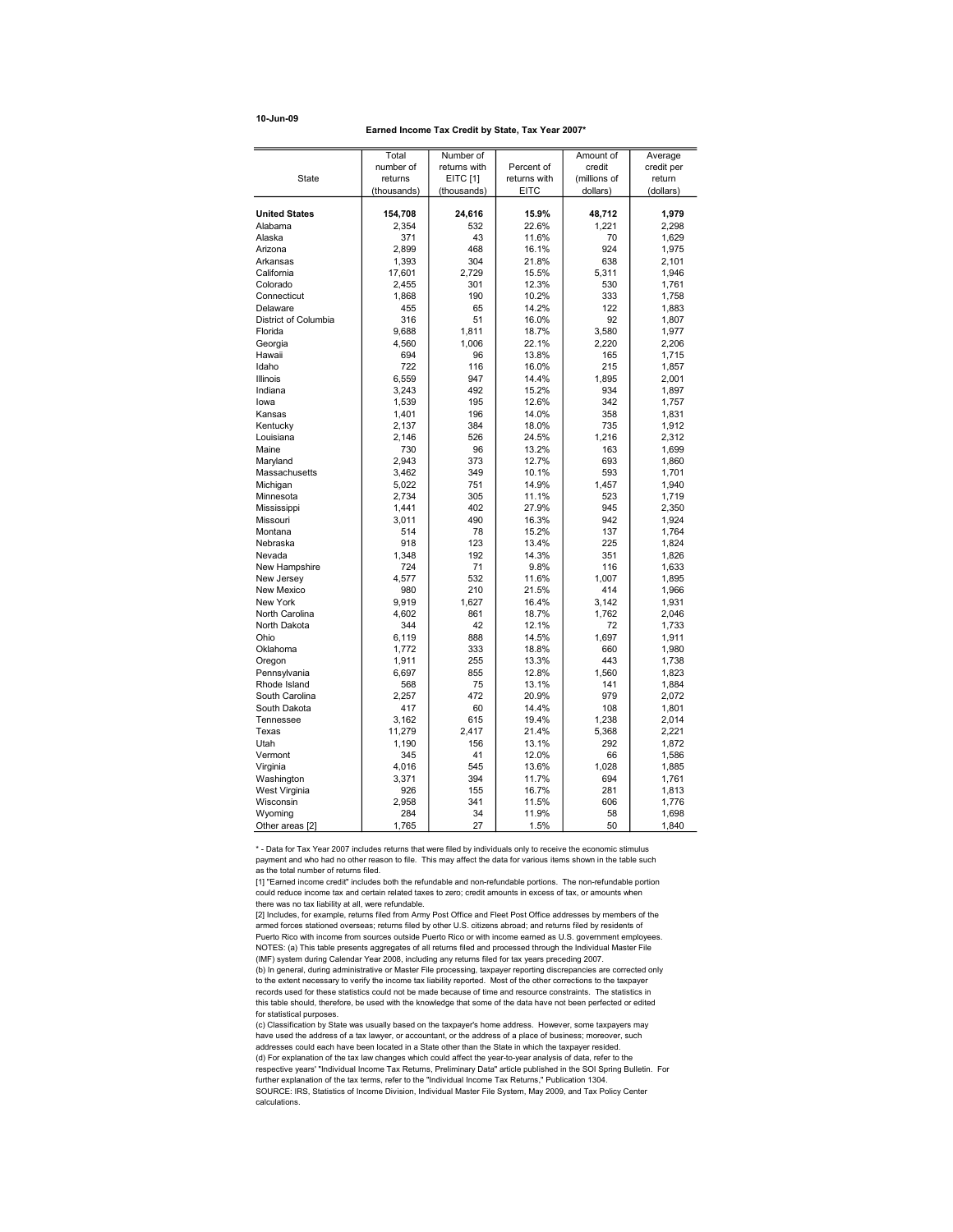#### 18-Aug-08

#### Earned Income Tax Credit by State, Tax Year 2006

|                          | Total       | Number of       |              | Amount of    | Average    |
|--------------------------|-------------|-----------------|--------------|--------------|------------|
|                          | number of   | returns with    | Percent of   | credit       | credit per |
| State                    | returns     | <b>EITC [1]</b> | returns with | (millions of | return     |
|                          | (thousands) | (thousands)     | <b>EITC</b>  | dollars)     | (dollars)  |
|                          |             |                 |              |              |            |
| <b>United States [2]</b> | 139,231     | 23,117          | 16.6%        | 44,651       | 1,932      |
| Alabama                  | 2,029       | 510             | 25.1%        | 1.140        | 2,235      |
| Alaska                   | 341         | 42              | 12.4%        | 69           | 1,631      |
| Arizona                  | 2,597       | 426             | 16.4%        | 818          | 1,920      |
| Arkansas                 | 1,185       | 289             | 24.4%        | 596          | 2,061      |
| California               | 15,988      | 2,516           | 15.7%        | 4.750        | 1,888      |
| Colorado                 | 2,229       | 279             | 12.5%        | 483          | 1,729      |
| Connecticut              | 1,714       | 177             | 10.3%        | 302          | 1,708      |
| Delaware                 | 412         | 60              | 14.7%        | 112          | 1,853      |
| District of Columbia     | 288         | 49              | 17.1%        | 89           | 1,810      |
| Florida                  | 8,656       | 1,664           | 19.2%        | 3.206        | 1,926      |
| Georgia                  | 4,076       | 936             | 23.0%        | 2.010        | 2,148      |
| Hawaii                   | 638         | 89              | 13.9%        | 151          | 1,696      |
| Idaho                    | 641         | 107             | 16.7%        | 196          | 1,833      |
| <b>Illinois</b>          | 5,980       | 895             | 15.0%        | 1,748        | 1,954      |
| Indiana                  | 2.969       | 459             | 15.5%        | 852          | 1,856      |
| lowa                     | 1,378       | 182             | 13.2%        | 313          | 1,721      |
| Kansas                   | 1,289       | 183             | 14.2%        | 330          | 1,801      |
| Kentucky                 | 1,823       | 361             | 19.8%        | 677          | 1,876      |
| Louisiana                | 1,895       | 510             | 26.9%        | 1,156        | 2,265      |
| Maine                    | 634         | 90              | 14.2%        | 151          | 1,675      |
| Maryland                 | 2.717       | 353             | 13.0%        | 643          | 1,818      |
| Massachusetts            | 3.144       | 326             | 10.4%        | 541          | 1,663      |
| Michigan                 | 4,655       | 702             | 15.1%        | 1,333        | 1,898      |
| Minnesota                | 2,560       | 282             | 11.0%        | 474          | 1,682      |
| Mississippi              | 1,234       | 389             | 31.5%        | 888          | 2,286      |
| Missouri                 | 2,721       | 463             | 17.0%        | 872          | 1,884      |
| Montana                  | 466         | 75              | 16.0%        | 129          | 1,729      |
| Nebraska                 | 833         | 116             | 13.9%        | 208          | 1,795      |
| Nevada                   | 1.211       | 175             | 14.4%        | 312          | 1,782      |
| New Hampshire            | 661         | 65              | 9.9%         | 105          | 1,610      |
| New Jersey               | 4,230       | 504             | 11.9%        | 924          | 1,835      |
| New Mexico               | 887         | 200             | 22.6%        | 385          | 1,921      |
| New York                 | 8,964       | 1,548           | 17.3%        | 2,903        | 1,875      |
| North Carolina           | 4,006       | 803             | 20.0%        | 1,601        | 1,995      |
| North Dakota             | 315         | 40              | 12.9%        | 68           | 1,689      |
| Ohio                     | 5.521       | 835             | 15.1%        | 1,554        | 1,862      |
| Oklahoma                 | 1,544       | 318             | 20.6%        | 622          | 1,955      |
| Oregon                   | 1,695       | 235             | 13.9%        | 403          | 1,716      |
| Pennsylvania             | 6,041       | 813             | 13.5%        | 1.441        | 1,772      |
| Rhode Island             | 517         | 69              | 13.4%        | 126          | 1,815      |
| South Carolina           | 1,949       | 445             | 22.9%        | 903          | 2,027      |
| South Dakota             | 378         | 57              | 15.2%        | 101          | 1,757      |
| Tennessee                | 2.742       | 579             | 21.1%        | 1,138        | 1,965      |
| Texas                    | 10,090      | 2,309           | 22.9%        | 4,996        | 2,164      |
| Utah                     | 1,075       | 146             | 13.5%        | 267          | 1,834      |
| Vermont                  | 319         | 39              | 12.3%        | 61           | 1,561      |
| Virginia                 | 3.619       | 510             | 14.1%        | 944          | 1,851      |
| Washington               | 3,018       | 367             | 12.2%        | 636          | 1,732      |
| West Virginia            | 770         | 147             | 19.1%        | 263          | 1,789      |
| Wisconsin                | 2,738       | 319             | 11.7%        | 557          | 1,745      |
| Wyoming                  | 258         | 33              | 12.6%        | 55           | 1,695      |
| Other areas [3]          | 1,593       | 28              | 1.8%         | 48           | 1,696      |

[1] "Earned income credit" includes both the refundable and non-refundable portions. The nonrefundable portion could reduce income tax and certain related taxes to zero; credit amounts in

excess of tax, or amounts when there was no tax liability at all, were refundable. [2] U.S. totals include (a) substitutes for returns, whereby the Internal Revenue Service constructs returns for certain nonfilers on the basis of available information and imposes an income tax on

the resulting estimate of the tax base, i.e. "taxable income," and (b) returns of nonresident or departing aliens.

[3] Includes, for example, returns filed from Army Post Office and Fleet Post Office addresses by members of the armed forces stationed overseas; returns filed by other U.S. citizens abroad; and returns filed by residents of Puerto Rico with income from sources outside Puerto Rico or with income earned as U.S. Government employees.

NOTES: (a) This table presents aggregates of all returns filed and processed through the Individual Master File (IMF) system during Calendar Year 2007, including any returns filed for tax years preceding 2006.

(b) In general, during administrative or Master File processing, taxpayer reporting discrepancies are corrected only to the extent necessary to verify the income tax liability reported. Most of the other corrections to the taxpayer records used for these statistics could not be made because of time and resource constraints. The statistics in this table should, therefore, be used with the knowledge that some of the data have not been perfected or edited for statistical purposes. (c) Classification by State was usually based on the taxpayer's home address. However, some taxpayers may have used the address of a tax lawyer, or accountant, or the address of a place of business; moreover, such addresses could each have been located in a State other than the

State in which the taxpayer resided. (d) For explanation of the tax law changes which could affect the year-to-year analysis of data,

refer to the respective years' "Individual Income Tax Returns, Preliminary Data" article published in the SOI Winter Bulletin. For further explanation of the tax terms, refer to the "Individual Income Tax Returns," Publication 1304.

SOURCE: IRS, Statistics of Income Division, Individual Master File System, January 2008.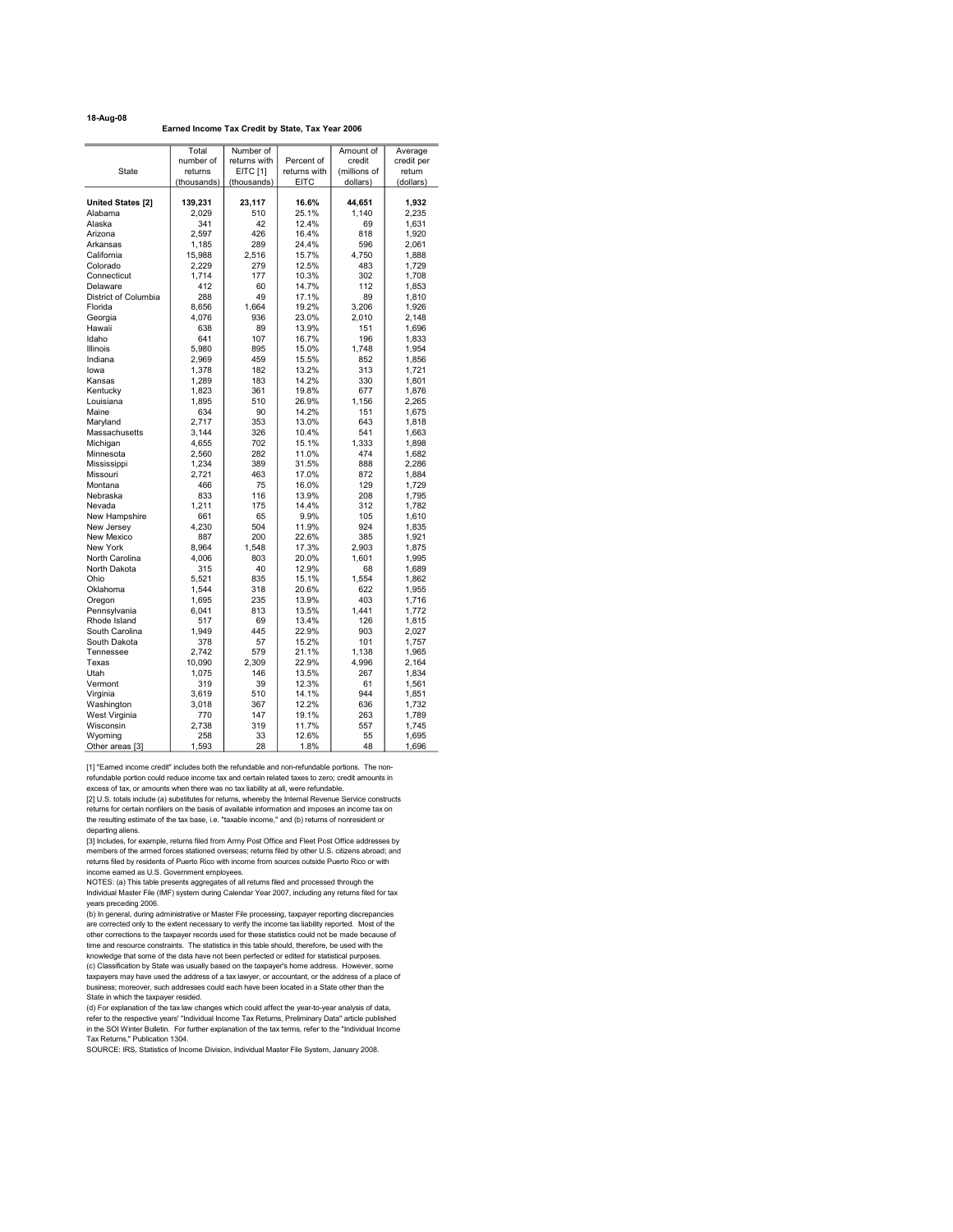#### 4-Oct-07

#### Earned Income Tax Credit by State, Tax Year 2005

|                      | Total       | Number of       |                | Amount of    | Average    |
|----------------------|-------------|-----------------|----------------|--------------|------------|
|                      | number of   | returns with    | Percent of     | credit       | credit per |
| <b>State</b>         | returns     | <b>EITC [1]</b> | returns with   | (millions of | return     |
|                      | (thousands) | (thousands)     | <b>EITC</b>    | dollars)     | (dollars)  |
|                      |             |                 |                |              |            |
| <b>United States</b> | 135,258     | 22,748          | 16.8%          | 42,636       | 1,874      |
| Alabama              | 1,956       | 503             | 25.7%          | 1,090        | 2,167      |
| Alaska               | 347         | 42              | 12.0%          | 66           | 1,583      |
| Arizona              | 2.474       | 414             | 16.7%          | 771          | 1,864      |
| Arkansas             | 1,154       | 287             | 24.9%          | 574          | 2,000      |
| California           | 15,573      | 2,502           | 16.1%          | 4,576        | 1,829      |
| Colorado             | 2,160       | 275             | 12.7%          | 461          | 1.679      |
| Connecticut          | 1,682       | 173             | 10.3%          | 286          | 1,655      |
| Delaware             | 403         | 60              | 14.8%          | 108          | 1,807      |
| District of Columbia | 282         | 50              | 17.7%          | 88           | 1,766      |
| Florida              | 8,411       | 1,632           | 19.4%          | 3,054        | 1,872      |
| Georgia              | 3,918       | 905             | 23.1%          | 1,876        | 2,072      |
| Hawaii               | 621         | 88              | 14.1%          | 144          | 1,643      |
| Idaho                | 614         | 106             | 17.3%          | 189          | 1,784      |
| <b>Illinois</b>      | 5.836       | 884             | 15.1%          | 1.669        | 1,888      |
| Indiana              | 2.884       | 446             | 15.5%          | 803          | 1,799      |
| lowa                 | 1,347       | 177             | 13.2%          | 295          | 1,663      |
| Kansas               | 1,242       | 181             | 14.6%          | 319          | 1,759      |
| Kentucky             | 1,780       | 353             | 19.8%          | 643          | 1,821      |
| Louisiana            | 1,770       | 494             | 27.9%          | 1,089        | 2,203      |
| Maine                | 621         | 89              | 14.3%          | 145          | 1,631      |
| Maryland             | 2,674       | 352             | 13.2%          | 621          | 1,762      |
| Massachusetts        | 3,083       | 320             | 10.4%          | 518          | 1,619      |
| Michigan             | 4.563       | 681             | 14.9%          | 1.246        | 1,830      |
| Minnesota            | 2,446       | 272             | 11.1%          | 442          | 1,624      |
| Mississippi          | 1,170       | 377             | 32.2%          | 831          | 2,203      |
| Missouri             | 2,611       | 452             | 17.3%          | 827          | 1,831      |
| Montana              | 448         | 75              | 16.7%          | 126          | 1,685      |
| Nebraska             | 816         | 114             | 14.0%          | 199          | 1,746      |
| Nevada               | 1,150       | 169             | 14.7%          | 293          | 1,730      |
| New Hampshire        | 650         | 64              | 9.8%           | 100          | 1,569      |
| New Jersev           | 4,153       | 501             | 12.1%          | 890          | 1,776      |
| New Mexico           | 843         | 200             | 23.7%          | 373          | 1,867      |
| New York             | 8,716       | 1,527           | 17.5%          | 2,775        | 1,817      |
| North Carolina       | 3,880       | 789             | 20.3%          | 1,526        | 1,936      |
| North Dakota         | 307         | 40              | 13.1%          | 66           | 1,650      |
| Ohio                 | 5,460       | 816             | 14.9%          | 1,471        | 1,804      |
| Oklahoma             | 1,496       | 319             | 21.3%          | 607          | 1,904      |
| Oregon               | 1,645       | 232             | 14.1%          | 391          | 1,685      |
| Pennsylvania         | 5,867       | 799             | 13.6%          | 1,377        | 1,722      |
| Rhode Island         | 502         | 68              | 13.5%          | 120          | 1,757      |
| South Carolina       | 1,885       | 439             | 23.3%          | 864          | 1,969      |
| South Dakota         | 367         | 56              | 15.4%          | 96           | 1,701      |
|                      |             | 565             | 21.3%          | 1.077        |            |
| Tennessee<br>Texas   | 2,658       |                 |                |              | 1,907      |
|                      | 9,728       | 2,289           | 23.5%<br>14.1% | 4,826        | 2,109      |
| Utah                 | 1.031       | 146             |                | 261          | 1,790      |
| Vermont              | 310         | 39              | 12.5%          | 59           | 1,533      |
| Virginia             | 3,541       | 504             | 14.2%          | 908          | 1,803      |
| Washington           | 2,932       | 365             | 12.4%          | 618          | 1,693      |
| West Virginia        | 754         | 147             | 19.5%          | 256          | 1,745      |
| Wisconsin            | 2,656       | 310             | 11.7%          | 523          | 1,688      |
| Wyoming              | 248         | 33              | 13.4%          | 55           | 1,659      |
| Other areas [2]      | 1,594       | 29              | 1.8%           | 48           | 1,658      |

[1] "Earned income credit" includes both the refundable and non-refundable portions. The nonrefundable portion could reduce income tax and certain related taxes to zero; credit amounts in excess of tax, or amounts when there was no tax liability at all, were refundable.

[2] Includes, for example, returns filed from Army Post Office and Fleet Post Office addresses by members of the armed forces stationed overseas; returns filed by other U.S. citizens abroad; and returns filed by residents of Puerto Rico with income from sources outside Puerto Rico or with income earned as U.S. Government employees.

NOTES: (a) This table presents aggregates of all returns filed and processed through the Individual Master File (IMF) system during Calendar Year 2006, including any returns filed for tax years preceding 2005.

(b) In general, during administrative or Master File processing, taxpayer reporting discrepancies are corrected only to the extent necessary to verify the income tax liability reported. Most of the other corrections to the taxpayer records used for these statistics could not be made because of time and resource constraints. The statistics in this table should, therefore, be used with the knowledge that some of the data have not been perfected or edited for statistical purposes. (c) Classification by State was usually based on the taxpayer's home address. However, some taxpayers may have used the address of a tax lawyer, or accountant, or the address of a place of business; moreover, such addresses could each have been located in a State other than the

State in which the taxpayer resided. (d) For explanation of the tax law changes which could affect the year-to-year analysis of data, refer to the respective years' "Individual Income Tax Returns, Preliminary Data" article published in the SOI Winter Bulletin. For further explanation of the tax terms, refer to the "Individual Income Tax Returns," Publication 1304.

SOURCE: IRS, Statistics of Income Division, Individual Master File System, January 2007.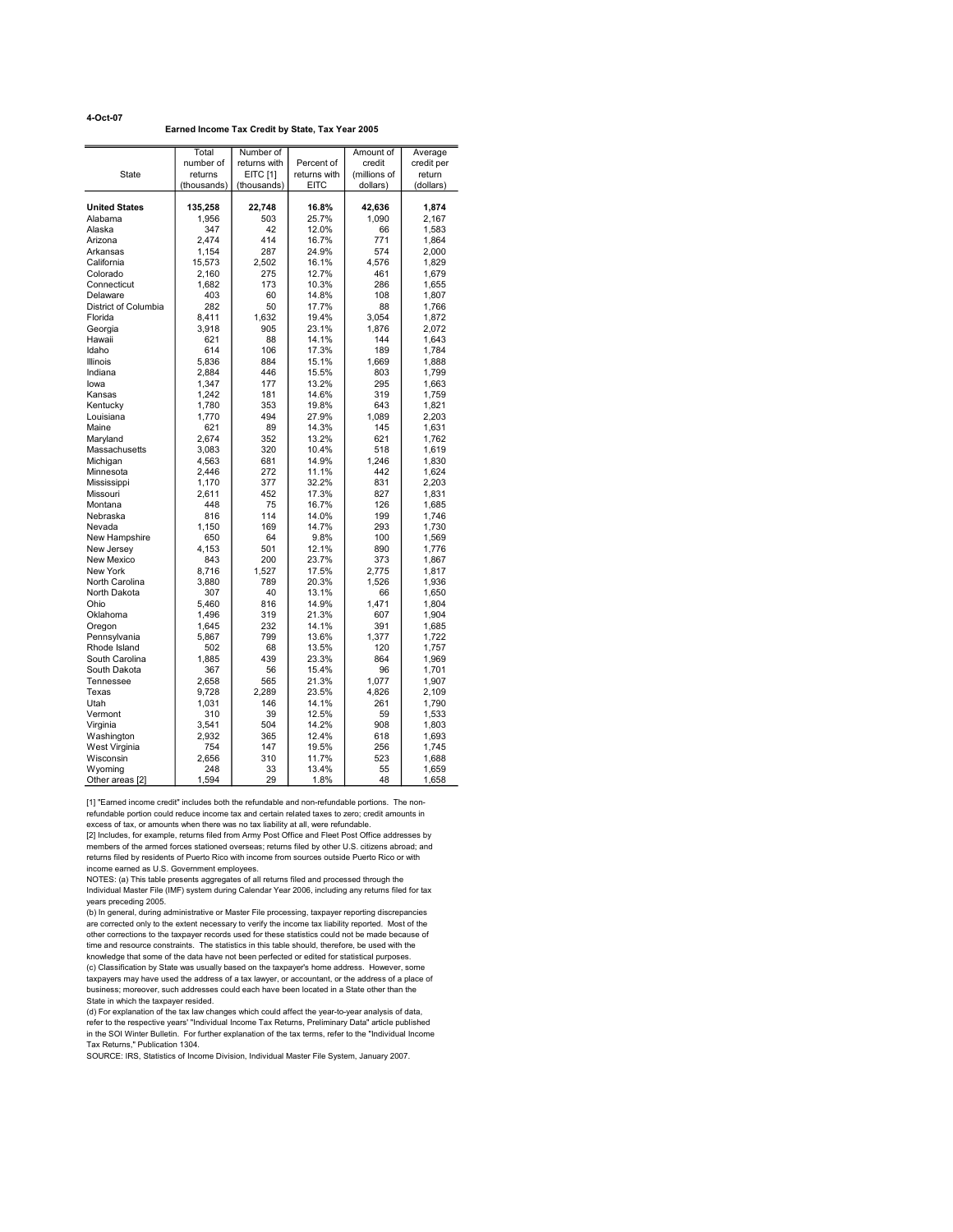|                      | Total       | Number of       |              | Amount of    | Average    |
|----------------------|-------------|-----------------|--------------|--------------|------------|
|                      | number of   | returns with    | Percent of   | credit       | credit per |
| State                | returns     | <b>EITC [1]</b> | returns with | (millions of | return     |
|                      | (thousands) | (thousands)     | <b>EITC</b>  | dollars)     | (dollars)  |
|                      |             |                 |              |              |            |
| <b>United States</b> | 133,093     | 22,418          | 16.8%        | 40,716       | 1,816      |
| Alabama              | 1,910       | 491             | 25.7%        | 1,023        | 2,084      |
| Alaska               | 345         | 41              | 11.8%        | 62           | 1.528      |
| Arizona              | 2,373       | 408             | 17.2%        | 739          | 1,813      |
| Arkansas             | 1,136       | 282             | 24.8%        | 546          | 1,939      |
| California           | 15,327      | 2,507           | 16.4%        | 4,449        | 1,775      |
| Colorado             | 2,110       | 270             | 12.8%        | 440          | 1,628      |
| Connecticut          | 1,665       | 170             | 10.2%        | 273          | 1,608      |
| Delaware             | 396         | 58              | 14.7%        | 101          | 1,750      |
| District of Columbia | 278         | 50              | 18.0%        | 86           | 1,726      |
| Florida              | 8,173       | 1,615           | 19.8%        | 2,934        | 1,817      |
| Georgia              | 3.783       | 865             | 22.9%        | 1.732        | 2.002      |
| Hawaii               | 606         | 89              | 14.6%        | 141          | 1,594      |
| Idaho                | 594         | 103             | 17.4%        | 179          | 1,732      |
| <b>Illinois</b>      | 5,763       | 868             | 15.1%        | 1,577        | 1,817      |
| Indiana              | 2,855       | 435             | 15.2%        | 757          | 1,740      |
| lowa                 | 1,334       | 173             | 13.0%        | 280          | 1,615      |
| Kansas               | 1,229       | 179             | 14.5%        | 306          | 1,712      |
| Kentucky             | 1,758       | 345             | 19.7%        | 609          | 1,763      |
| Louisiana            | 1,869       | 539             | 28.9%        | 1,156        | 2,143      |
| Maine                | 619         | 87              | 14.1%        | 138          | 1,583      |
| Maryland             | 2.636       | 350             | 13.3%        | 597          | 1,709      |
| Massachusetts        | 3,061       | 314             | 10.2%        | 493          | 1,571      |
| Michigan             | 4,561       | 663             | 14.5%        | 1,169        | 1,764      |
| Minnesota            | 2,408       | 264             | 10.9%        | 412          | 1,562      |
| Mississippi          | 1,166       | 374             | 32.1%        | 797          | 2,130      |
| Missouri             | 2,586       | 444             | 17.2%        | 784          | 1,766      |
| Montana              | 440         | 75              | 17.0%        | 123          | 1,649      |
| Nebraska             | 809         | 112             | 13.8%        | 189          | 1,691      |
| Nevada               | 1.093       | 164             | 15.0%        | 276          | 1,684      |
| New Hampshire        | 643         | 63              | 9.9%         | 97           | 1,536      |
| New Jersey           | 4,107       | 497             | 12.1%        | 858          | 1,727      |
| New Mexico           | 827         | 200             | 24.1%        | 364          | 1.826      |
| New York             | 8,625       | 1,507           | 17.5%        | 2,673        | 1,774      |
| North Carolina       | 3,770       | 766             | 20.3%        | 1,434        | 1,872      |
| North Dakota         | 305         | 40              | 13.1%        | 65           | 1,611      |
| Ohio                 | 5.447       | 799             | 14.7%        | 1,403        | 1,755      |
| Oklahoma             | 1,476       | 316             | 21.4%        | 585          | 1,850      |
| Oregon               | 1,604       | 230             | 14.3%        | 376          | 1,631      |
| Pennsylvania         | 5.811       | 783             | 13.5%        | 1,304        | 1.667      |
| Rhode Island         | 500         | 66              | 13.3%        | 113          | 1,703      |
| South Carolina       | 1,844       | 431             | 23.4%        | 824          | 1,911      |
| South Dakota         | 362         | 56              | 15.4%        | 93           | 1,657      |
| Tennessee            | 2,607       | 551             | 21.2%        | 1,022        | 1,853      |
| Texas                | 9,432       | 2,221           | 23.5%        | 4,510        | 2,031      |
| Utah                 | 996         | 143             | 14.4%        | 249          | 1,744      |
| Vermont              | 306         | 38              | 12.6%        | 57           | 1.492      |
| Virginia             | 3,491       | 500             | 14.3%        | 875          | 1,748      |
| Washington           | 2.861       | 364             | 12.7%        | 601          | 1,653      |
| West Virginia        | 748         | 145             | 19.4%        | 248          | 1,703      |
| Wisconsin            | 2,621       | 299             | 11.4%        | 487          | 1,626      |
| Wyoming              | 244         | 34              | 13.9%        | 55           | 1,612      |
| Other areas [2]      | 1,580       | 35              | 2.2%         | 55           | 1,568      |

[1] "Earned income credit" includes both the refundable and non-refundable portions. The nonrefundable portion could reduce income tax and certain related taxes to zero; credit amounts in excess of tax, or amounts when there was no tax liability at all, were refundable.

[2] Includes, for example, returns filed from Army Post Office and Fleet Post Office addresses by members of the armed forces stationed overseas; returns filed by other U.S. citizens abroad; and returns filed by residents of Puerto Rico with income from sources outside Puerto Rico or with income earned as U.S. Government employees.

NOTES: (a) This table presents aggregates of all returns filed and processed through the Individual Master File (IMF) system during Calendar Year 2005, including any returns filed for tax years preceding 2004.

(b) In general, during administrative or Master File processing, taxpayer reporting discrepancies are corrected only to the extent necessary to verify the income tax liability reported. Most of the other corrections to the taxpayer records used for these statistics could not be made because of time and resource constraints. The statistics in this table should, therefore, be used with the knowledge that some of the data have not been perfected or edited for statistical purposes. (c) Classification by State was usually based on the taxpayer's home address. However, some taxpayers may have used the address of a tax lawyer, or accountant, or the address of a place of business; moreover, such addresses could each have been located in a State other than the

State in which the taxpayer resided. (d) For explanation of the tax law changes which could affect the year-to-year analysis of data, refer to the respective years' "Individual Income Tax Returns, Preliminary Data" article published in the SOI Winter Bulletin. For further explanation of the tax terms, refer to the "Individual Income

Tax Returns," Publication 1304. SOURCE: IRS, Statistics of Income Division, Individual Master File System, January 2006.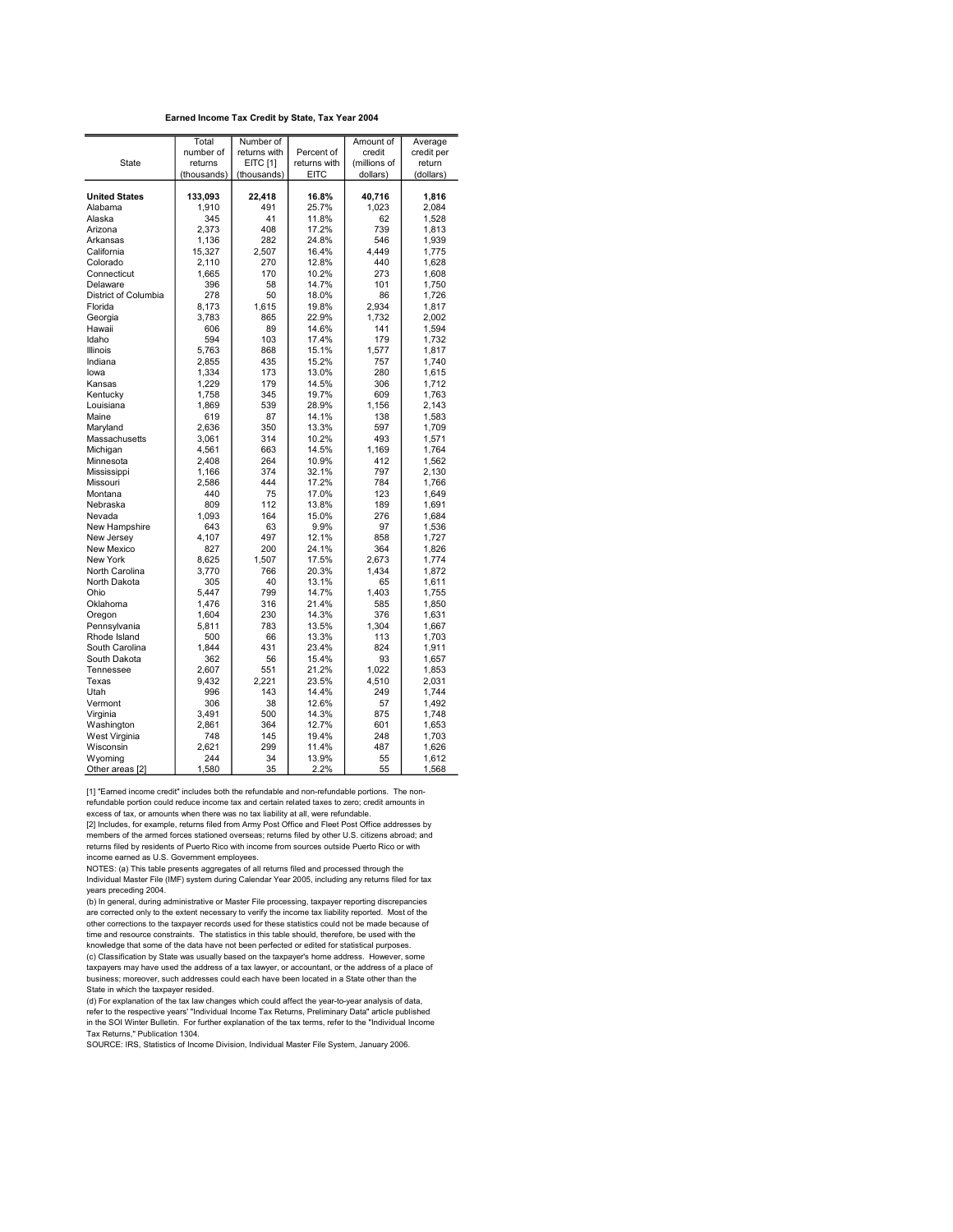|                      | Total       | Number of       |              | Amount of    | Average    |
|----------------------|-------------|-----------------|--------------|--------------|------------|
|                      | number of   | returns with    | Percent of   | credit       | credit per |
| State                | returns     | <b>EITC [1]</b> | returns with | (millions of | return     |
|                      | (thousands) | (thousands)     | <b>EITC</b>  | dollars)     | (dollars)  |
|                      |             |                 |              |              |            |
| <b>United States</b> | 131,357     | 22,112          | 16.8%        | 39,186       | 1,772      |
| Alabama              | 1,884       | 485             | 25.7%        | 981          | 2,024      |
| Alaska               | 343         | 39              | 11.3%        | 58           | 1,495      |
| Arizona              | 2,285       | 400             | 17.5%        | 710          | 1,776      |
| Arkansas             | 1,122       | 278             | 24.8%        | 529          | 1,900      |
| California           | 15,172      | 2,510           | 16.5%        | 4,382        | 1,746      |
| Colorado             | 2,079       | 267             | 12.9%        | 426          | 1,593      |
| Connecticut          | 1,654       | 168             | 10.2%        | 263          | 1,565      |
| Delaware             | 388         | 57              | 14.7%        | 97           | 1,704      |
| District of Columbia | 276         | 52              | 18.8%        | 87           | 1,682      |
| Florida              | 7,850       | 1,576           | 20.1%        | 2,807        | 1,782      |
| Georgia              | 3.709       | 845             | 22.8%        | 1.643        | 1.944      |
| Hawaii               | 591         | 86              | 14.5%        | 133          | 1,553      |
| Idaho                | 578         | 101             | 17.5%        | 172          | 1,695      |
| <b>Illinois</b>      | 5,723       | 855             | 14.9%        | 1,501        | 1,755      |
| Indiana              | 2,817       | 426             | 15.1%        | 718          | 1,687      |
| lowa                 | 1,325       | 172             | 13.0%        | 271          | 1,571      |
| Kansas               | 1,219       | 177             | 14.6%        | 295          | 1,664      |
| Kentucky             | 1,741       | 343             | 19.7%        | 589          | 1,718      |
| Louisiana            | 1,880       | 535             | 28.5%        | 1,116        | 2,086      |
| Maine                | 615         | 87              | 14.1%        | 135          | 1,556      |
| Maryland             | 2.602       | 350             | 13.4%        | 586          | 1,676      |
| Massachusetts        | 3,052       | 308             | 10.1%        | 468          | 1,521      |
| Michigan             | 4,546       | 645             | 14.2%        | 1,102        | 1,708      |
| Minnesota            | 2,384       | 259             | 10.8%        | 397          | 1,535      |
| Mississippi          | 1,170       | 373             | 31.9%        | 777          | 2,085      |
| Missouri             | 2,564       | 436             | 17.0%        | 750          | 1,720      |
| Montana              | 434         | 74              | 17.2%        | 121          | 1,624      |
| Nebraska             | 803         | 110             | 13.8%        | 181          | 1,641      |
| Nevada               | 1.044       | 160             | 15.3%        | 265          | 1,654      |
| New Hampshire        | 635         | 62              | 9.8%         | 93           | 1,498      |
| New Jersey           | 4,082       | 496             | 12.1%        | 838          | 1,691      |
| New Mexico           | 814         | 199             | 24.4%        | 357          | 1,795      |
| New York             | 8,590       | 1,497           | 17.4%        | 2,601        | 1,738      |
| North Carolina       | 3,681       | 751             | 20.4%        | 1,374        | 1,830      |
| North Dakota         | 302         | 40              | 13.2%        | 63           | 1,585      |
| Ohio                 | 5.444       | 787             | 14.4%        | 1,344        | 1,709      |
| Oklahoma             | 1,461       | 314             | 21.5%        | 567          | 1,809      |
| Oregon               | 1,572       | 225             | 14.3%        | 360          | 1,602      |
| Pennsylvania         | 5,772       | 773             | 13.4%        | 1.255        | 1.623      |
| Rhode Island         | 498         | 65              | 13.1%        | 108          | 1,646      |
| South Carolina       | 1.805       | 424             | 23.5%        | 790          | 1,864      |
| South Dakota         | 357         | 55              | 15.5%        | 90           | 1,628      |
| Tennessee            | 2,565       | 547             | 21.3%        | 988          | 1,807      |
| Texas                | 9,299       | 2,162           | 23.2%        | 4,254        | 1,968      |
| Utah                 | 970         | 140             | 14.4%        | 238          | 1,701      |
| Vermont              | 302         | 38              | 12.7%        | 56           | 1.471      |
| Virginia             | 3,432       | 500             | 14.6%        | 857          | 1,712      |
| Washington           | 2.809       | 355             | 12.6%        | 573          | 1,614      |
| West Virginia        | 744         | 146             | 19.6%        | 243          | 1,667      |
| Wisconsin            | 2,590       | 293             | 11.3%        | 465          | 1,585      |
| Wyoming              | 241         | 34              | 14.3%        | 55           | 1,593      |
| Other areas [2]      | 1,546       | 37              | 2.4%         | 59           | 1,602      |

[1] "Earned income credit" includes both the refundable and non-refundable portions. The nonrefundable portion could reduce income tax and certain related taxes to zero; credit amounts in excess of tax, or amounts when there was no tax liability at all, were refundable.

[2] Includes, for example, returns filed from Army Post Office and Fleet Post Office addresses by members of the armed forces stationed overseas; returns filed by other U.S. citizens abroad; and returns filed by residents of Puerto Rico with income from sources outside Puerto Rico or with income earned as U.S. Government employees.

NOTES: (a) This table presents aggregates of all returns filed and processed through the Individual Master File (IMF) system during Calendar Year 2004, including any returns filed for tax years preceding 2003.

(b) In general, during administrative or Master File processing, taxpayer reporting discrepancies are corrected only to the extent necessary to verify the income tax liability reported. Most of the other corrections to the taxpayer records used for these statistics could not be made because of time and resource constraints. The statistics in this table should, therefore, be used with the knowledge that some of the data have not been perfected or edited for statistical purposes. (c) Classification by State was usually based on the taxpayer's home address. However, some taxpayers may have used the address of a tax lawyer, or accountant, or the address of a place of business; moreover, such addresses could each have been located in a State other than the

State in which the taxpayer resided. (d) For explanation of the tax law changes which could affect the year-to-year analysis of data, refer to the respective years' "Individual Income Tax Returns, Preliminary Data" article published in the SOI Winter Bulletin. For further explanation of the tax terms, refer to the "Individual Income

Tax Returns," Publication 1304. SOURCE: IRS, Statistics of Income Spring Bulletin, Publication 1136, Revised June 2005, Historical Table 2, and the Individual Master File System.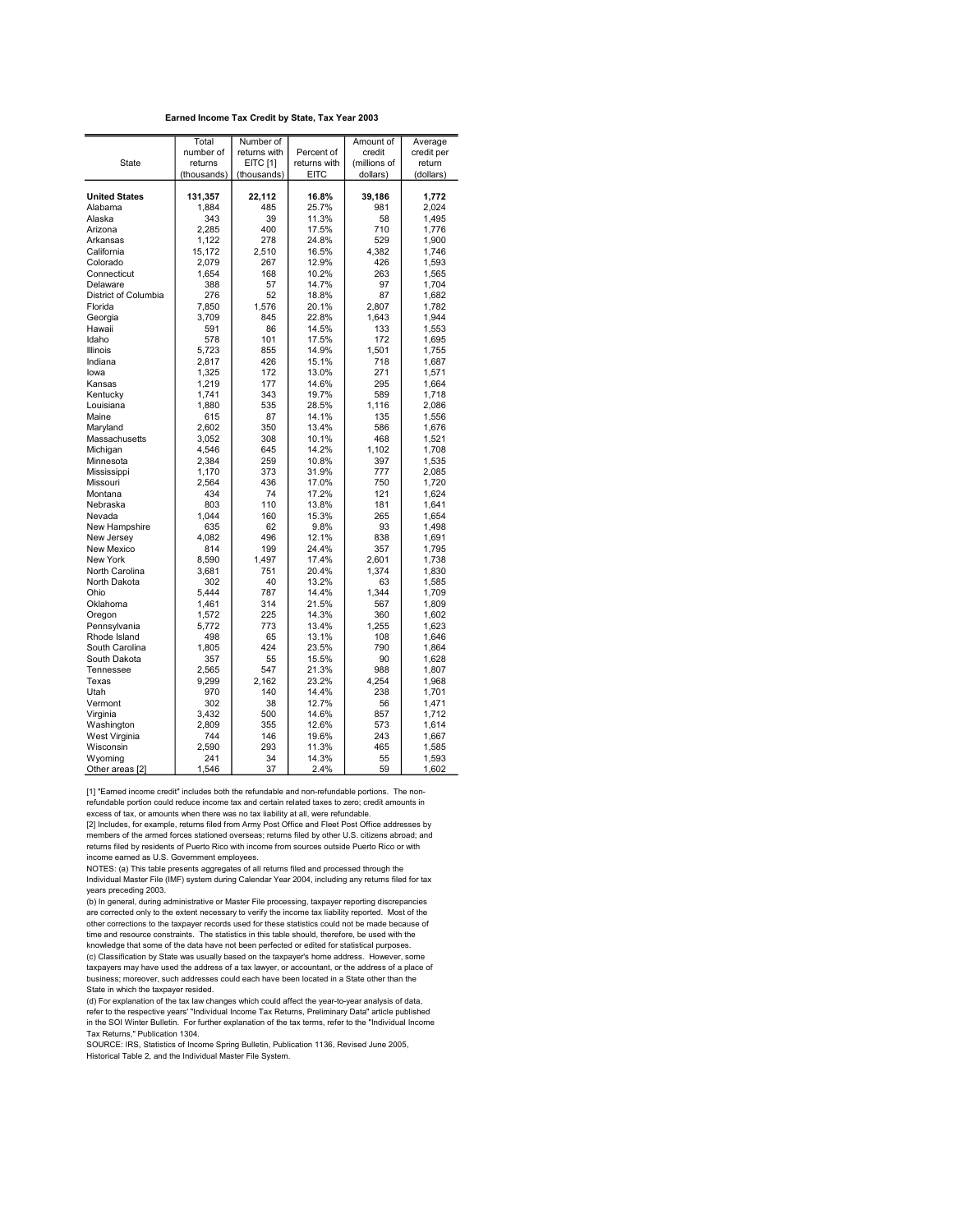|                      | Total       | Number of       |              | Amount of    | Average    |
|----------------------|-------------|-----------------|--------------|--------------|------------|
|                      | number of   | returns with    | Percent of   | credit       | credit per |
| <b>State</b>         | returns     | <b>EITC [1]</b> | returns with | (millions of | return     |
|                      | (thousands) | (thousands)     | <b>EITC</b>  | dollars)     | (dollars)  |
|                      |             |                 |              |              |            |
| <b>United States</b> | 130,836     | 21,574          | 16.5%        | 37,787       | 1.751      |
| Alabama              | 1,883       | 478             | 25.4%        | 946          | 1,980      |
| Alaska               | 336         | 37              | 10.9%        | 54           | 1,469      |
| Arizona              | 2,220       | 386             | 17.4%        | 681          | 1,765      |
| Arkansas             | 1,120       | 276             | 24.6%        | 516          | 1,873      |
| California           | 15,089      | 2,479           | 16.4%        | 4,319        | 1,743      |
| Colorado             | 2.082       | 257             | 12.3%        | 404          | 1,574      |
| Connecticut          | 1.663       | 163             | 9.8%         | 251          | 1,546      |
| Delaware             | 384         | 55              | 14.4%        | 94           | 1,701      |
| District of Columbia | 278         | 53              | 19.0%        | 89           | 1,677      |
| Florida              | 7,738       | 1,522           | 19.7%        | 2,680        | 1,761      |
| Georgia              | 3,660       | 814             | 22.2%        | 1,551        | 1,904      |
| Hawaii               | 585         | 84              | 14.3%        | 128          | 1,532      |
| Idaho                | 570         | 98              | 17.1%        | 165          | 1,688      |
| <b>Illinois</b>      | 5.736       | 837             | 14.6%        | 1.437        | 1,717      |
| Indiana              | 2,819       | 415             | 14.7%        | 692          | 1,668      |
| lowa                 | 1,327       | 168             | 12.6%        | 263          | 1,564      |
| Kansas               | 1,221       | 171             | 14.0%        | 282          | 1,646      |
| Kentucky             | 1,742       | 335             | 19.2%        | 569          | 1,697      |
| Louisiana            | 1,879       | 525             | 27.9%        | 1,075        | 2,047      |
| Maine                | 613         | 85              | 13.9%        | 133          | 1,561      |
| Marvland             | 2.590       | 342             | 13.2%        | 565          | 1.654      |
|                      |             |                 |              |              |            |
| Massachusetts        | 3,076       | 296             | 9.6%         | 446          | 1,506      |
| Michigan             | 4,555       | 627             | 13.8%        | 1,058        | 1,687      |
| Minnesota            | 2,381       | 248             | 10.4%        | 378          | 1,523      |
| Mississippi          | 1,164       | 370             | 31.8%        | 760          | 2,057      |
| Missouri             | 2,559       | 424             | 16.6%        | 722          | 1,703      |
| Montana              | 430         | 73              | 17.1%        | 119          | 1,622      |
| Nebraska             | 804         | 108             | 13.5%        | 177          | 1,631      |
| Nevada               | 1,004       | 153             | 15.3%        | 251          | 1,638      |
| New Hampshire        | 634         | 60              | 9.5%         | 90           | 1,491      |
| New Jersev           | 4.073       | 487             | 12.0%        | 812          | 1.667      |
| New Mexico           | 805         | 195             | 24.3%        | 347          | 1,773      |
| New York             | 8,614       | 1,479           | 17.2%        | 2,566        | 1,735      |
| North Carolina       | 3,638       | 728             | 20.0%        | 1,310        | 1,798      |
| North Dakota         | 301         | 40              | 13.2%        | 63           | 1,571      |
| Ohio                 | 5,477       | 767             | 14.0%        | 1,290        | 1,681      |
| Oklahoma             | 1,467       | 307             | 20.9%        | 546          | 1,782      |
| Oregon               | 1,573       | 221             | 14.0%        | 353          | 1,596      |
| Pennsylvania         | 5,777       | 752             | 13.0%        | 1,213        | 1,612      |
| Rhode Island         | 498         | 64              | 12.9%        | 106          | 1,639      |
| South Carolina       | 1.795       | 416             | 23.2%        | 764          | 1,835      |
| South Dakota         | 356         | 55              | 15.3%        | 88           | 1,621      |
| Tennessee            | 2,552       | 533             | 20.9%        | 946          | 1,775      |
| Texas                | 9,226       | 2,095           | 22.7%        | 4,044        | 1,930      |
| Utah                 | 961         | 132             | 13.8%        | 223          | 1.680      |
| Vermont              | 302         | 37              | 12.3%        | 55           | 1,481      |
| Virginia             | 3,392       | 487             | 14.3%        | 824          | 1,694      |
| Washington           | 2.793       | 344             | 12.3%        | 551          | 1,602      |
| West Virginia        | 748         | 144             | 19.3%        | 238          | 1,654      |
| Wisconsin            | 2,584       | 285             | 11.0%        | 448          | 1,573      |
| Wyoming              | 239         | 34              | 14.0%        | 53           | 1,590      |
| Other areas          | 1,526       | 34              | 2.2%         | 53           | 1,561      |
|                      |             |                 |              |              |            |

[1] "Earned income credit" includes both the refundable and non-refundable portions. The nonrefundable portion could reduce income tax and certain related taxes to zero; credit amounts in excess of tax, or amounts when there was no tax liability at all, were refundable. NOTES: (a) This table presents aggregates of all returns filed and processed through the Individual Master File (IMF) system during Calendar Year 2003. In general, during administrative or Master File processing, taxpayer reporting discrepancies are corrected only to the extent necessary to verify the income tax liability reported. Most of the other corrections to the taxpayer records used for these statistics could not be made because of time and resource constraints. The statistics in this table should, therefore, be used with the knowledge that some of the data have not been perfected or edited for statistical purposes.

(b) Classification by State was usually based on the taxpayer's home address. However, some taxpayers may have used the address of a tax lawyer or accountant or the address of a place of business; moreover, such addresses could each have been located in a State other than the State in which the taxpayer resided.

SOURCE: Internal Revenue Service, Information Services, Martinsburg Computing Center, Master File Service Support Branch. Unpublished data. October 2004.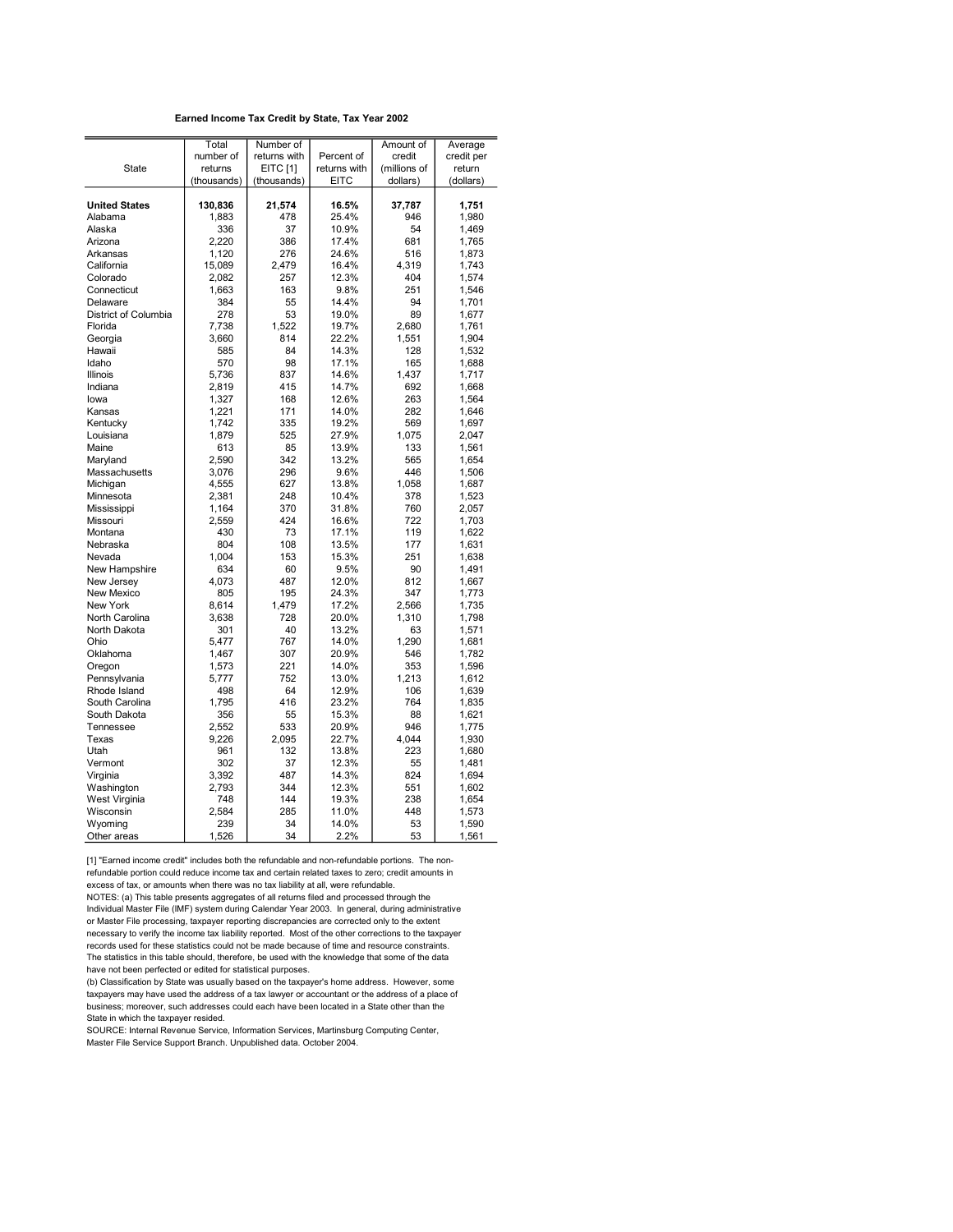|                      | Total       | Number of       |              | Amount of    |                       |
|----------------------|-------------|-----------------|--------------|--------------|-----------------------|
|                      | number of   | returns with    | Percent of   | credit       | Average<br>credit per |
| State                | returns     | <b>EITC [1]</b> | returns with | (millions of | return                |
|                      |             |                 | <b>EITC</b>  |              |                       |
|                      | (thousands) | (thousands)     |              | dollars)     | (dollars)             |
| <b>United States</b> | 130,977     | 19,657          | 15.0%        | 33,244       | 1,691                 |
| Alabama              | 1,893       | 447             | 23.6%        | 850          | 1,900                 |
| Alaska               | 333         | 32              | 9.5%         | 43           | 1,355                 |
| Arizona              | 2,201       | 346             | 15.7%        | 589          | 1,702                 |
| Arkansas             | 1,121       | 254             | 22.6%        | 458          | 1,804                 |
| California           | 15,067      | 2,290           | 15.2%        | 3,871        | 1,691                 |
| Colorado             | 2,109       | 227             | 10.8%        | 342          | 1,507                 |
| Connecticut          | 1.679       | 147             | 8.8%         | 223          | 1.511                 |
| Delaware             | 381         | 50              | 13.0%        | 82           | 1,645                 |
| District of Columbia | 282         | 51              | 18.2%        | 84           | 1,640                 |
| Florida              | 7.630       | 1,371           | 18.0%        | 2,323        | 1,694                 |
| Georgia              | 3,656       | 739             | 20.2%        | 1,352        | 1,828                 |
| Hawaii               | 578         | 71              | 12.3%        | 103          | 1,442                 |
| Idaho                | 564         | 85              | 15.1%        | 139          | 1,626                 |
| <b>Illinois</b>      | 5,775       | 770             | 13.3%        | 1,279        | 1,661                 |
| Indiana              | 2,824       | 374             | 13.2%        | 601          | 1,606                 |
| lowa                 | 1,338       | 148             | 11.1%        | 222          | 1,501                 |
| Kansas               | 1,226       | 148             | 12.1%        | 234          | 1,580                 |
| Kentucky             | 1,759       | 305             | 17.3%        | 496          | 1,629                 |
| Louisiana            | 1,881       | 488             | 26.0%        | 965          | 1,976                 |
| Maine                | 611         | 76              | 12.5%        | 116          | 1,516                 |
| Maryland             | 2,583       | 312             | 12.1%        | 500          | 1,600                 |
| Massachusetts        | 3,106       | 269             | 8.7%         | 394          | 1,465                 |
| Michigan             | 4,585       | 572             | 12.5%        | 933          | 1,630                 |
| Minnesota            | 2,385       | 218             | 9.1%         | 321          | 1,472                 |
| Mississippi          | 1,165       | 347             | 29.8%        | 688          | 1,980                 |
| Missouri             | 2,566       | 385             | 15.0%        | 631          | 1,642                 |
| Montana              | 427         | 66              | 15.4%        | 103          | 1,566                 |
| Nebraska             | 806         | 94              | 11.7%        | 148          | 1,568                 |
| Nevada               | 981         | 136             | 13.8%        | 214          | 1,576                 |
| New Hampshire        | 633         | 53              | 8.3%         | 76           | 1,446                 |
| New Jersey           | 4,088       | 453             | 11.1%        | 734          | 1,622                 |
| New Mexico           | 850         | 183             | 21.5%        | 309          | 1,693                 |
| New York             | 8,667       | 1,383           | 16.0%        | 2,360        | 1,707                 |
| North Carolina       | 3,649       | 661             | 18.1%        | 1,138        | 1,722                 |
| North Dakota         | 301         | 35              | 11.7%        | 54           | 1,516                 |
| Ohio                 | 5.548       | 698             | 12.6%        | 1,131        | 1,620                 |
| Oklahoma             | 1,473       | 276             | 18.7%        | 470          | 1,707                 |
| Oregon               | 1,572       | 201             | 12.8%        | 313          | 1,554                 |
| Pennsylvania         | 5,790       | 689             | 11.9%        | 1,075        | 1,561                 |
| Rhode Island         | 496         | 59              | 11.8%        | 92           | 1,563                 |
| South Carolina       | 1.799       | 386             | 21.4%        | 680          | 1,765                 |
| South Dakota         | 355         | 48              | 13.5%        | 75           | 1,560                 |
| Tennessee            | 2,558       | 490             | 19.1%        | 833          | 1,700                 |
| Texas                | 9,203       | 1,906           | 20.7%        | 3,528        | 1,851                 |
| Utah                 | 955         | 112             | 11.7%        | 180          | 1,602                 |
| Vermont              | 301         | 33              | 11.0%        | 47           | 1,426                 |
| Virginia             | 3,373       | 436             | 12.9%        | 711          | 1,631                 |
| Washington           | 2,789       | 308             | 11.0%        | 476          | 1,546                 |
| West Virginia        | 750         | 133             | 17.8%        | 213          | 1,597                 |
| Wisconsin            | 2,590       | 253             | 9.7%         | 386          | 1,527                 |
| Wyoming              | 239         | 30              | 12.7%        | 47           | 1,543                 |
| Other areas          | 1,485       | 14              | 0.9%         | 14           | 1,025                 |

[1] "Earned income credit" includes both the refundable and non-refundable portions. The nonrefundable portion could reduce income tax and certain related taxes to zero; credit amounts in excess of tax, or amounts when there was no tax liability at all, were refundable.

NOTES: (a) Details may not add to totals because of rounding.

(b) These data include Tax Year 2000 returns that were filed after December 31, 2001, for those taxpayers who were granted an additional extension of time to file because of the events of September 11, 2001.

(c) This table presents aggregates of all returns filed and processed through the Individual Master File (IMF) system during Calendar Year 2002. In general, during administrative or Master File processing, taxpayer reporting discrepancies are corrected only to the extent necessary to verify the income tax liability reported. Most of the other corrections to the taxpayer records used for these statistics could not be made because of time and resource constraints. The statistics in this table should, therefore, be used with the knowledge that some of the data have not been perfected or edited for statistical purposes.

(d) Classification by State was usually based on the taxpayer's home address. However, some taxpayers may have used the address of a tax lawyer or accountant or the address of a place of business; moreover, such addresses could each have been located in a State other than the State in which the taxpayer resided.

SOURCE: Internal Revenue Service, Information Services, Martinsburg Computing Center, Master File Service Support Branch. Unpublished data. April 2003.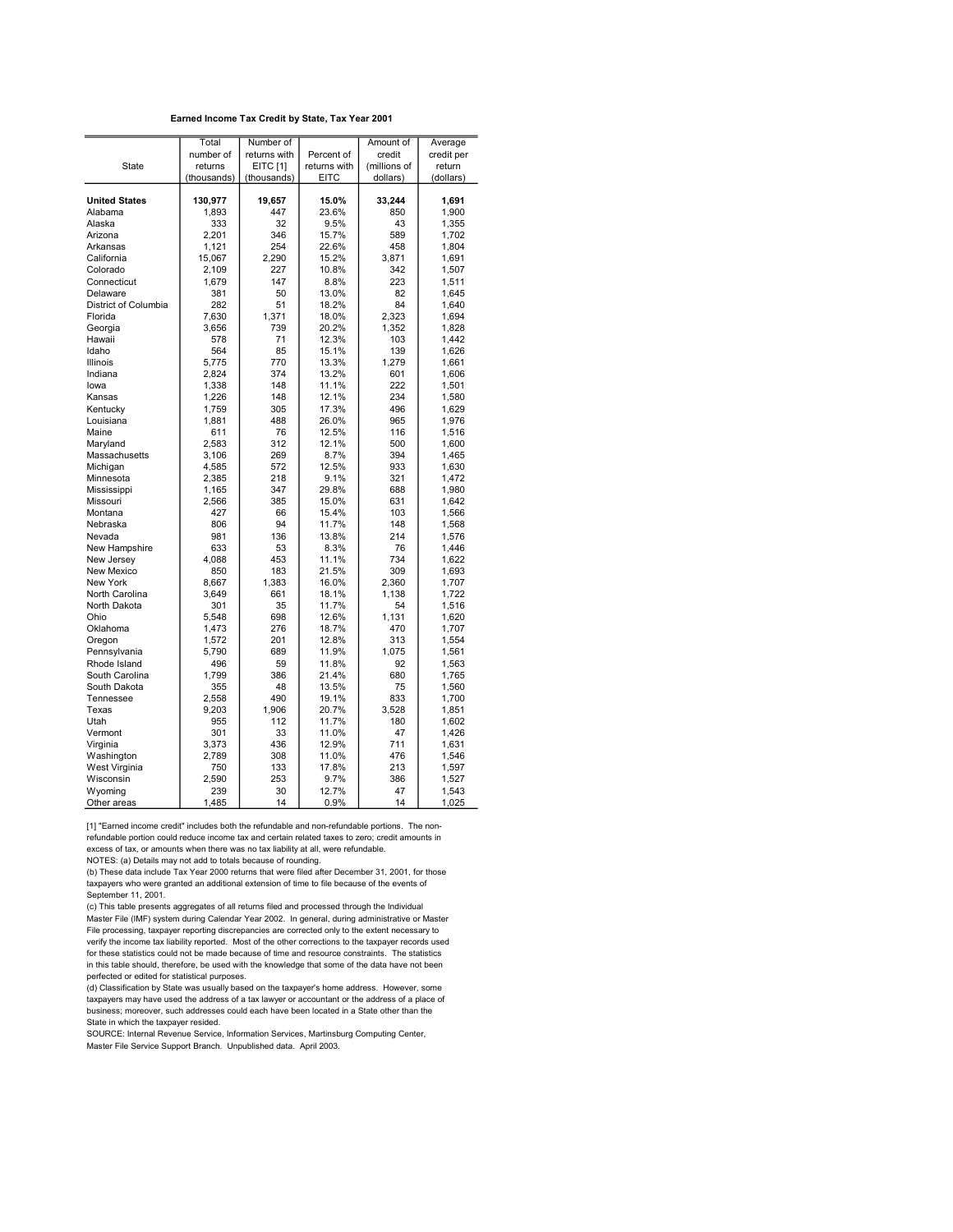|                        | Total          | Number of    |              | Amount of    | Average        |
|------------------------|----------------|--------------|--------------|--------------|----------------|
|                        | number of      | returns with | Percent of   | credit       | credit per     |
| State                  | returns        | EITC [1]     | returns with | (millions of | return         |
|                        | (thousands)    | (thousands)  | <b>EITC</b>  | dollars)     | (dollars)      |
|                        |                |              |              |              |                |
| <b>United States</b>   | 130,122        | 19,166       | 14.7%        | 31,773       | 1,658          |
| Alabama                | 1,904          | 443          | 23.3%        | 819          | 1,848          |
| Alaska                 | 329            | 30           | 9.2%         | 40           | 1,316          |
| Arizona                | 2,153          | 335          | 15.6%        | 563          | 1,679          |
| Arkansas               | 1,118          | 249          | 22.2%        | 440          | 1,767          |
| California             | 14,867         | 2,266        | 15.2%        | 3,778        | 1,668          |
| Colorado               | 2,096          | 223          | 10.6%        | 330          | 1,480          |
| Connecticut            | 1.672          | 143          | 8.6%         | 214          | 1.494          |
| Delaware               | 378            | 48           | 12.8%        | 79           | 1,626          |
| District of Columbia   | 279            | 51           | 18.4%        | 84           | 1,635          |
| Florida                | 7,499          | 1,317        | 17.6%        | 2,181        | 1,656          |
| Georgia                | 3,637          | 717          | 19.7%        | 1,271        | 1,772          |
| Hawaii                 | 572            | 68           | 11.8%        | 94           | 1,399          |
| Idaho                  | 559            | 81           | 14.5%        | 130          | 1,595          |
| <b>Illinois</b>        | 5,787          | 755          | 13.1%        | 1,228        | 1,626          |
| Indiana                | 2,837          | 361          | 12.7%        | 570          | 1,577          |
| lowa                   | 1,351          | 144          | 10.6%        | 213          | 1,480          |
| Kansas                 | 1,223          | 144          | 11.8%        | 224          | 1,551          |
| Kentucky               | 1,747          | 299          | 17.1%        | 478          | 1,595          |
| Louisiana              | 1,874          | 482          | 25.7%        | 922          | 1,913          |
| Maine                  | 606            | 75           | 12.4%        | 112          | 1.492          |
| Maryland               | 2,563          | 311          | 12.1%        | 493          | 1,585          |
| Massachusetts          | 3,110          | 264          | 8.5%         | 385          | 1,459          |
| Michigan               | 4,620          | 550          | 11.9%        | 880          | 1,600          |
| Minnesota              | 2,386          | 210          | 8.8%         | 305          | 1,454          |
| Mississippi            | 1,173          | 345          | 29.4%        | 664          | 1,922          |
| Missouri               | 2,565          | 378          | 14.7%        | 610          | 1,612          |
| Montana                | 424            | 65           | 15.2%        | 100          | 1,553          |
| Nebraska               | 809            | 91           | 11.2%        | 140          | 1,545          |
| Nevada                 | 954            | 129          | 13.5%        | 198          | 1,535          |
|                        |                | 51           | 8.2%         | 73           |                |
| New Hampshire          | 629<br>4.067   | 440          | 10.8%        | 701          | 1,426          |
| New Jersey             | 728            | 174          | 23.9%        | 291          | 1,593          |
| New Mexico<br>New York |                |              | 15.5%        | 2,203        | 1,673          |
| North Carolina         | 8,577<br>3,636 | 1,326<br>642 | 17.7%        | 1,078        | 1,661<br>1,679 |
| North Dakota           |                | 35           |              |              |                |
|                        | 303            |              | 11.6%        | 52           | 1,485          |
| Ohio                   | 5,575          | 676          | 12.1%        | 1,074        | 1,588          |
| Oklahoma               | 1,465          | 273          | 18.7%        | 458          | 1,676          |
| Oregon                 | 1,562          | 193          | 12.4%        | 297          | 1,538          |
| Pennsylvania           | 5,806          | 674          | 11.6%        | 1.041        | 1.544          |
| Rhode Island           | 494            | 58           | 11.7%        | 89           | 1,528          |
| South Carolina         | 1,802          | 376          | 20.9%        | 648          | 1,722          |
| South Dakota           | 355            | 47           | 13.2%        | 72           | 1,527          |
| Tennessee              | 2,567          | 479          | 18.7%        | 794          | 1,657          |
| Texas                  | 9,052          | 1,856        | 20.5%        | 3,362        | 1,812          |
| Utah                   | 942            | 108          | 11.4%        | 170          | 1.585          |
| Vermont                | 299            | 33           | 10.9%        | 46           | 1,420          |
| Virginia               | 3,338          | 427          | 12.8%        | 687          | 1,609          |
| Washington             | 2,773          | 300          | 10.8%        | 456          | 1,521          |
| West Virginia          | 750            | 133          | 17.8%        | 209          | 1,570          |
| Wisconsin              | 2,597          | 243          | 9.4%         | 368          | 1,511          |
| Wyoming                | 235            | 31           | 13.0%        | 46           | 1,518          |
| Other areas            | 1,474          | 15           | 1.0%         | 15           | 992            |

[1] "Earned income credit" includes both the refundable and non-refundable portions. The nonrefundable portion could reduce income tax and certain related taxes to zero; credit amounts in excess of tax, or amounts when there was no tax liability at all, were refundable.

NOTES: (a) Details may not add to totals because of rounding.

(b) These data include Tax Year 2000 returns that were filed after December 31, 2001, for those taxpayers who were granted an additional extension of time to file because of the events of September 11, 2001.

(c) This table presents aggregates of all returns filed and processed through the Individual Master File (IMF) system during Calendar Year 2001. In general, during administrative or Master File processing, taxpayer reporting discrepancies are corrected only to the extent necessary to verify the income tax liability reported. Most of the other corrections to the taxpayer records used for these statistics could not be made because of time and resource constraints. The statistics in this table should, therefore, be used with the knowledge that some of the data have not been perfected or edited for statistical purposes.

(d) Classification by State was usually based on the taxpayer's home address. However, some taxpayers may have used the address of a tax lawyer or accountant or the address of a place of business; moreover, such addresses could each have been located in a State other than the State in which the taxpayer resided.

SOURCE: Internal Revenue Service, Information Services, Martinsburg Computing Center, Master File Service Support Branch. Unpublished data.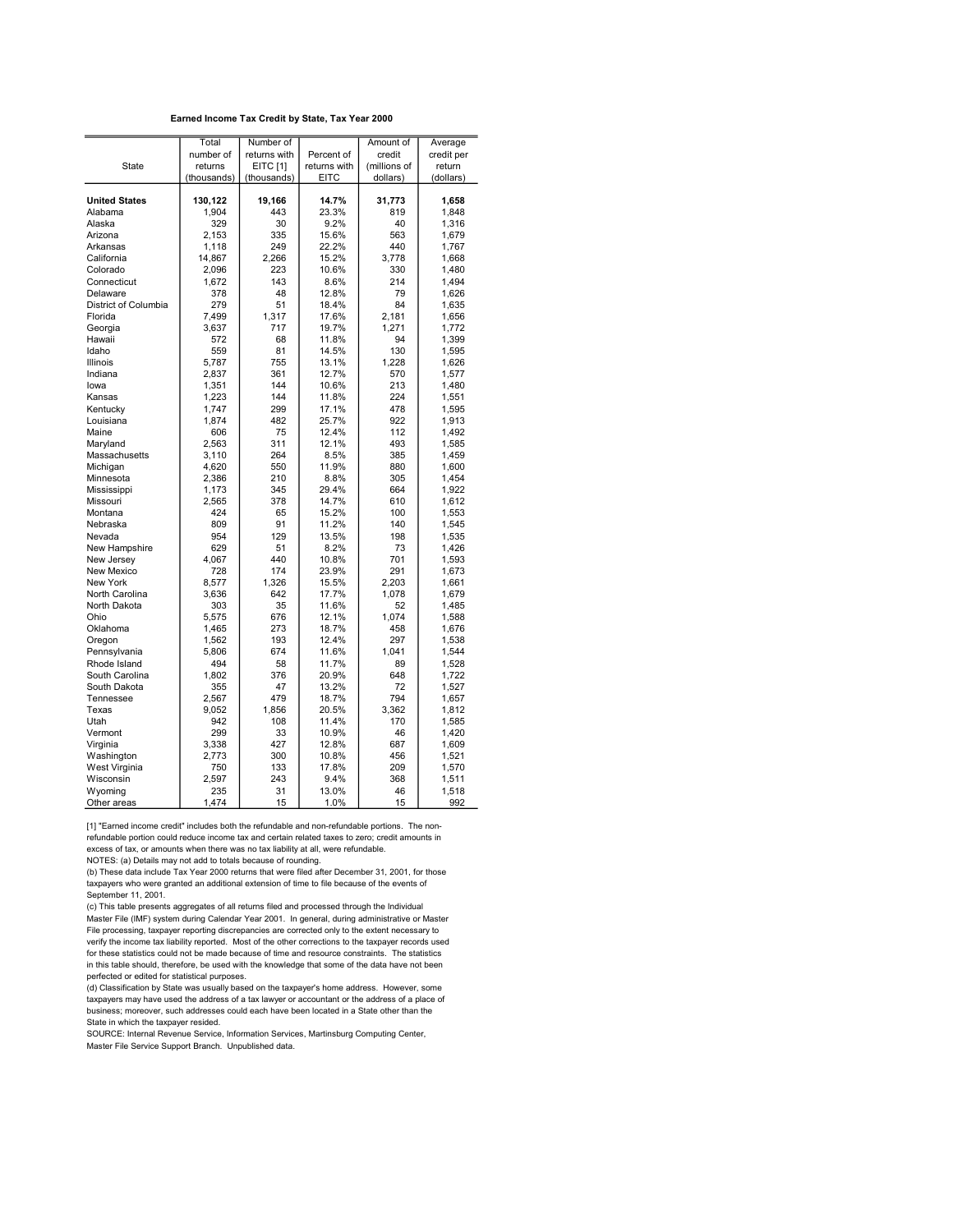|                          | Total        | Number of       |                | Amount of      | Average        |
|--------------------------|--------------|-----------------|----------------|----------------|----------------|
|                          | number of    | returns with    | Percent of     | credit         | credit per     |
| <b>State</b>             | returns      | <b>EITC [1]</b> | returns with   | (millions of   | return         |
|                          | (thousands)  | (thousands)     | <b>EITC</b>    | dollars)       | (dollars)      |
|                          |              |                 |                |                |                |
| <b>United States</b>     | 127,668      | 19,207          | 15.0%<br>23.2% | 31,479<br>798  | 1.639          |
| Alabama<br>Alaska        | 1.898<br>328 | 440<br>30       | 9.3%           | 40             | 1.814<br>1,319 |
| Arizona                  | 2,088        | 337             | 16.1%          | 562            | 1,670          |
| Arkansas                 | 1,109        | 247             | 22.3%          | 432            | 1,748          |
| California               | 14,510       | 2,335           | 16.1%          | 3,869          | 1,657          |
| Colorado                 | 2,030        | 227             | 11.2%          | 336            | 1,479          |
| Connecticut              | 1,646        | 145             | 8.8%           | 214            | 1,482          |
| Delaware                 | 371          | 49              | 13.1%          | 78             | 1,608          |
| District of Columbia     | 274          | 52              | 18.9%          | 84             | 1,633          |
| Florida                  | 7,264        | 1,289           | 17.7%          | 2,118          | 1,643          |
| Georgia                  | 3,555        | 705             | 19.8%          | 1,228          | 1,743          |
| Hawaii                   | 559          | 67              | 11.9%          | 92             | 1,377          |
| Idaho                    | 546          | 82              | 15.0%          | 130            | 1,584          |
| <b>Illinois</b>          | 5,714        | 752             | 13.2%          | 1,207          | 1,605          |
| Indiana                  | 2,804        | 357             | 12.7%          | 557            | 1,561          |
| lowa                     | 1.345        | 144             | 10.7%          | 211            | 1.471          |
| Kansas                   | 1,212        | 144             | 11.9%          | 222            | 1.543          |
| Kentuckv                 | 1.720        | 299             | 17.4%          | 471            | 1.578          |
| Louisiana                | 1,860        | 480             | 25.8%          | 901            | 1,876          |
| Maine                    | 595          | 77              | 13.0%          | 114            | 1,475          |
| Maryland                 | 2,499        | 315             | 12.6%          | 498            | 1,580          |
| Massachusetts            | 3,049        | 272             | 8.9%           | 392            | 1,441          |
| Michigan                 | 4,557        | 548             | 12.0%          | 868            | 1,584          |
| Minnesota                | 2,341        | 211             | 9.0%           | 305            | 1,450          |
| Mississippi              | 1,171        | 343             | 29.3%          | 651            | 1,895          |
| Missouri                 | 2,530        | 379             | 15.0%          | 609            | 1,604          |
| Montana                  | 417          | 65              | 15.5%          | 99             | 1,531          |
| Nebraska                 | 804          | 92              | 11.4%          | 140            | 1,527          |
| Nevada                   | 913          | 126             | 13.8%          | 191            | 1,520          |
| New Hampshire            | 612          | 53<br>441       | 8.7%           | 76             | 1,421          |
| New Jersey<br>New Mexico | 3,988<br>777 | 179             | 11.1%<br>23.0% | 695<br>293     | 1,576          |
| New York                 | 8.418        | 1,308           | 15.5%          |                | 1,639<br>1,611 |
| North Carolina           | 3.578        | 639             | 17.9%          | 2,107<br>1.060 | 1.658          |
| North Dakota             | 302          | 36              | 11.8%          | 52             | 1,473          |
| Ohio                     | 5.527        | 673             | 12.2%          | 1,054          | 1,565          |
| Oklahoma                 | 1,445        | 275             | 19.0%          | 456            | 1,663          |
| Oregon                   | 1,534        | 194             | 12.7%          | 297            | 1,531          |
| Pennsylvania             | 5,725        | 680             | 11.9%          | 1,042          | 1,532          |
| Rhode Island             | 482          | 58              | 12.1%          | 87             | 1,493          |
| South Carolina           | 1,776        | 372             | 20.9%          | 636            | 1,709          |
| South Dakota             | 351          | 47              | 13.5%          | 72             | 1,529          |
| Tennessee                | 2.537        | 475             | 18.7%          | 779            | 1,640          |
| Texas                    | 8,837        | 1,867           | 21.1%          | 3,347          | 1,793          |
| Utah                     | 919          | 108             | 11.7%          | 170            | 1,578          |
| Vermont                  | 294          | 34              | 11.7%          | 48             | 1,409          |
| Virginia                 | 3,262        | 431             | 13.2%          | 692            | 1,605          |
| Washington               | 2,713        | 303             | 11.2%          | 456            | 1,504          |
| West Virginia            | 745          | 135             | 18.1%          | 211            | 1,563          |
| Wisconsin                | 2,560        | 242             | 9.5%           | 364            | 1,503          |
| Wyoming                  | 232          | 31              | 13.4%          | 47             | 1,513          |
| Other areas [2]          | 1,350        | 18              | 1.4%           | 18             | 965            |

[1] "Earned income credit" includes both the refundable and non-refundable portions. The nonrefundable portion could reduce income tax and certain related taxes to zero; credit amounts in excess of tax, or amounts when there was no tax liability at all, were refundable.

[2] Includes, for example, returns filed from Army Post Office and Fleet Post Office addresses by members of the armed forces stationed overseas; returns filed by other U.S. citizens abroad; and returns filed by residents of Puerto Rico with income from sources outside Puerto Rico or with income earned as U.S. Government employees.

NOTES: (a) Details may not add to totals because of rounding.

(b)This table presents aggregates of all returns filed and processed through the Individual Master File (IMF) system during Calendar Year 2000. In general, during administrative or Master File processing, taxpayer reporting discrepancies are corrected only to the extent necessary to verify the income tax liability reported. Most of the other corrections to the taxpayer records used for these statistics could not be made because of time and resource constraints. The statistics in this table should, therefore, be used with the knowledge that some of the data have not been perfected or edited for statistical purposes.

(c) Classification by State was usually based on the taxpayer's home address. However, some taxpayers may have used the address of a tax lawyer or accountant or the address of a place of business; moreover, such addresses could each have been located in a State other than the State in which the taxpayer resided.

SOURCE: Internal Revenue Service, Information Services, Martinsburg Computing Center, Master File Service Support Branch. Unpublished data.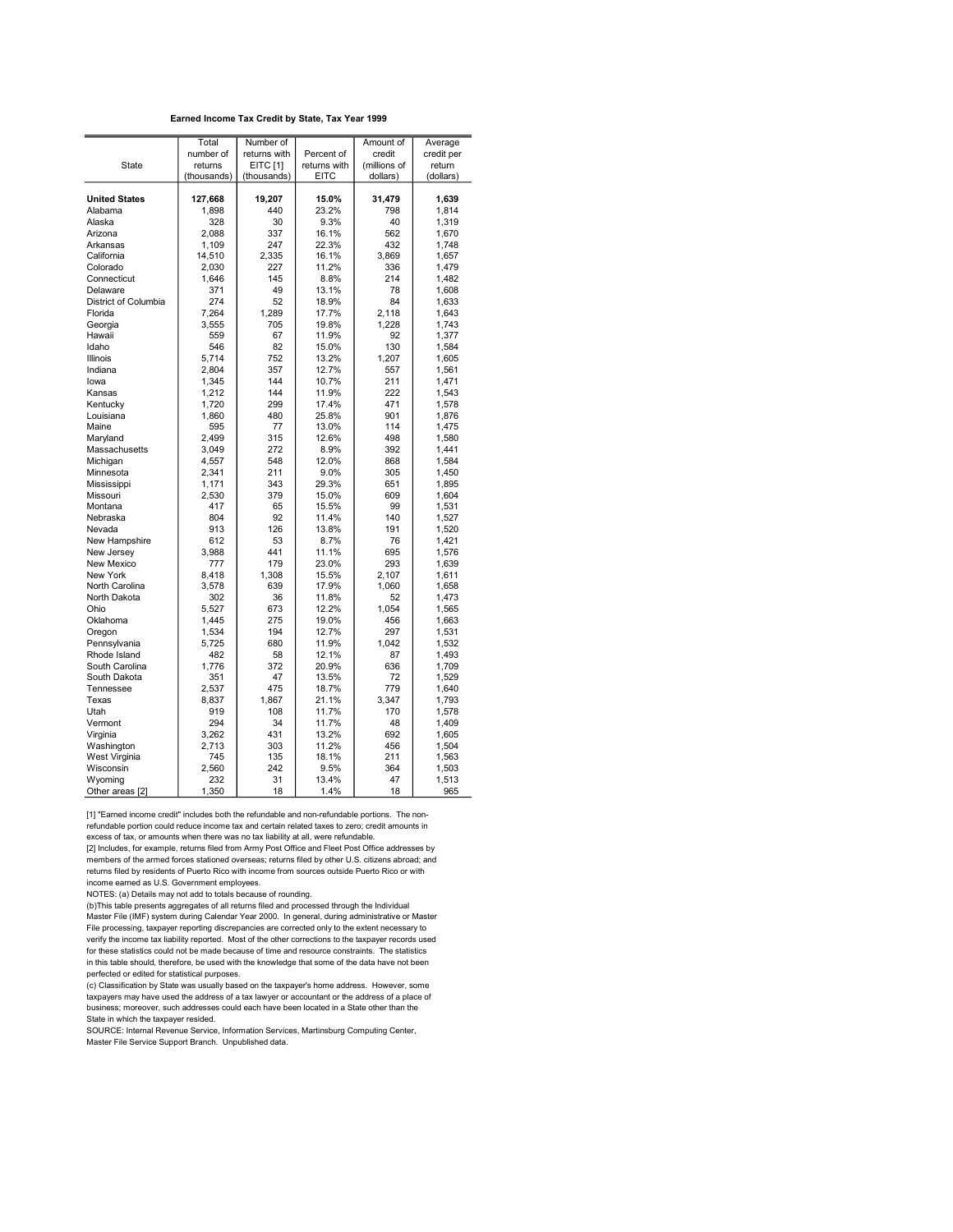|                      | Total       | Number of    |              | Amount of    | Average    |
|----------------------|-------------|--------------|--------------|--------------|------------|
|                      | number of   | returns with | Percent of   | credit       | credit per |
| <b>State</b>         | returns     | <b>EITC</b>  | returns with | (millions of | return     |
|                      | (thousands) | (thousands)  | <b>EITC</b>  | dollars)     | (dollars)  |
|                      |             |              |              |              |            |
| <b>United States</b> | 125,394     | 19,442       | 15.5%        | 30,812       | 1,585      |
| Alabama              | 1,880       | 443          | 23.6%        | 784          | 1,768      |
| Alaska               | 329         | 31           | 9.4%         | 40           | 1,305      |
| Arizona              | 2,037       | 343          | 16.8%        | 557          | 1,624      |
| Arkansas             | 1,096       | 250          | 22.8%        | 426          | 1,701      |
| California           | 14,197      | 2,374        | 16.7%        | 3,800        | 1,601      |
| Colorado             | 1,974       | 236          | 11.9%        | 338          | 1,433      |
| Connecticut          | 1,626       | 146          | 9.0%         | 208          | 1,421      |
| Delaware             | 364         | 50           | 13.7%        | 78           | 1,561      |
| District of Columbia | 272         | 53           | 19.3%        | 82           | 1,550      |
| Florida              | 7,076       | 1,283        | 18.1%        | 2,048        | 1,596      |
| Georgia              | 3,471       | 703          | 20.3%        | 1,192        | 1,695      |
| Hawaii               | 554         | 67           | 12.1%        | 88           | 1,310      |
| Idaho                | 534         | 84           | 15.7%        | 129          | 1,536      |
| <b>Illinois</b>      | 5,636       | 754          | 13.4%        | 1,161        | 1,540      |
| Indiana              | 2,765       | 364          | 13.2%        | 554          | 1,521      |
| lowa                 | 1,335       | 149          | 11.2%        | 213          | 1,429      |
| Kansas               | 1,200       | 147          | 12.2%        | 221          | 1,504      |
| Kentucky             | 1,694       | 304          | 17.9%        | 466          | 1,533      |
| Louisiana            | 1,847       | 476          | 25.8%        | 865          | 1,817      |
| Maine                | 584         | 81           | 13.8%        | 115          | 1,423      |
| Maryland             | 2.460       | 325          | 13.2%        | 495          | 1,526      |
| Massachusetts        | 3,011       | 280          | 9.3%         | 386          | 1,377      |
| Michigan             | 4,498       | 562          | 12.5%        | 858          | 1,526      |
| Minnesota            | 2,298       | 218          | 9.5%         | 306          | 1,405      |
| Mississippi          | 1,154       | 344          | 29.8%        | 637          | 1,851      |
| Missouri             | 2,492       | 385          | 15.5%        | 601          | 1,560      |
| Montana              | 410         | 66           | 16.1%        | 98           | 1,485      |
| Nebraska             | 796         | 94           | 11.8%        | 139          | 1,479      |
| Nevada               | 874         | 126          | 14.4%        | 184          | 1,464      |
| New Hampshire        | 599         | 56           | 9.4%         | 77           | 1,379      |
| New Jersey           | 3,924       | 446          | 11.4%        | 675          | 1,513      |
| New Mexico           | 768         | 179          | 23.4%        | 286          | 1,592      |
| New York             | 8,268       | 1,302        | 15.8%        | 2,006        | 1,540      |
| North Carolina       | 3,516       | 643          | 18.3%        | 1,036        | 1,611      |
| North Dakota         | 300         | 37           | 12.3%        | 53           | 1,436      |
| Ohio                 | 5,473       | 688          | 12.6%        | 1,040        | 1,511      |
| Oklahoma             | 1,436       | 283          | 19.7%        | 452          | 1,598      |
| Oregon               | 1,522       | 202          | 13.3%        | 299          | 1,478      |
| Pennsylvania         | 5,654       | 693          | 12.2%        | 1,016        | 1,466      |
| Rhode Island         | 472         | 59           | 12.5%        | 84           | 1,430      |
| South Carolina       | 1,748       | 374          | 21.4%        | 625          | 1,670      |
| South Dakota         | 344         | 48           | 14.0%        | 72           | 1,489      |
| <b>Tennessee</b>     | 2,492       | 479          | 19.2%        | 766          | 1,597      |
| Texas                | 8,694       | 1,879        | 21.6%        | 3,273        | 1,741      |
| Utah                 | 896         | 109          | 12.1%        | 167          | 1,530      |
| Vermont              | 288         | 36           | 12.5%        | 49           | 1,369      |
|                      | 3,198       | 441          | 13.8%        | 688          |            |
| Virginia             |             |              |              |              | 1,558      |
| Washington           | 2,670       | 311          | 11.7%        | 447          | 1,438      |
| West Virginia        | 740         | 138          | 18.7%        | 209          | 1,511      |
| Wisconsin            | 2,514       | 249          | 9.9%         | 365          | 1,466      |
| Wyoming              | 229         | 32           | 14.2%        | 48           | 1,464      |
| Other areas [1]      | 1,185       | 19           | 1.6%         | 18           | 916        |

[1] Includes, for example, returns filed from Army Post Office and Fleet Post Office addresses by members of the armed forces stationed overseas; returns filed by other U.S. citizens abroad; and returns filed by residents of Puerto Rico with income from sources outside Puerto Rico or with income earned as U.S. Government employees.

NOTE: Details may not add to totals because of rounding.

SOURCE: Internal Revenue Service, Information Services, Martinsburg Computing Center,

Development Center Branch. Unpublished Data.